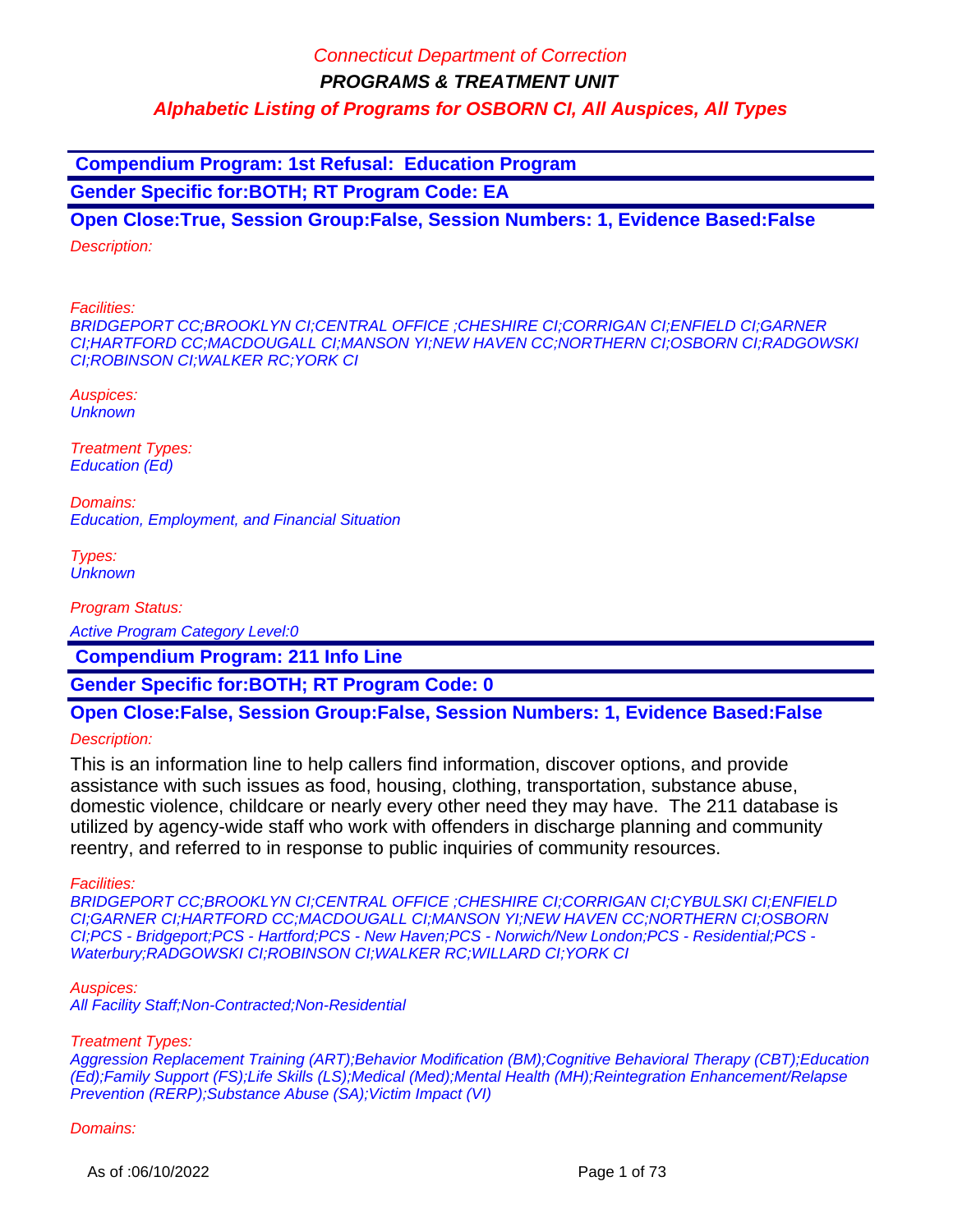## Connecticut Department of Correction

**PROGRAMS & TREATMENT UNIT**

**Alphabetic Listing of Programs for OSBORN CI, All Auspices, All Types**

Abuse/Trauma;Anger/Hostility;Education;Education, Employment, and Financial Situation;Employment/Financial;Family;Family and Social Support;Housing Safety;Mental Health;Neighborhood Problems;Parenting;Relationships;Self Efficacy;Substance Abuse;Substance Abuse and Mental Health

Types:

Basic Needs;Behavioral Services;Community Service;Domestic Violence;Education;Employment;Family & Social Services;Medical Services/Treatment;Mental Health Services/Treatment;Re-Entry;Shelter Housing Services;Substance Abuse Services/Treatment;Transportation;Vocational & Educational Services;Wellness **Activities** 

Program Status:

Active Program Category Level:3

 **Compendium Program: 2nd Refusal: Education Program**

**Gender Specific for:BOTH; RT Program Code: EB**

**Open Close:True, Session Group:False, Session Numbers: 1, Evidence Based:False**

Description:

Facilities:

BRIDGEPORT CC;BROOKLYN CI;CENTRAL OFFICE ;CHESHIRE CI;CORRIGAN CI;ENFIELD CI;GARNER CI;HARTFORD CC;MACDOUGALL CI;MANSON YI;NEW HAVEN CC;NORTHERN CI;OSBORN CI;RADGOWSKI CI;ROBINSON CI;WALKER RC;YORK CI

Auspices: **Unknown** 

Treatment Types: Education (Ed)

Domains: Education, Employment, and Financial Situation

Types: **Unknown** 

Program Status:

Active Program Category Level:0

 **Compendium Program: 3rd Refusal: Education Program**

**Gender Specific for:BOTH; RT Program Code: EC**

**Open Close:True, Session Group:False, Session Numbers: 1, Evidence Based:False**

Description:

Facilities:

BRIDGEPORT CC;BROOKLYN CI;CENTRAL OFFICE ;CHESHIRE CI;CORRIGAN CI;ENFIELD CI;GARNER CI;HARTFORD CC;MACDOUGALL CI;MANSON YI;NEW HAVEN CC;NORTHERN CI;OSBORN CI;RADGOWSKI CI;ROBINSON CI;WALKER RC;YORK CI

Auspices: **Unknown**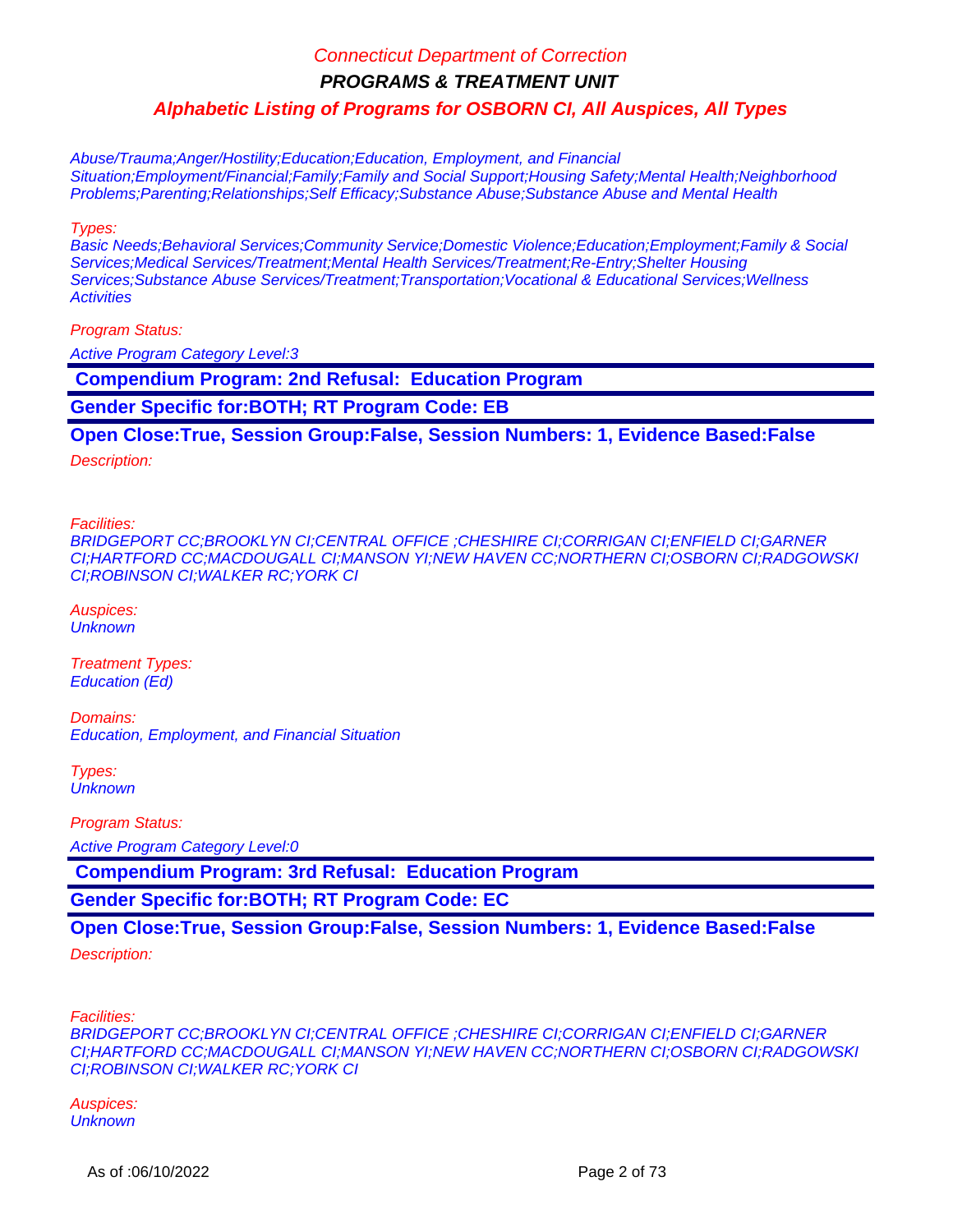Treatment Types: Education (Ed)

Domains: Education, Employment, and Financial Situation

Types: **Unknown** 

Program Status: Active Program Category Level:0

 **Compendium Program: 5 or 7 Day Job Assignments**

**Gender Specific for:BOTH; RT Program Code: L1**

**Open Close:True, Session Group:False, Session Numbers: 1, Evidence Based:False**

Description:

Facilities:

BRIDGEPORT CC;BROOKLYN CI;CENTRAL OFFICE ;CHESHIRE CI;CORRIGAN CI;CYBULSKI CI;ENFIELD CI;GARNER CI;HARTFORD CC;MACDOUGALL CI;MANSON YI;NEW HAVEN CC;NORTHERN CI;OSBORN CI;RADGOWSKI CI;ROBINSON CI;WALKER RC;WILLARD CI;YORK CI

Auspices: **Unknown** 

Treatment Types: Life Skills (LS)

Domains: Education, Employment, and Financial Situation;Employment/Financial

Types: **Unknown** 

Program Status:

Active Program Category Level:2

 **Compendium Program: Alternatives To Violence - Advanced Workshops**

**Gender Specific for:BOTH; RT Program Code: 46**

**Open Close:True, Session Group:False, Session Numbers: 12, Evidence Based:False**

Description:

Certified AVP volunteers lead advanced workshops to inmates who have completed the AVP basics workshop. Participants completing both basic and advanced workshops qualify for selection to become peer mentors.

Facilities: MACDOUGALL CI;OSBORN CI;YORK CI

Auspices: Volunteer Services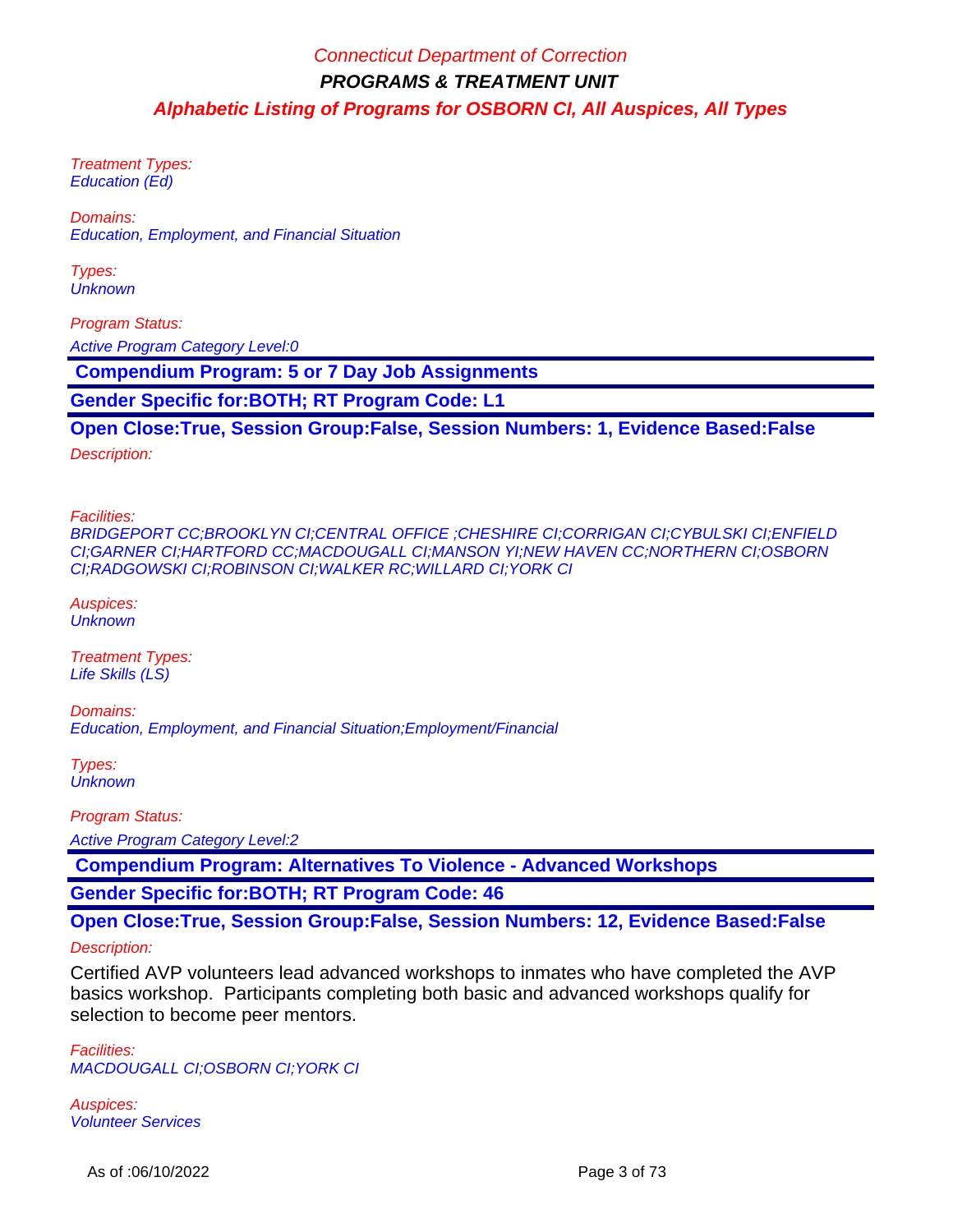Treatment Types:

Aggression Replacement Training (ART);Behavior Modification (BM);Life Skills (LS);Victim Impact (VI)

Domains:

Anger/Hostility;Criminal Attitudes and Behavioral Patterns

Types: Anger Management;Self Improvement

Program Status:

Active Program Category Level:2

 **Compendium Program: Alternatives to Violence - Basic Workshops**

**Gender Specific for:BOTH; RT Program Code: 45**

**Open Close:True, Session Group:False, Session Numbers: 24, Evidence Based:False**

## Description:

Certified AVP volunteers lead basic, intermediate workshops to teach inmates to understand and to control anger, and how to cope with violence in their lives. Participants completing both basic and advanced workshops qualify for selection to become peer mentors.

Facilities:

CHESHIRE CI;MACDOUGALL CI;OSBORN CI;YORK CI

Auspices: Volunteer Services

Treatment Types: Aggression Replacement Training (ART);Life Skills (LS);Victim Impact (VI)

Domains: Anger/Hostility;Criminal Attitudes and Behavioral Patterns

Types: Anger Management;Self Improvement

Program Status:

Active Program Category Level:2

 **Compendium Program: Alternatives to Violence - Training for Trainer Workshops Gender Specific for:BOTH; RT Program Code: 47**

**Open Close:True, Session Group:False, Session Numbers: 1, Evidence Based:False**

## Description:

This program is used to train inmates who have successfully completed AVP Basic and Advanced and will now be facilitating future programming.

Facilities: MACDOUGALL CI;OSBORN CI;YORK CI

Auspices: Volunteer Services

Treatment Types:

As of :06/10/2022 Page 4 of 73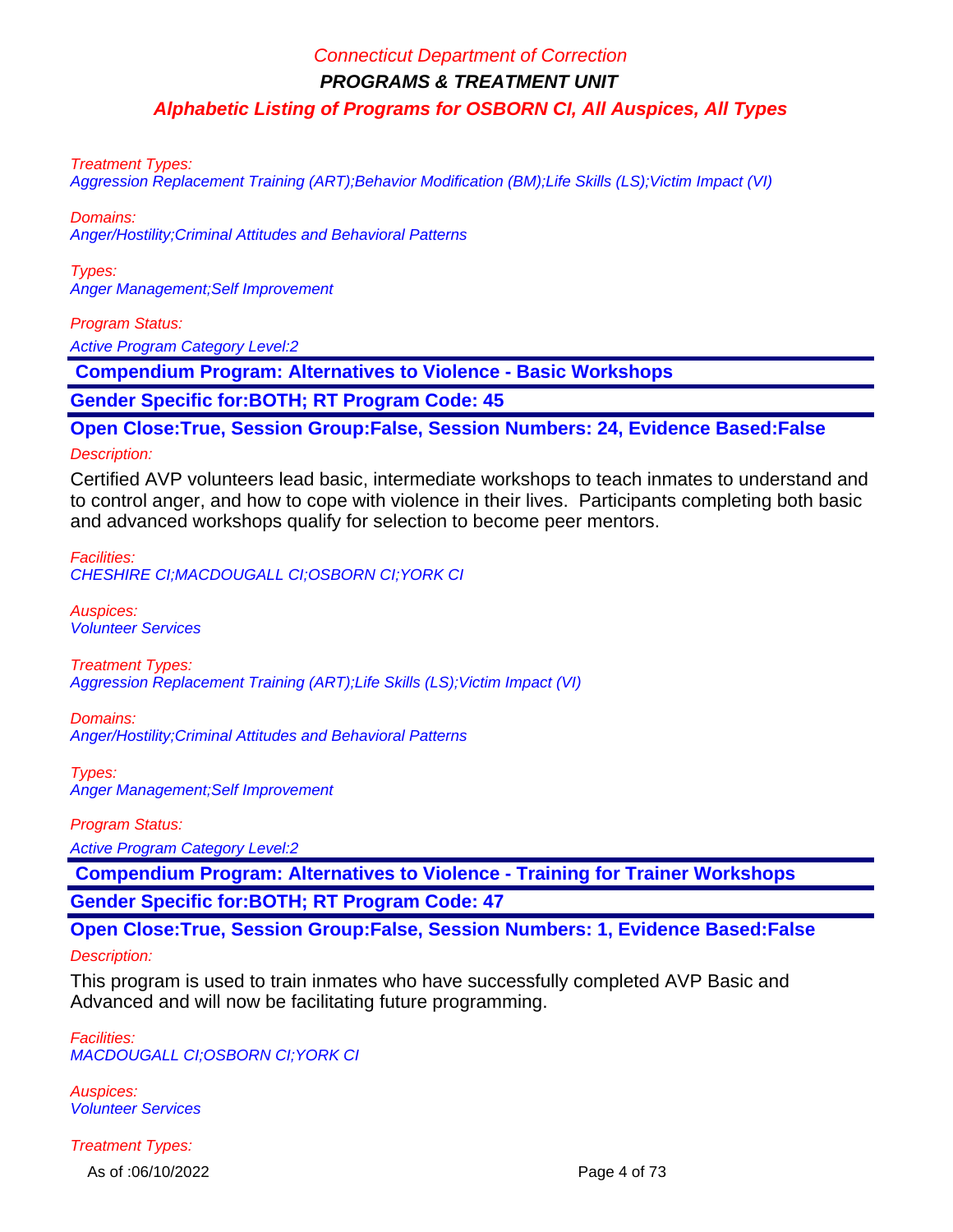Aggression Replacement Training (ART);Life Skills (LS);Victim Impact (VI)

Domains: Anger/Hostility;Criminal Attitudes and Behavioral Patterns

Types: Self Improvement

Program Status:

Active Program Category Level:2

 **Compendium Program: America's VetDog Prison Puppy Program**

**Gender Specific for:MALE; RT Program Code: VP**

**Open Close:True, Session Group:False, Session Numbers: 1, Evidence Based:False**

## Description:

2 inmates (Primary and Secondary) are paired with a puppy (9 or 10 weeks old) and raise it until 1 year of age. During that time period they teach the dog approximately 48 different commands that would be of use to a disabled Veteran.

Facilities: OSBORN CI

Auspices: Volunteer Services

Treatment Types: Education (Ed);Life Skills (LS);Mental Health (MH)

Domains: Education, Employment, and Financial Situation

Types: **Unknown** 

Program Status:

Active Program Category Level:0

 **Compendium Program: Anger Management - Mental Health**

**Gender Specific for:MALE; RT Program Code: AM**

**Open Close:True, Session Group:False, Session Numbers: 15, Evidence Based:False**

Description:

Anger Management in the Mental Health Unit is a 15 session program developed for lower functioning inmates who cannot successfully participate in the facility based Anger Management Group. The Anger Management in Mental Health includes curriculum modules such as defining anger, facts about anger, causes of anger, techniques to cope with anger, the costs of anger, how to manage anger, problem solving and coping with feelings underneath anger.

Facilities: OSBORN CI

Auspices:

As of :06/10/2022 Page 5 of 73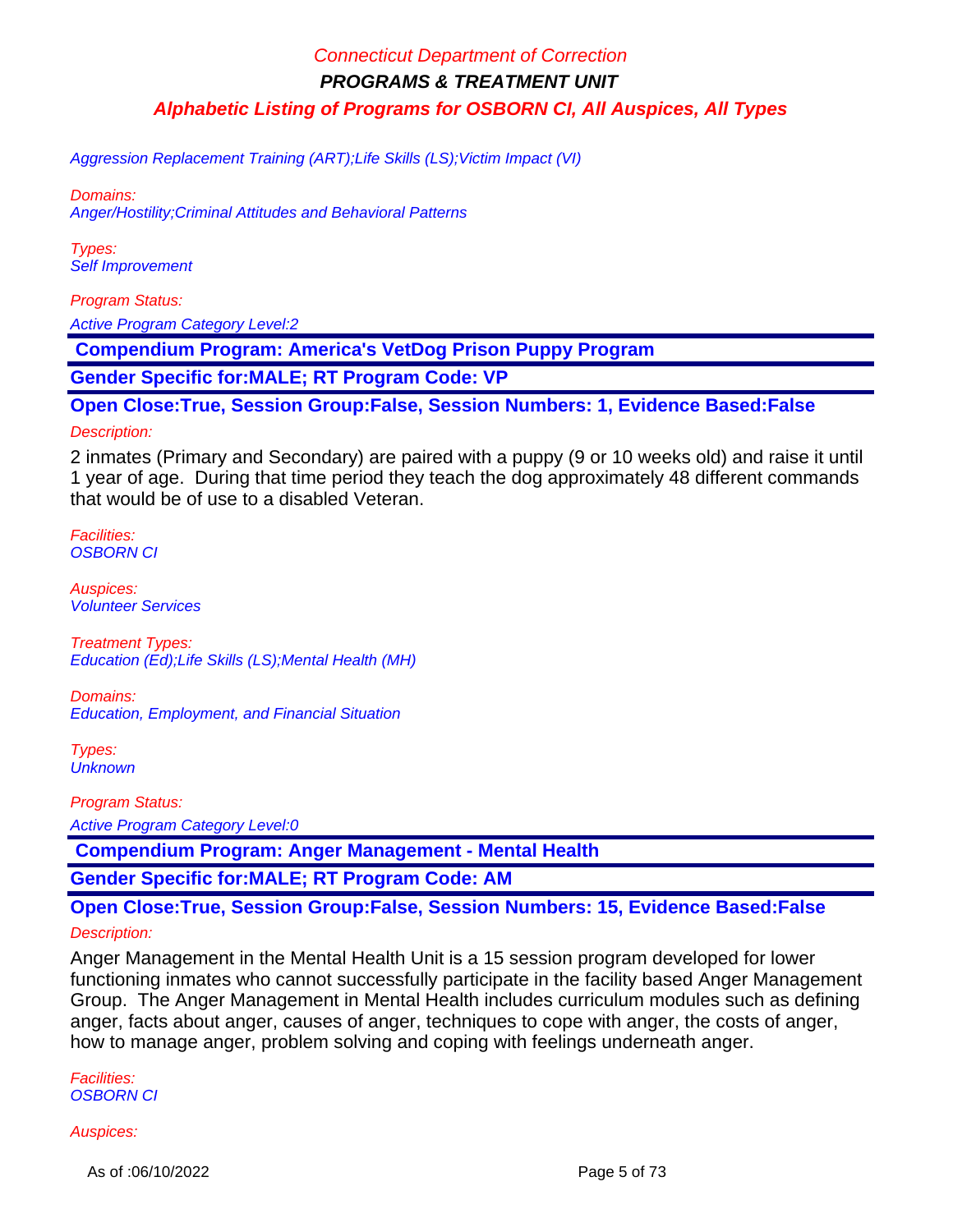## Mental Health

Treatment Types: Aggression Replacement Training (ART);Life Skills (LS);Mental Health (MH);Victim Impact (VI)

Domains:

Criminal Attitudes and Behavioral Patterns;Substance Abuse and Mental Health

Types: Mental Health

Program Status:

**Active Program Category Level:1** 

 **Compendium Program: Anger Management Program**

**Gender Specific for:BOTH; RT Program Code: 26**

**Open Close:True, Session Group:False, Session Numbers: 10, Evidence Based:False**

Description:

This program was designed based upon research regarding what works for Anger Management Programs. This 10-week program includes skill building, cognitive techniques, relaxation techniques and role play. In addition, an assessment tool to ensure program fidelity audits this program. This program can be modified for special populations.

Facilities:

BROOKLYN CI;CHESHIRE CI;CORRIGAN CI;CYBULSKI CI;ENFIELD CI;GARNER CI;MACDOUGALL CI;MANSON YI;OSBORN CI;RADGOWSKI CI;ROBINSON CI;WILLARD CI;YORK CI

Auspices: All Facility Staff;Programs & Treatment Unit

Treatment Types: Aggression Replacement Training (ART);Cognitive Behavioral Therapy (CBT);Life Skills (LS);Victim Impact (VI)

Domains: Anger/Hostility;Criminal Attitudes and Behavioral Patterns

Types: Anger Management;Mental Health;Self Improvement

Program Status: Active Program Category Level:1

As of :06/10/2022 Page 6 of 73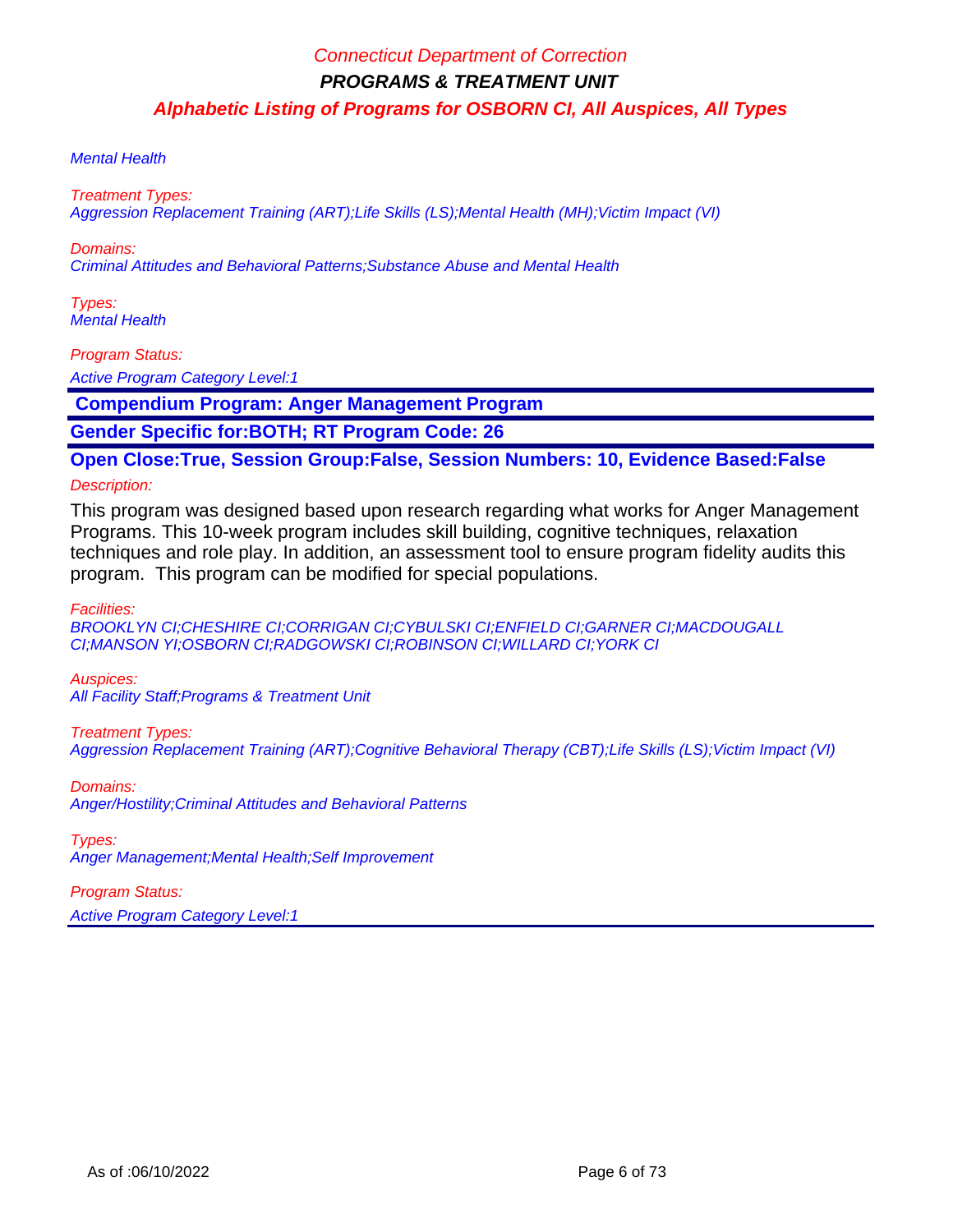**Compendium Program: Armed Services Member Trauma Group**

**Gender Specific for:MALE; RT Program Code: AF**

**Open Close:True, Session Group:False, Session Numbers: 16, Evidence Based:False** Description:

This program is offered to individuals that have experienced some trauma in their lives. The lesson plans address male role models, emotional and relationship patterns as well as various abuse and its relationship to psych symptoms as well as substance abuse. This program can be modified to work with identified trauma survivors who have also been in the military. The traumatic event could be pre/post military as well as taking place during their military time. This group is a psycho-educational skill building group with a goal of having individuals explore how their trauma exposure can be impacting current life events.

Facilities: OSBORN CI

Auspices: Mental Health;Programming Unit - Facility Staff

Treatment Types: Mental Health (MH);Reintegration Enhancement/Relapse Prevention (RERP)

Domains: Family and Social Support;Substance Abuse and Mental Health

Types: Mental Health;Self Improvement;Trauma Informed

Program Status:

Active Program Category Level:1

 **Compendium Program: Art Program - Beginners and Advanced**

**Gender Specific for:BOTH; RT Program Code: AT**

**Open Close:True, Session Group:False, Session Numbers: 10, Evidence Based:False** Description:

This is a program developed to enable inmates with different artistic abilities. Although primarily pen, watercolor, and painting, this activity may be multidisciplinary (i.e., sculpture, dance, creative writing, or poetry). Members of this group also have the chance to submit their artwork in the annual Art Shows located throughout the state.

Facilities: BROOKLYN CI;ENFIELD CI;MACDOUGALL CI;OSBORN CI

Auspices: Recreation Services;Volunteer Services

Treatment Types: Life Skills (LS)

Domains: Family and Social Support;Self Efficacy

As of :06/10/2022 Page 7 of 73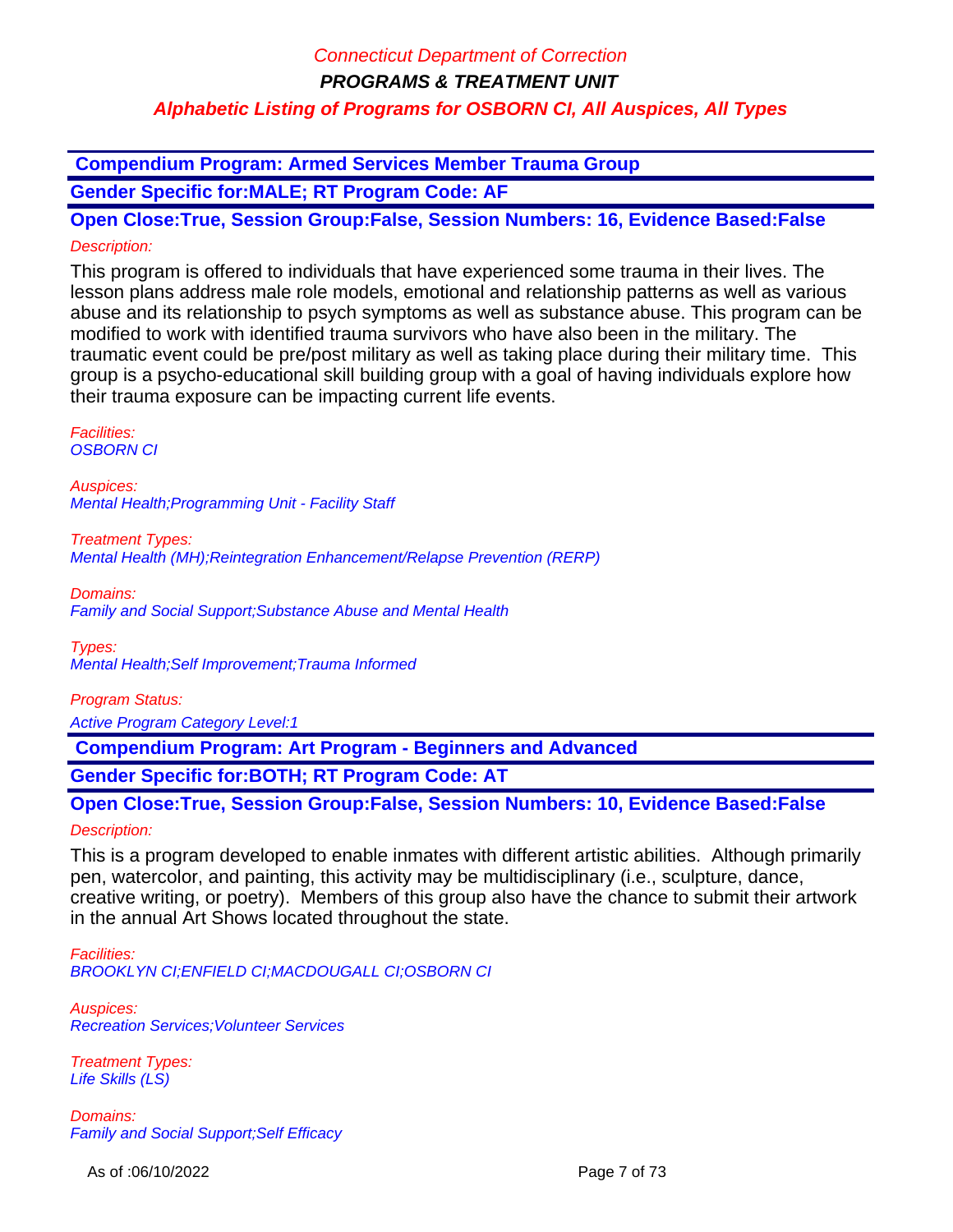Types: Self Improvement

Program Status:

Active Program Category Level:3

 **Compendium Program: Band Program**

**Gender Specific for:MALE; RT Program Code: 0**

**Open Close:True, Session Group:False, Session Numbers: 1, Evidence Based:False**

## Description:

This program provides inmates of different musical backgrounds an opportunity to learn and create different styles of music. There are currently four bands and each band plays twice a week for an hour session. These bands occasionally perform for the inmate population during various monthly activities.

Facilities: ENFIELD CI;OSBORN CI

Auspices: **All Facility Staff; Recreation Services** 

Treatment Types: Life Skills (LS)

Domains: Family and Social Support

Types: Self Improvement

Program Status: Active Program Category Level:3

 **Compendium Program: Carl Robinson Debate Club**

**Gender Specific for:MALE; RT Program Code: DC**

**Open Close:True, Session Group:False, Session Numbers: 6, Evidence Based:True** Description:

The Carl Robinson Debate team is both an educational, recreational and positive social skills development program tailored to the needs of incarcerated men at the facility. The program uses non-violent communication techniques to teach competitive public speaking, logical reasoning, debating as well as conflict resolution skills as part of the effort to ensure successful reentry upon release from incarceration. A critical component is to help members recognize differences of opinion on a range of issues by fostering a fundamental respect and appreciation for a wide range of perspectives. This is to ensure that issues are resolved in an engaging, intellectually stimulating, productive and peaceful manner. Members also learn to apply the sandwich method in offering feedback when critiquing the viewpoints of fellow members in our open sessions. This method

has been known to be effective in helping debaters overcome the fear of public speaking, stage fright and ultimately building confidence and overall self-esteem.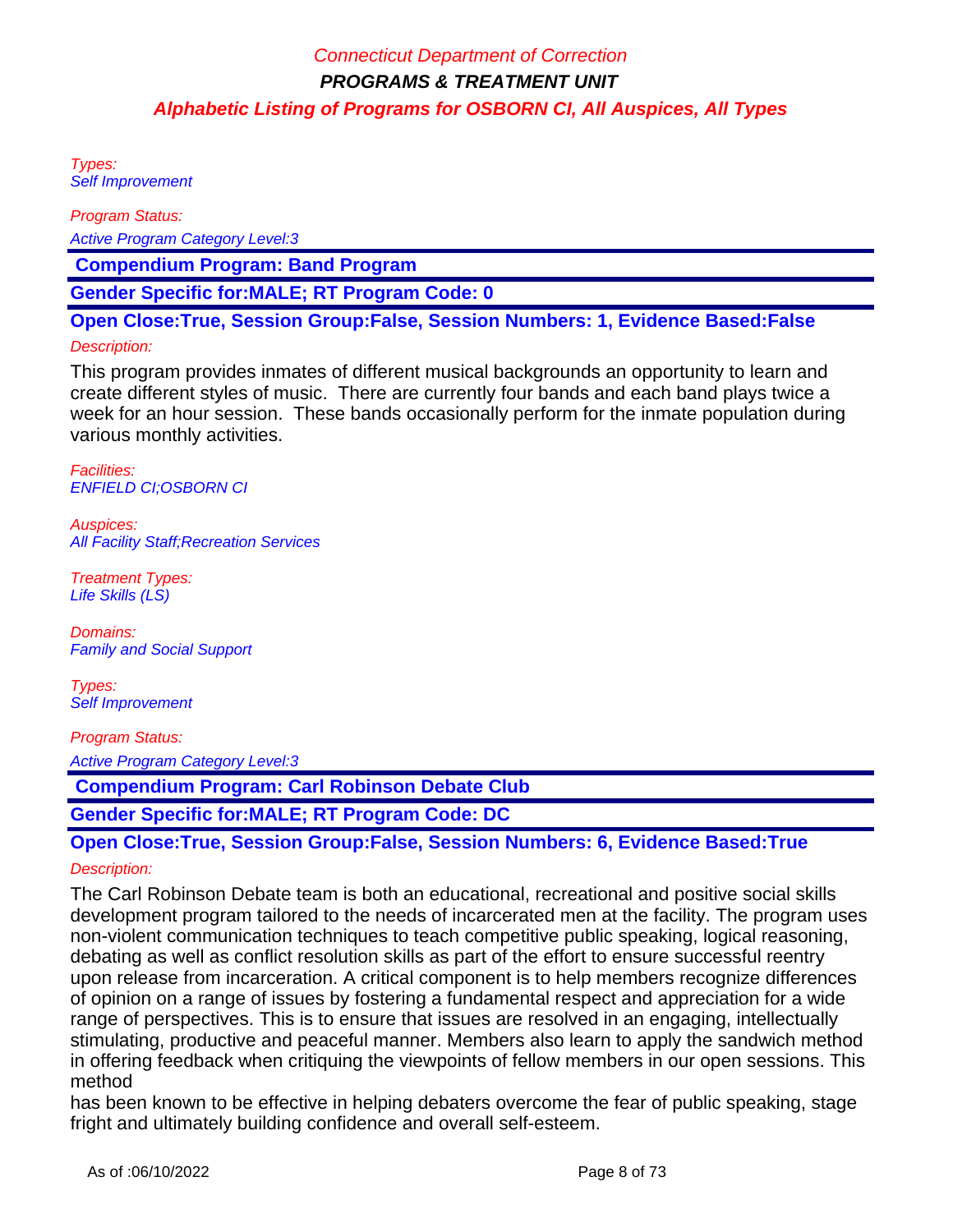Facilities: OSBORN CI;ROBINSON CI

Auspices: Religious Services

Treatment Types: Life Skills (LS)

Domains: Education, Employment, and Financial Situation

Types: **Education** 

Program Status:

Active Program Category Level:2

 **Compendium Program: Catholic - Alpha Program**

**Gender Specific for:BOTH; RT Program Code: 0**

**Open Close:True, Session Group:False, Session Numbers: 1, Evidence Based:False**

Description:

The Alpha Program is a course in basic Christianity based upon Biblical principles utilizing videos and workbooks in a group setting. This program meets weekly and is conducted by both volunteers and staff.

Facilities: BROOKLYN CI;CORRIGAN CI;MANSON YI;OSBORN CI;RADGOWSKI CI

Auspices: Religious Services ;Volunteer Services

Treatment Types: **Unknown** 

Domains: **Unknown** 

Types: **Religious** 

Program Status:

Active Program Category Level:3

 **Compendium Program: Catholic Bible Study**

**Gender Specific for:BOTH; RT Program Code: 0**

**Open Close:True, Session Group:False, Session Numbers: 1, Evidence Based:False**

## Description:

An academic study of the books of the bible or biblical topics and themes. This program seeks to foster understanding of scripture and help inmates develop self-awareness and personal growth based on biblical principles.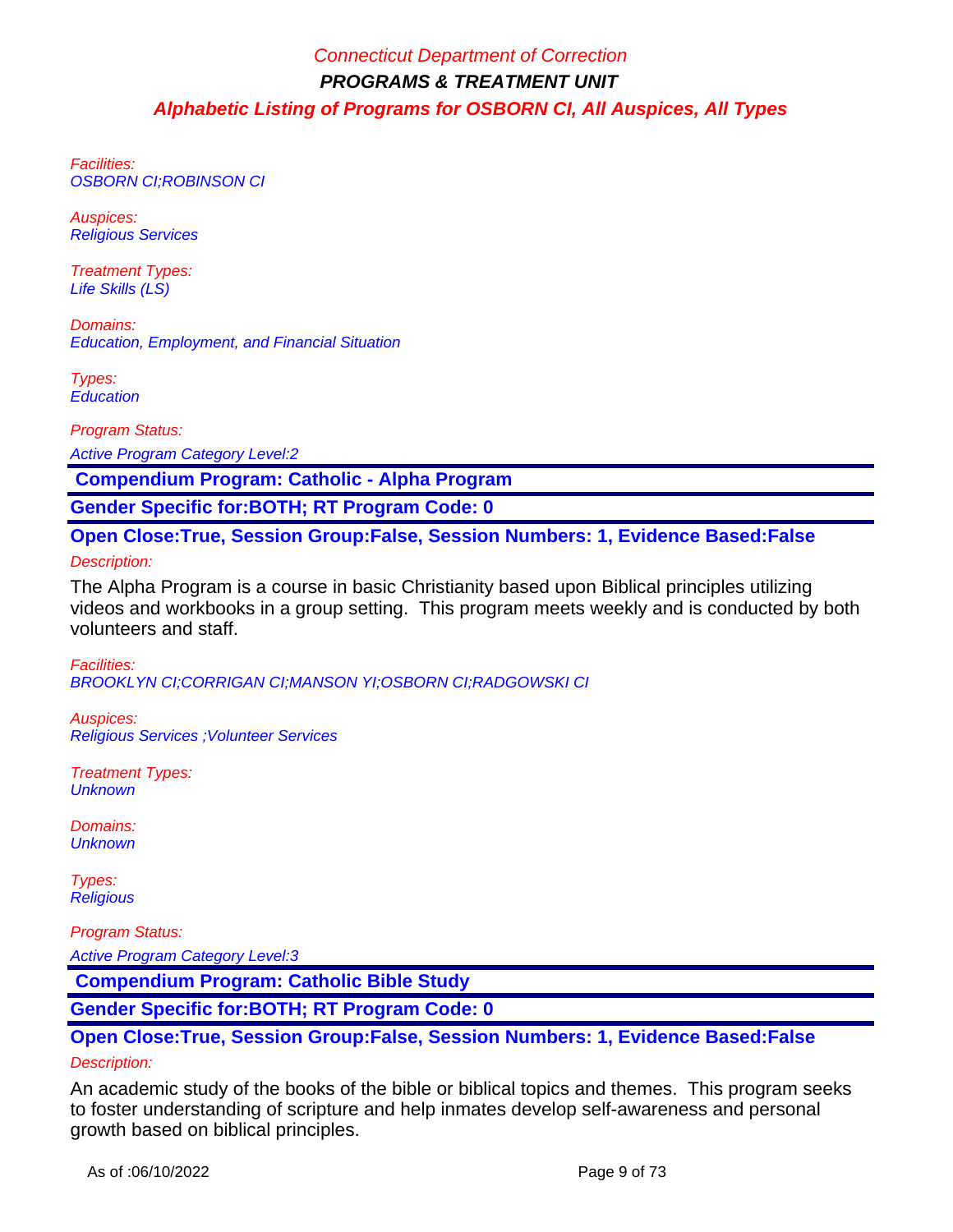Facilities:

BRIDGEPORT CC;BROOKLYN CI;CHESHIRE CI;CYBULSKI CI;ENFIELD CI;GARNER CI;HARTFORD CC;MACDOUGALL CI;MANSON YI;NEW HAVEN CC;OSBORN CI;RADGOWSKI CI;WALKER RC;WILLARD CI;YORK CI

Auspices: Religious Services ;Volunteer Services

Treatment Types: **Unknown** 

Domains: **Unknown** 

Types: **Religious** 

Program Status:

Active Program Category Level:3

 **Compendium Program: Catholic Bible Study (Spanish)**

**Gender Specific for:BOTH; RT Program Code: 0**

**Open Close:True, Session Group:False, Session Numbers: 1, Evidence Based:False**

Description:

This is the Catholic Bible Study held in Spanish.

Facilities: BRIDGEPORT CC;GARNER CI;OSBORN CI

Auspices: Religious Services

Treatment Types: **Unknown** 

Domains: **Unknown** 

Types: **Religious** 

Program Status:

Active Program Category Level:3

 **Compendium Program: Catholic Choir**

**Gender Specific for:BOTH; RT Program Code: 0**

**Open Close:True, Session Group:False, Session Numbers: 1, Evidence Based:False**

## Description:

This is a musical program educating inmates in deepening their understanding of the liturgy and enhancing the worship experience provided to all catholic inmates.

Facilities: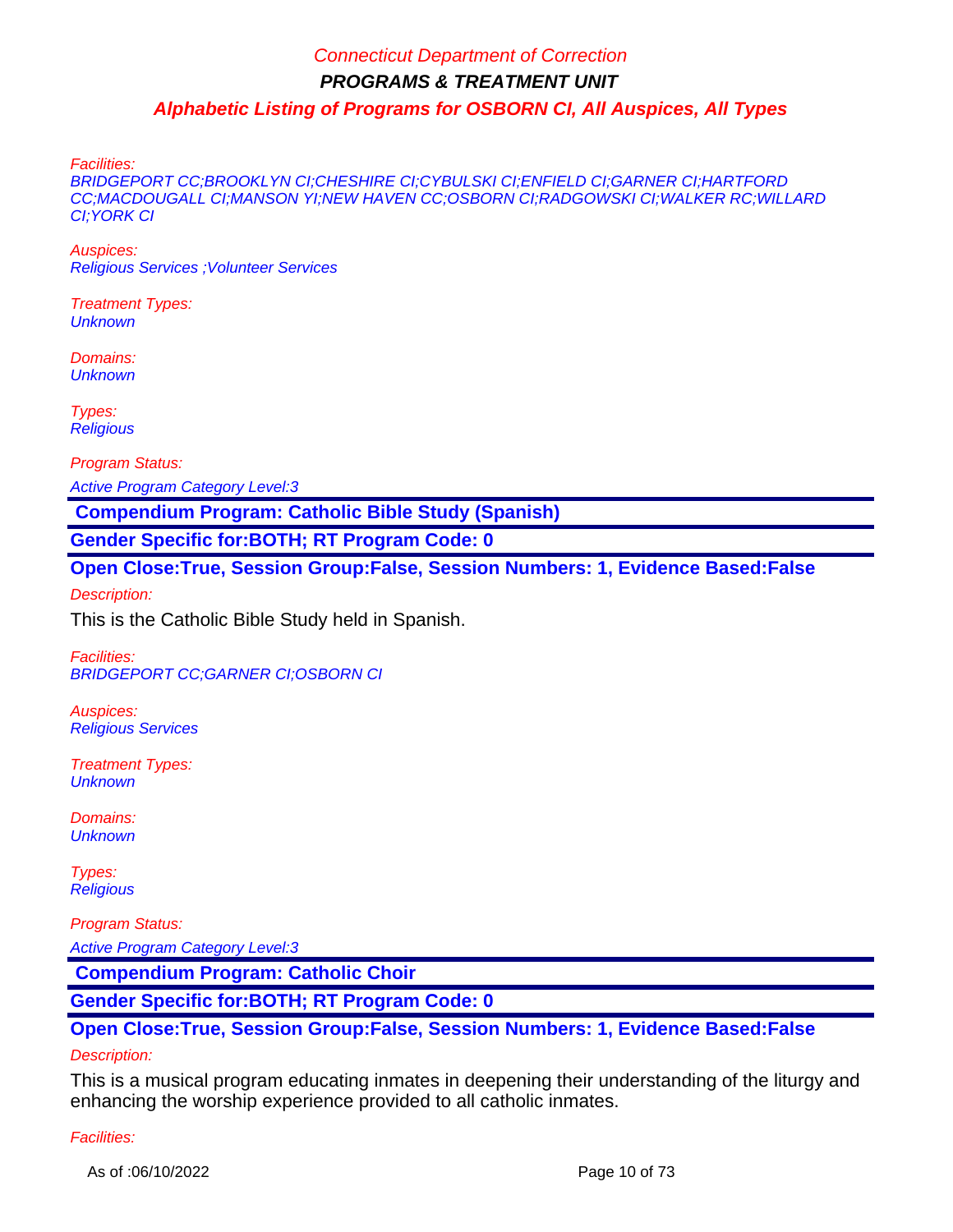## GARNER CI;OSBORN CI;YORK CI

Auspices: Religious Services

Treatment Types: **Unknown** 

Domains: **Unknown** 

Types: **Religious** 

Program Status:

Active Program Category Level:3

 **Compendium Program: Catholic Discussion Group**

**Gender Specific for:MALE; RT Program Code: 0**

**Open Close:True, Session Group:False, Session Numbers: 1, Evidence Based:False**

Description:

Using various methodologies (e.g. video, music, current events, etc.). Inmates are encouraged to discuss Catholic moral approaches to a virtuous lifestyle free of crime and recidivism.

Facilities: ENFIELD CI;OSBORN CI

Auspices: Religious Services

Treatment Types: **Unknown** 

Domains: **Unknown** 

Types: **Religious** 

Program Status:

Active Program Category Level:3

 **Compendium Program: Catholic Faith Sharing**

**Gender Specific for:MALE; RT Program Code: 0**

**Open Close:True, Session Group:False, Session Numbers: 1, Evidence Based:False**

## Description:

A sharing of bible readings following the Catholic seasonal calendar. Thoughts generated by the readings are discussed as they apply to daily life helping the inmate to change attitude, values and behavior.

Facilities: CYBULSKI CI;ENFIELD CI;GARNER CI;MACDOUGALL CI;MANSON YI;OSBORN CI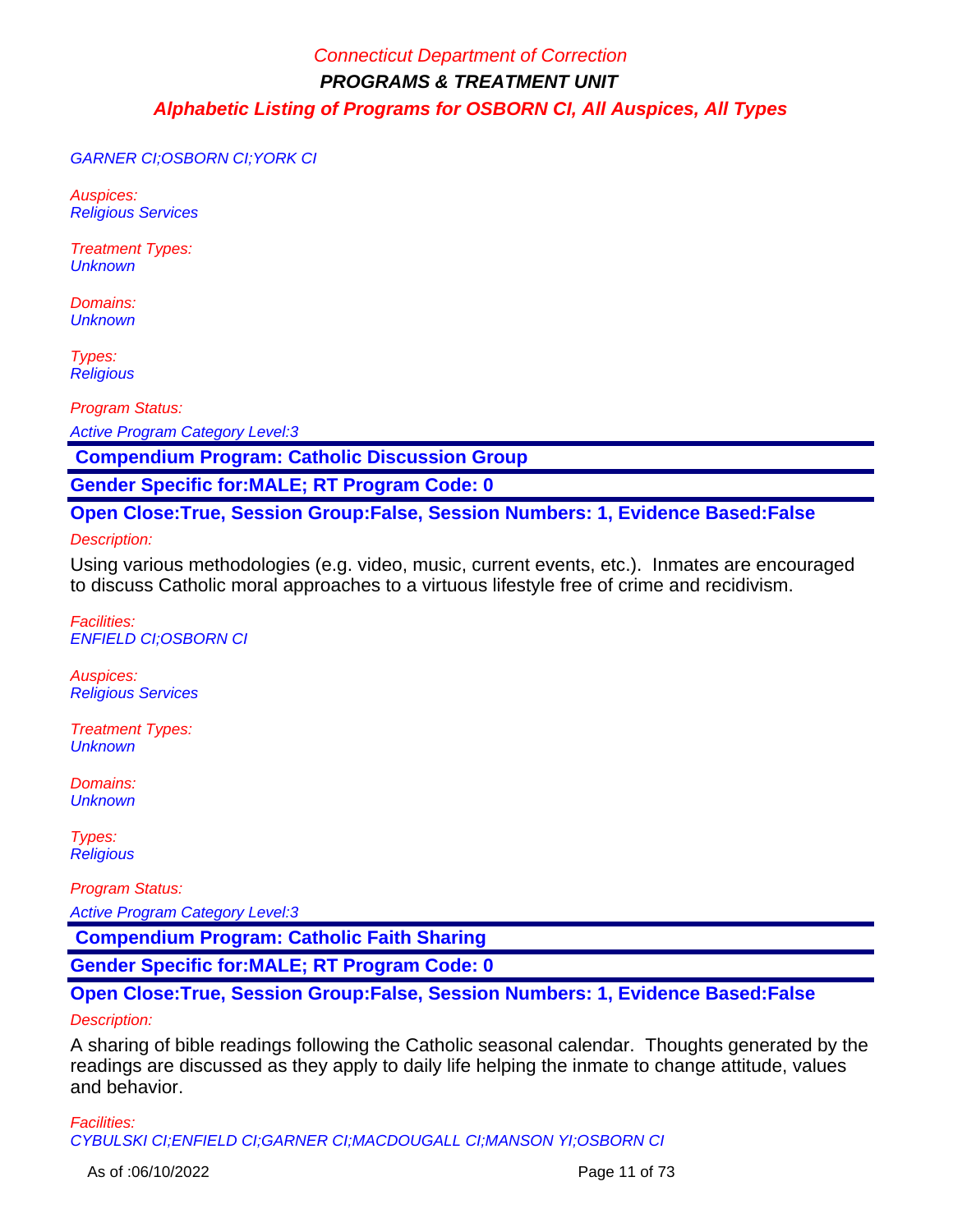Auspices: Religious Services

Treatment Types: **Unknown** 

Domains: **Unknown** 

Types: **Religious** 

Program Status:

Active Program Category Level:3

 **Compendium Program: Catholic Prayer and Healing Program**

**Gender Specific for:MALE; RT Program Code: 0**

**Open Close:True, Session Group:False, Session Numbers: 1, Evidence Based:False**

#### Description:

A program of music, scriptural teaching and prayer that leads the inmate to an inner healing through self-examination, confronting personal weakness, changing lifestyles and in turn making positive moral and spiritual decisions.

Facilities: CYBULSKI CI;OSBORN CI

Auspices: Religious Services

Treatment Types: **Unknown** 

Domains: **Unknown** 

Types: **Religious** 

Program Status:

Active Program Category Level:3

 **Compendium Program: Catholic Prayer-English or Spanish**

**Gender Specific for:MALE; RT Program Code: 0**

**Open Close:True, Session Group:False, Session Numbers: 1, Evidence Based:False** Description:

Catholic Prayer enhances the spiritual life of the inmates by utilizing traditional forms of prayer,art, music and poetry.

Facilities: CHESHIRE CI;HARTFORD CC;OSBORN CI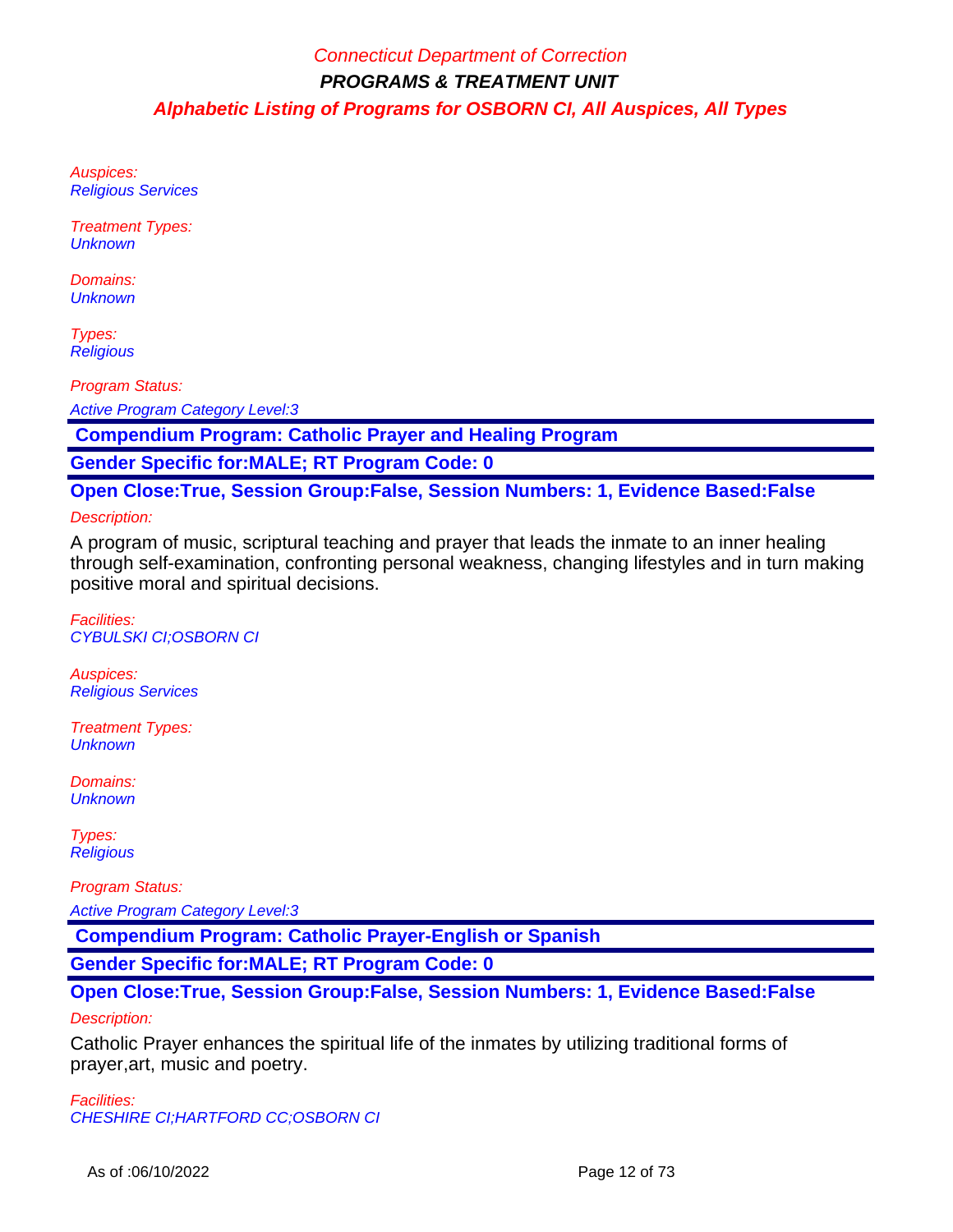Auspices: Religious Services

Treatment Types: **Unknown** 

Domains: **Unknown** 

Types: **Religious** 

Program Status:

Active Program Category Level:3

 **Compendium Program: Catholic Worship Service**

**Gender Specific for:BOTH; RT Program Code: 0**

**Open Close:True, Session Group:False, Session Numbers: 1, Evidence Based:False**

Description:

The weekly Catholic service is the Mass (or a communion service when Mass cannot be held due to the unavailability of a priest). Fulfills constitutional right to worship.

Facilities:

BRIDGEPORT CC;BROOKLYN CI;CHESHIRE CI;CORRIGAN CI;CYBULSKI CI;ENFIELD CI;GARNER CI;HARTFORD CC;MACDOUGALL CI;MANSON YI;NEW HAVEN CC;OSBORN CI;RADGOWSKI CI;ROBINSON CI;WALKER RC;WILLARD CI;YORK CI

Auspices: Religious Services ;Volunteer Services

Treatment Types: **Unknown** 

Domains: **Unknown** 

Types: **Worship Services** 

Program Status: Active Program Category Level:3

 **Compendium Program: Catholic Worship Service (Spanish)**

**Gender Specific for:BOTH; RT Program Code: 0**

**Open Close:True, Session Group:False, Session Numbers: 1, Evidence Based:False**

Description:

The weekly Catholic service is the mass (or a communion service when mass cannot be held due to the unavailability of a priest). Fulfills constitutional right to worship.

Facilities: HARTFORD CC;OSBORN CI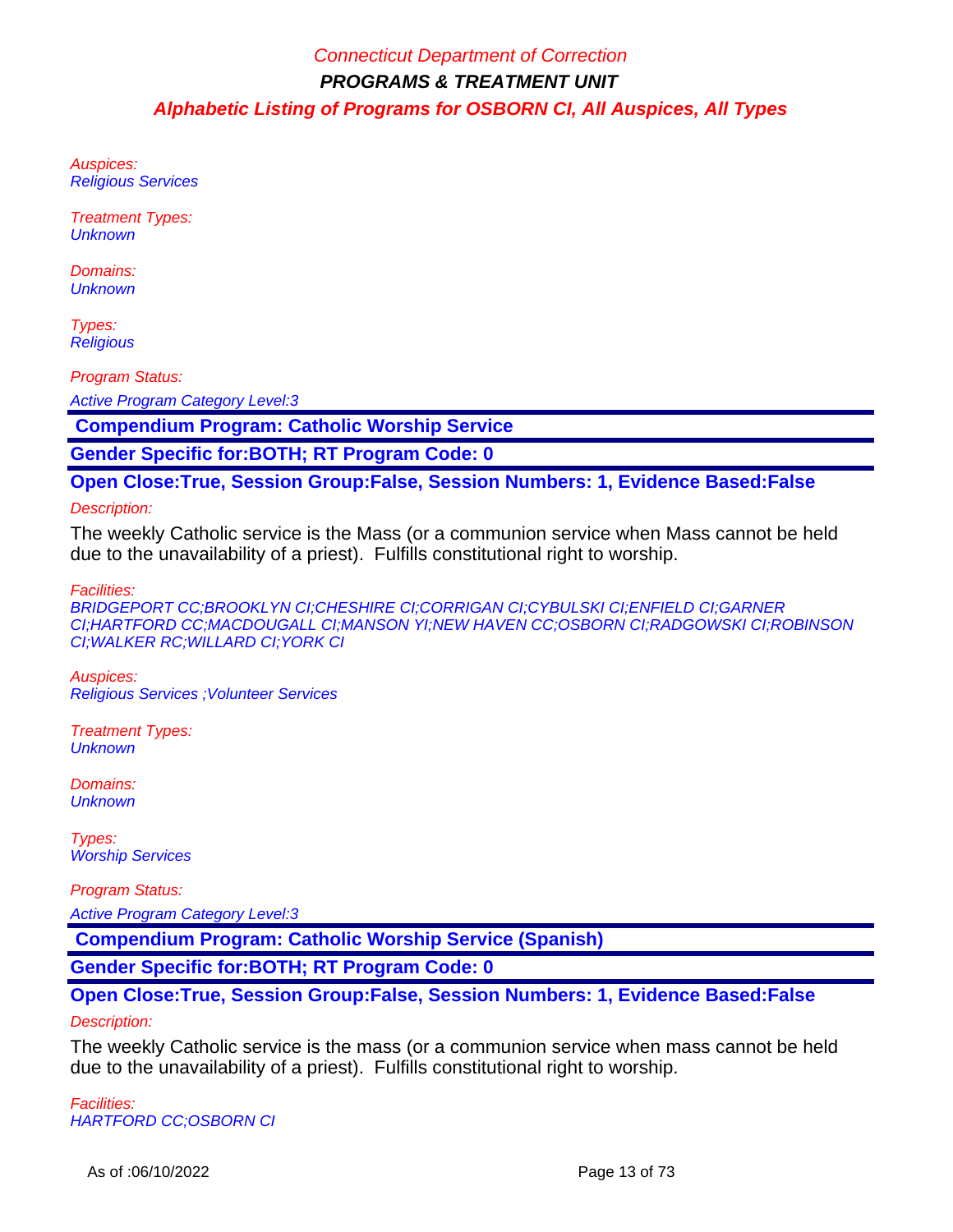Auspices: Religious Services

Treatment Types: **Unknown** 

Domains: **Unknown** 

Types: Worship Services

Program Status:

Active Program Category Level:3

 **Compendium Program: CBT - Chronic Pain Management**

**Gender Specific for:MALE; RT Program Code: CP**

**Open Close:True, Session Group:False, Session Numbers: 1, Evidence Based:False**

## Description:

Cognitive Behavioral Therapy for Chronic Pain (CBT-CP) is a time limited psychotherapeutic group focused on examining the relationships between thoughts, emotions, and behaviors to chronic physical pain. Group members will learn new cognitive and behavioral skills to assist in pain reduction to increase quality of life.

Facilities: MACDOUGALL CI;OSBORN CI

Auspices: Mental Health

Treatment Types: Unknown

Domains: **Unknown** 

Types: Mental Health Services/Treatment

Program Status:

Active Program Category Level:3

 **Compendium Program: CEC - Work Assingment**

**Gender Specific for:BOTH; RT Program Code: L3**

# **Open Close:True, Session Group:False, Session Numbers: 1, Evidence Based:False**

## Description:

Inmates who are assigned to a work assignment in Correctional Enterprises of Connecticut.

Facilities: CHESHIRE CI;OSBORN CI;YORK CI

## Auspices:

As of :06/10/2022 **Page 14 of 73**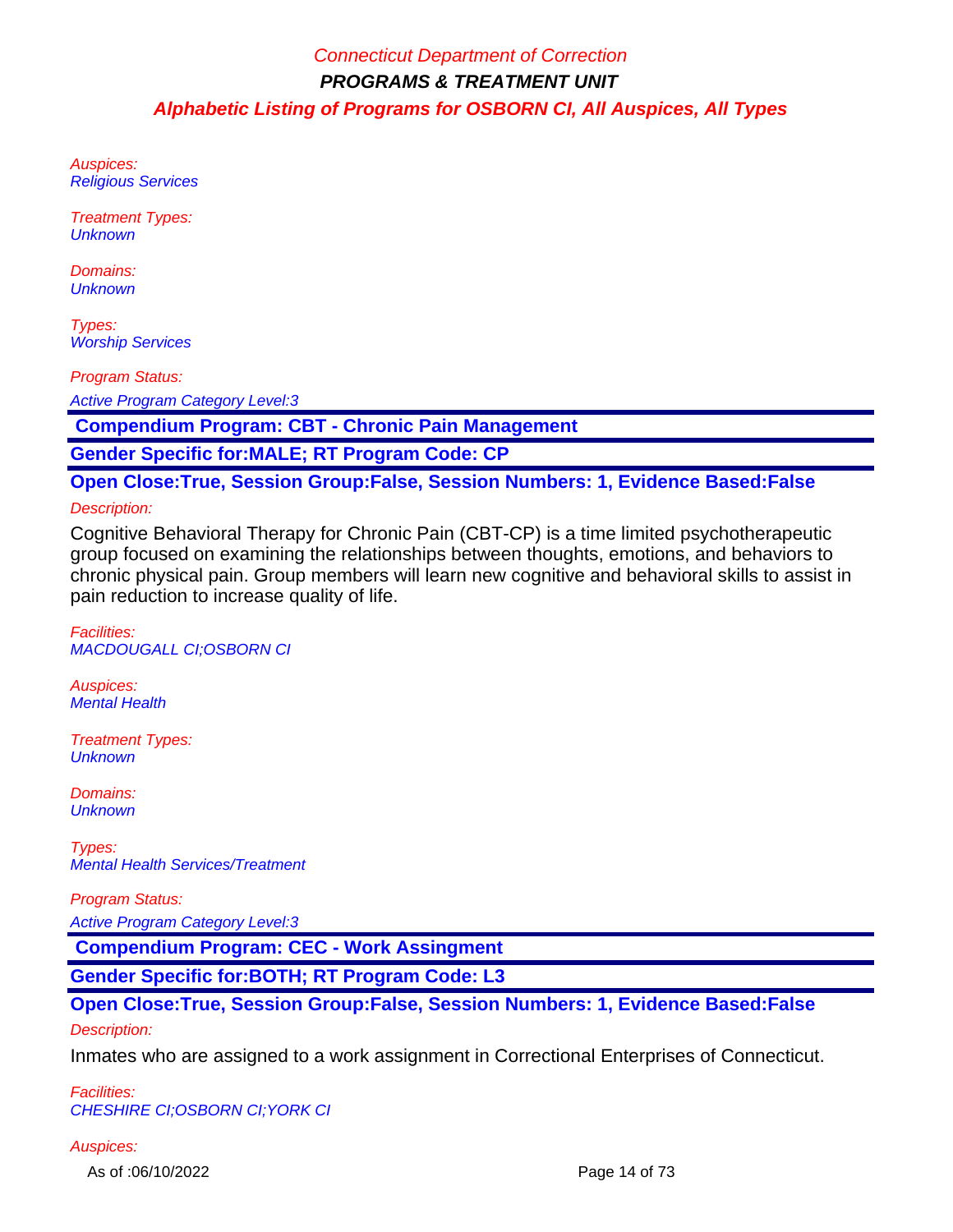Correctional Enterprises of Connecticut

Treatment Types: Life Skills (LS)

Domains: Education, Employment, and Financial Situation

Types: **Employment** 

Program Status:

Active Program Category Level:0

 **Compendium Program: Certified Birth Certificate or Registration of Birth**

**Gender Specific for:BOTH; RT Program Code: I2**

**Open Close:True, Session Group:False, Session Numbers: 1, Evidence Based:False**

Description:

\*\*\*\*

Facilities:

BRIDGEPORT CC;BROOKLYN CI;CENTRAL OFFICE ;CHESHIRE CI;CORRIGAN CI;CYBULSKI CI;ENFIELD CI;GARNER CI;HARTFORD CC;MACDOUGALL CI;MANSON YI;NEW HAVEN CC;NORTHERN CI;OSBORN CI;RADGOWSKI CI;ROBINSON CI;WALKER RC;WILLARD CI;YORK CI

Auspices: Programs & Treatment Unit

Treatment Types: Reintegration Enhancement/Relapse Prevention (RERP)

Domains: Education, Employment, and Financial Situation;Employment/Financial

Types: Re-Entry

Program Status:

Active Program Category Level:3

 **Compendium Program: Communion Program - Catholic**

**Gender Specific for:MALE; RT Program Code: 0**

**Open Close:True, Session Group:False, Session Numbers: 1, Evidence Based:False**

## Description:

Para-Liturgical catholic service, during which scriptures are proclaimed, prayers are offered and an extraordinary minister of the Eucharist distributes Holy Communion.

Facilities: OSBORN CI

Auspices: Religious Services

As of :06/10/2022 **Page 15 of 73**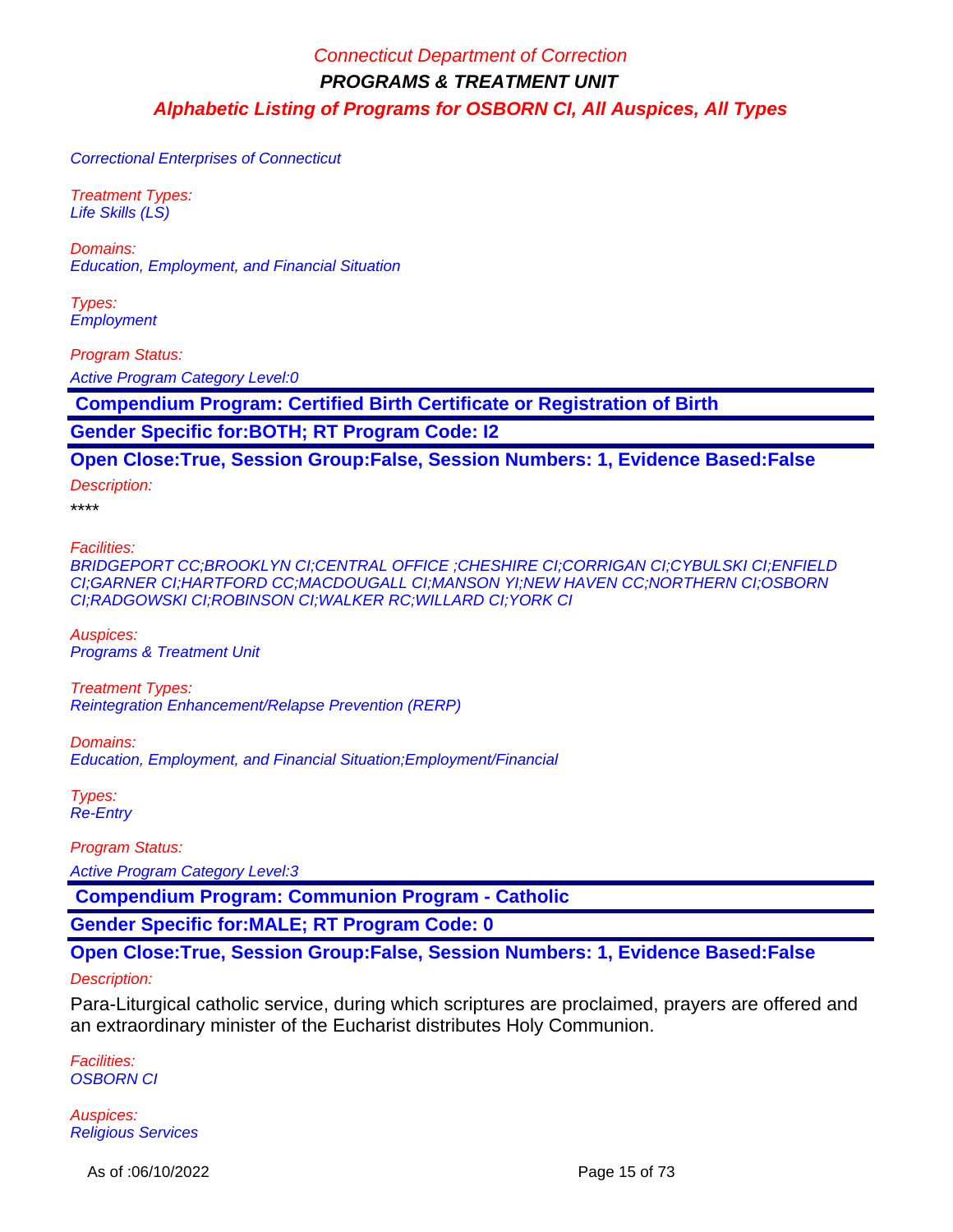Treatment Types: **Unknown** 

Domains: **Unknown** 

Types: **Religious** 

Program Status: Active Program Category Level:3

 **Compendium Program: Community Outreach Program Support (COPS)**

**Gender Specific for:MALE; RT Program Code: 0**

**Open Close:True, Session Group:False, Session Numbers: 1, Evidence Based:False**

## Description:

This program was developed at Osborn Correctional Institution. Groups of youth from schools and other organizations come into the prison. While visiting the prison they meet with staff and inmates. The program is designed to encourage participants to make wise decisions, to act responsibly, and to establish and work on personal goals. Inmate testimonials are used to show youth the consequences that the inmates now face as a result of their personal failure in these areas.

Facilities: OSBORN CI

Auspices: **All Facility Staff** 

Treatment Types: Reintegration Enhancement/Relapse Prevention (RERP)

Domains: Peer Associations

Types: Community Service;Self Improvement

Program Status:

Active Program Category Level:0

 **Compendium Program: CONNTAC-EOC (CT Talent Assistance Cooperative-Education Opportunity Center)**

**Gender Specific for:BOTH; RT Program Code: 0**

**Open Close:True, Session Group:False, Session Numbers: 1, Evidence Based:False** Description:

Representatives from CONNTAC-EOC are provided with names of students to meet with while the student is still incarcerated. The representatives assist students with their post-secondary plans and financial aid.

## Facilities:

As of :06/10/2022 **Page 16 of 73**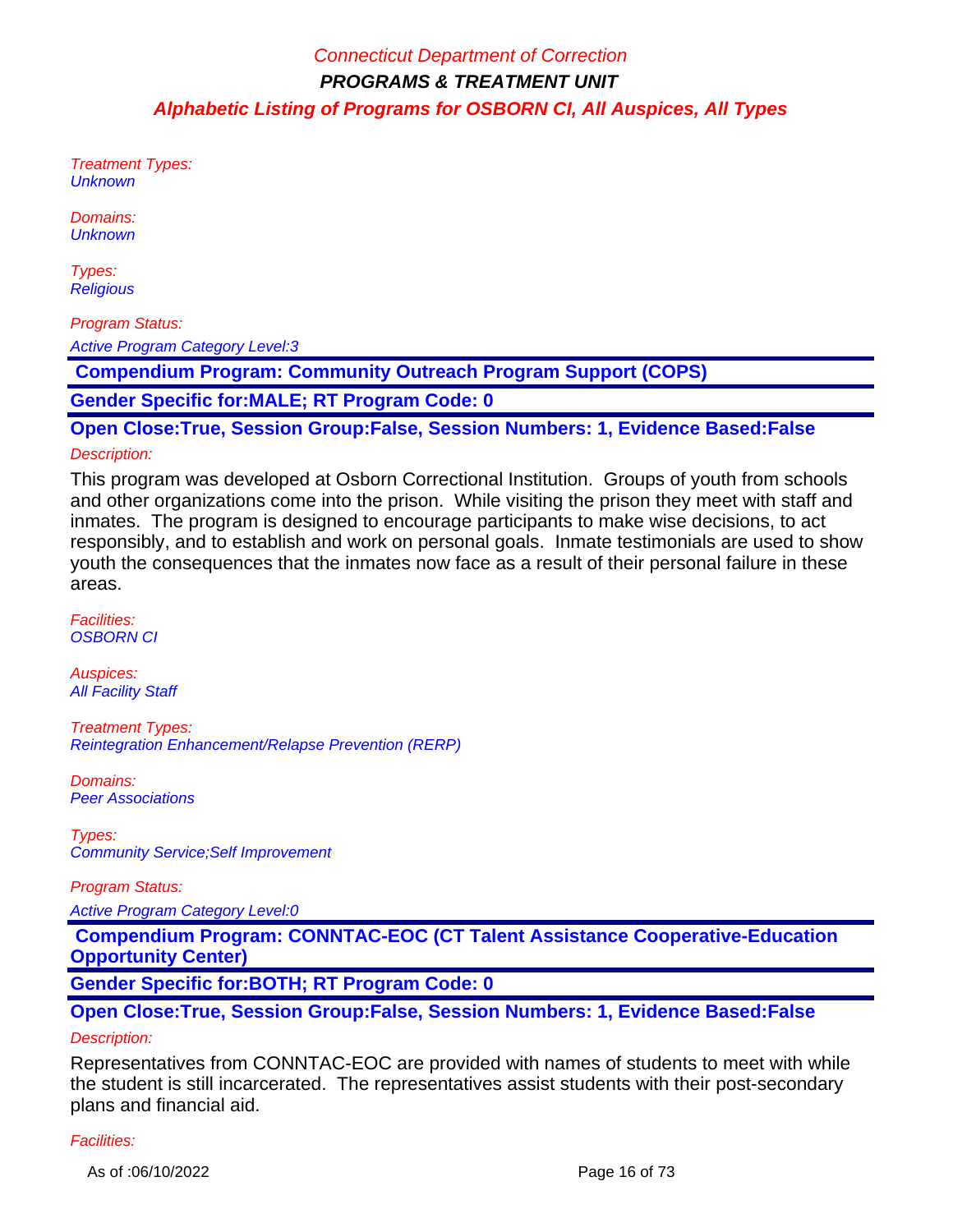BROOKLYN CI;CYBULSKI CI;ENFIELD CI;MANSON YI;OSBORN CI;RADGOWSKI CI;ROBINSON CI;WILLARD CI;YORK CI

Auspices: USD#1

Treatment Types: Education (Ed)

Domains: Education;Education, Employment, and Financial Situation;Employment/Financial

Types: Re-Entry

Program Status:

Active Program Category Level:3

 **Compendium Program: Co-Occurring Disorders Program**

**Gender Specific for:BOTH; RT Program Code: 23**

**Open Close:False, Session Group:True, Session Numbers: 8, Evidence Based:False** Description:

The Co-occurring disorders program provides treatment for inmates who have a psychiatric disorder in combination with a substance use disorder. Inmates attend both a twelve-week educational group focusing on mental health and substance abuse issues and specially designed 12-step meeting.

Facilities: GARNER CI;OSBORN CI

Auspices: **Addiction Services; Health Services** 

Treatment Types: Mental Health (MH);Substance Abuse (SA)

Domains: Mental Health;Substance Abuse;Substance Abuse and Mental Health

Types: Addiction;Dual Diagnosis;Mental Health

Program Status: Active Program Category Level:3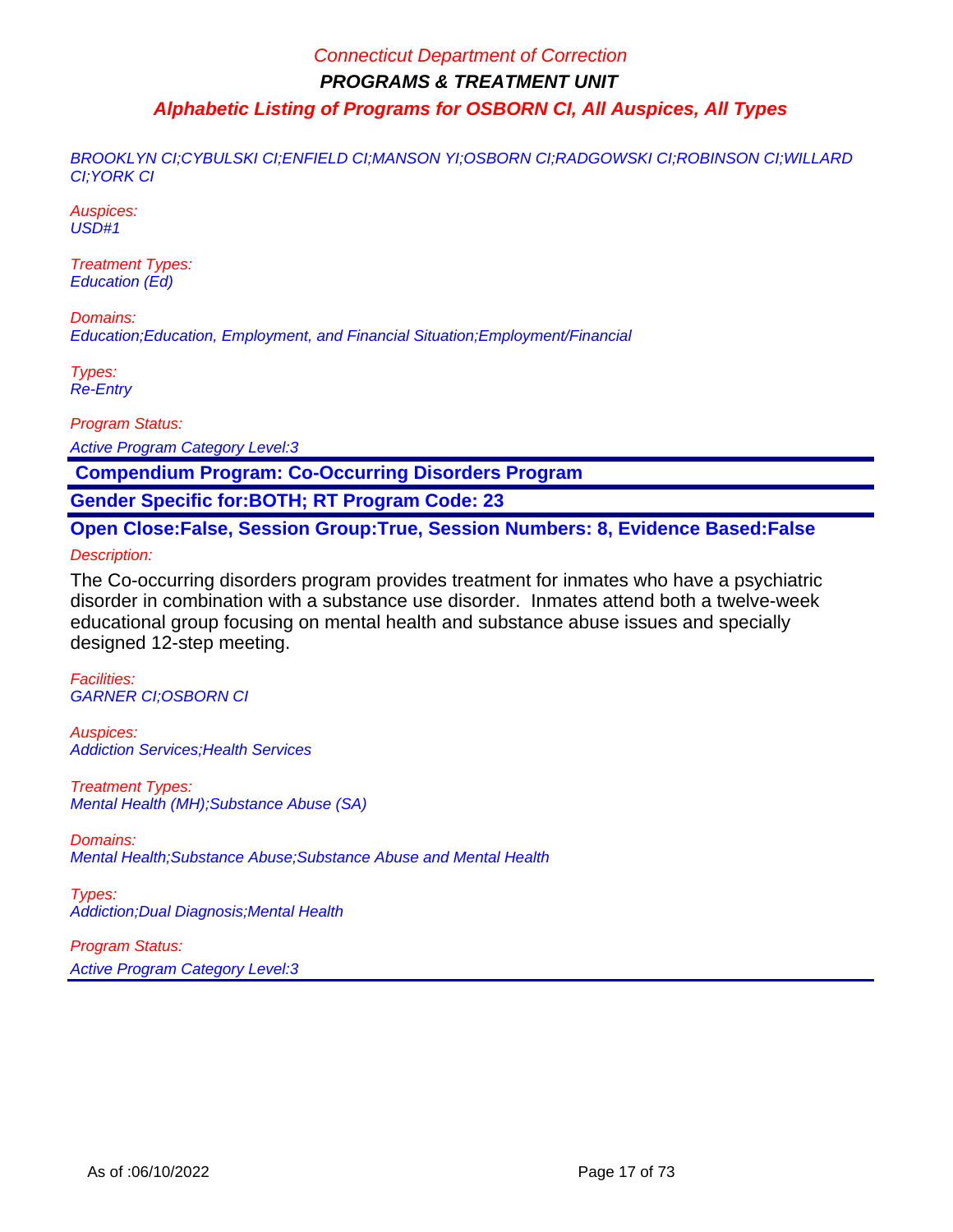**Compendium Program: CORP: Connecticut Offender Re-Entry Program Gender Specific for:BOTH; RT Program Code: 28**

**Open Close:False, Session Group:True, Session Numbers: 35, Evidence Based:False** Description:

This program provides services for offenders with mental illness returning to the community after an extended period of incarceration. The emphasis is on reducing recidivism by identifying and intervening in those areas most in need. Individuals eligible for the services must have at least one year left to serve before release, have a mental health score of 3 or higher and are returning to a catchment area where CORP services are provided. Catchment areas include Hartford, New Haven, Bridgeport, Norwich/New London and Waterbury areas.

Facilities: GARNER CI;OSBORN CI;YORK CI

Auspices: Contracted Program;Health Services;Volunteer Services

Treatment Types: Life Skills (LS);Mental Health (MH);Reintegration Enhancement/Relapse Prevention (RERP)

Domains: Family and Social Support;Mental Health;Substance Abuse and Mental Health

Types: Mental Health;Re-Entry

Program Status: Active Program Category Level:2

 **Compendium Program: Discharge Orientation**

**Gender Specific for:BOTH; RT Program Code: RD**

**Open Close:True, Session Group:False, Session Numbers: 1, Evidence Based:False**

# Description:

Discharge Orientation is conducted either individually or in groups with offenders who are within a year of discharge to the community. Topics include: ID procurement; community programs; and related matters.

## Facilities:

BRIDGEPORT CC;CHESHIRE CI;CORRIGAN CI;CYBULSKI CI;ENFIELD CI;GARNER CI;HARTFORD CC;MACDOUGALL CI;MANSON YI;NEW HAVEN CC;OSBORN CI;RADGOWSKI CI;ROBINSON CI;WALKER RC;WILLARD CI;YORK CI

Auspices: Programs & Treatment Unit

Treatment Types: Reintegration Enhancement/Relapse Prevention (RERP)

Domains: Education, Employment, and Financial Situation;Family and Social Support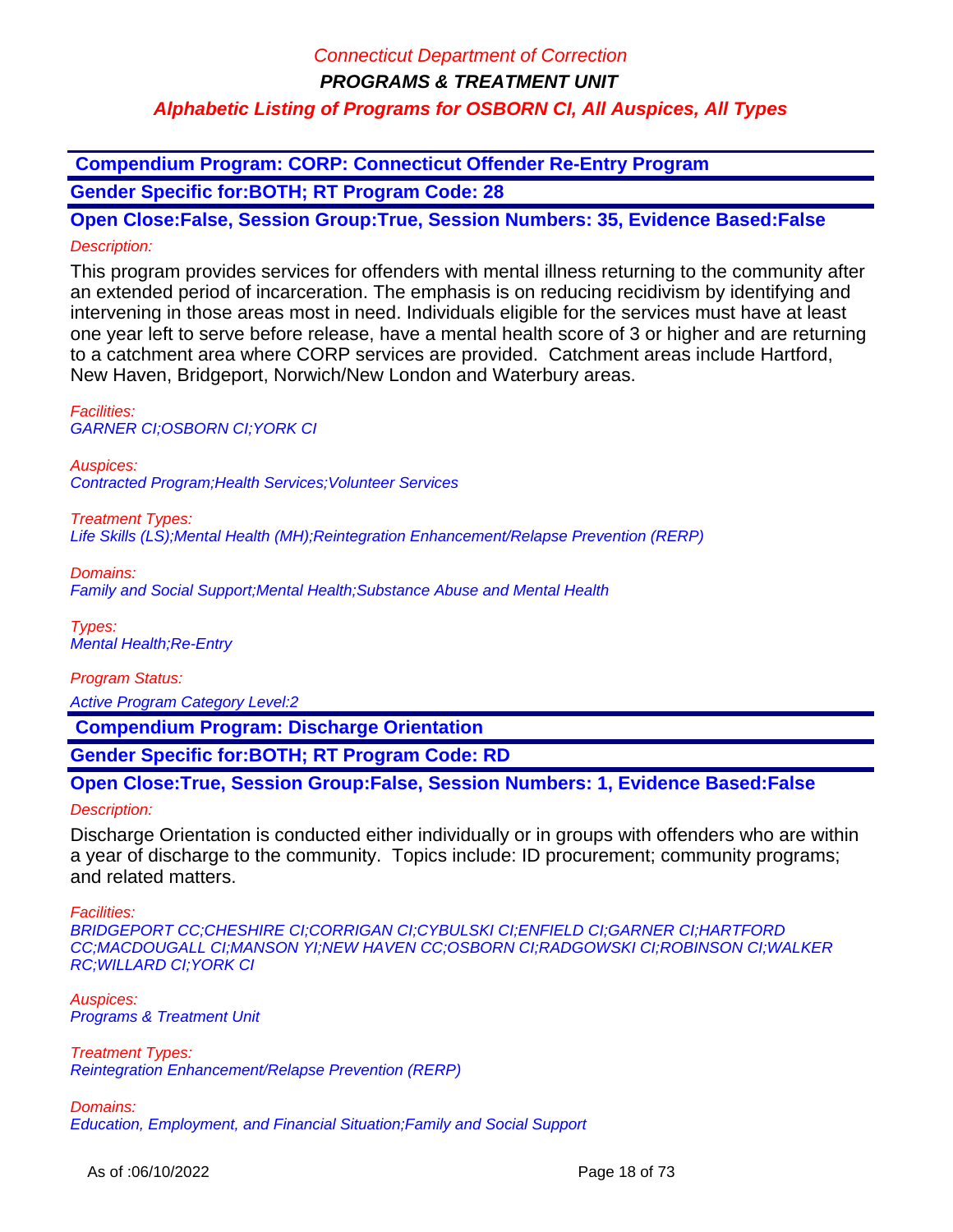Types: Re-Entry

Program Status:

Active Program Category Level:3

 **Compendium Program: DSS Connect Card**

**Gender Specific for:BOTH; RT Program Code: I7**

**Open Close:True, Session Group:False, Session Numbers: 1, Evidence Based:False**

Description:

\*\*\*\*

Facilities:

BRIDGEPORT CC;BROOKLYN CI;CENTRAL OFFICE ;CHESHIRE CI;CORRIGAN CI;CYBULSKI CI;ENFIELD CI;GARNER CI;HARTFORD CC;MACDOUGALL CI;MANSON YI;NEW HAVEN CC;NORTHERN CI;OSBORN CI;RADGOWSKI CI;ROBINSON CI;WALKER RC;WILLARD CI;YORK CI

Auspices: Programs & Treatment Unit

Treatment Types: Reintegration Enhancement/Relapse Prevention (RERP)

Domains: Education, Employment, and Financial Situation;Employment/Financial

Types: Re-Entry

Program Status: Active Program Category Level:3

 **Compendium Program: DUI (Driving Under the Influence)**

**Gender Specific for:BOTH; RT Program Code: 35**

**Open Close:True, Session Group:False, Session Numbers: 14, Evidence Based:False**

Description:

DUI (Driving Under the Influence) Offenders that have a DUI charge and are not eligible for DUI Home Confinement Program.

Facilities: CYBULSKI CI;OSBORN CI;ROBINSON CI;YORK CI

Auspices: Addiction Services

Treatment Types: Cognitive Behavioral Therapy (CBT)

Domains: Criminal Attitudes and Behavioral Patterns;Substance Abuse and Mental Health

Types:

As of :06/10/2022 **Page 19 of 73**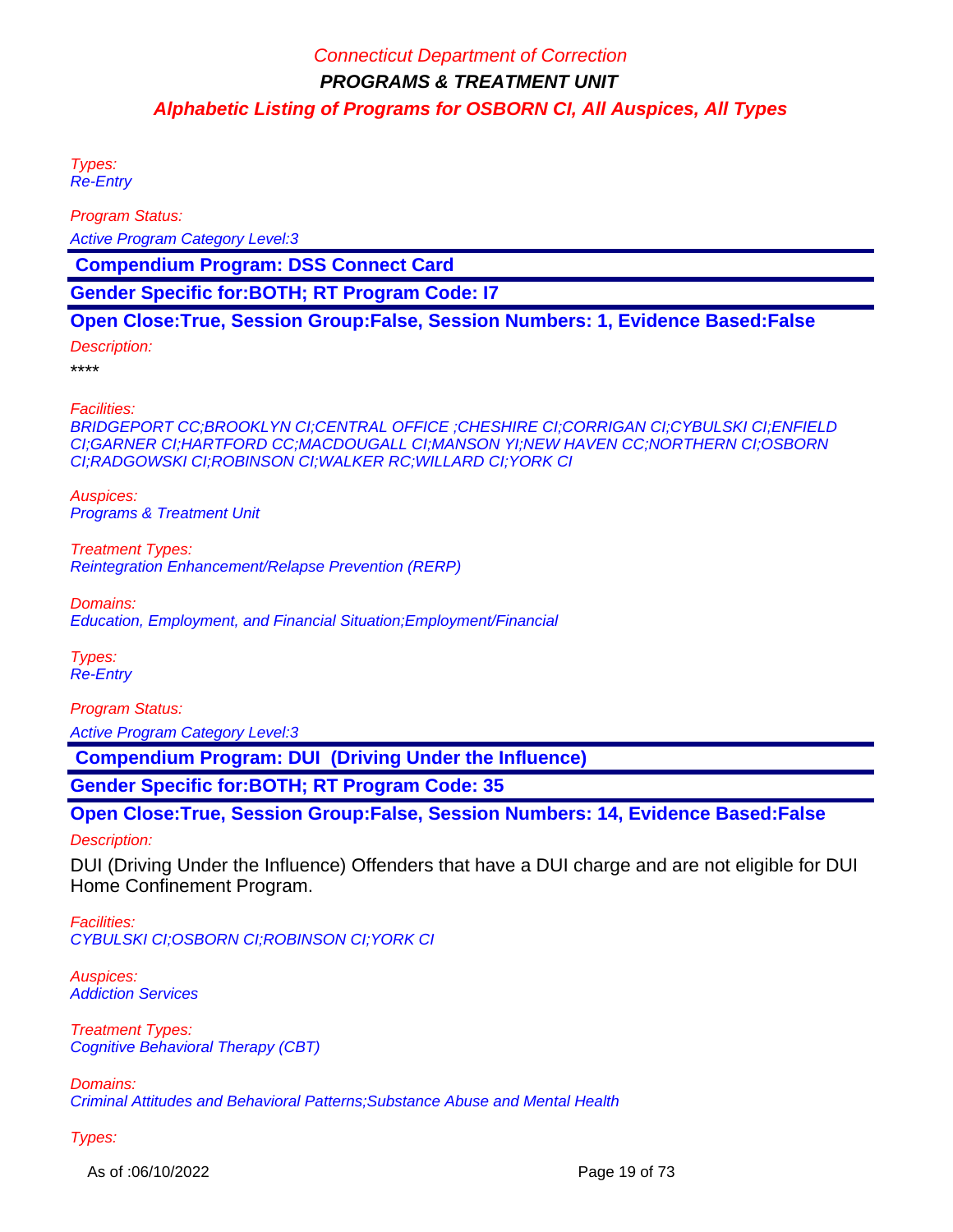## **Addiction**

Program Status:

Active Program Category Level:1

 **Compendium Program: DUI Home Confinement Program: Track Four**

**Gender Specific for:BOTH; RT Program Code: V4**

**Open Close:True, Session Group:False, Session Numbers: 1, Evidence Based:False**

## Description:

Offenders who are assessed as needing intensive treatment, having multiple risk factors, or otherwise assessed as inappropriate for DUI HC release.

Facilities: OSBORN CI;ROBINSON CI;YORK CI

Auspices: Addiction Services

Treatment Types: Reintegration Enhancement/Relapse Prevention (RERP);Substance Abuse (SA)

Domains:

Criminal Attitudes and Behavioral Patterns;Substance Abuse;Substance Abuse and Mental Health

Types: **Addiction** 

Program Status:

Active Program Category Level:1

 **Compendium Program: DUI Home Confinement Program: Track One**

**Gender Specific for:MALE; RT Program Code: V1**

**Open Close:True, Session Group:False, Session Numbers: 1, Evidence Based:False** Description:

This program comprises screening, assessment and brief treatment (3 program sessions) in the Community Correctional Centers. Offenders in Track 1 will be recommended for release to the DUI Home Confinement Program upon successful completion of the program and with approval of the Warden. Offenders in Track One may be assessed as needing a higher level of care, and may be referred to Track Two.

Lesson I Program Orientation: Developing A working relationship Program overview, expectations, guidelines, identify what you want out of the program and what would you add to the program. Lesson 2 Alcohol and other drug impaired driving: The Laws and beyond the Law; Lesson 3, How Our thinking, attitudes and beliefs control our actions ; Lesson 4; How behavior is learned and changed: learning self-control and driving with care;5;Pathways to relapse and recidivism; Lesson Process and steps to preventing relapse and recidivism; Lesson 6-Preventing relapse and recidivism; building personal recidivism.

Facilities: BRIDGEPORT CC;CORRIGAN CI;CYBULSKI CI;HARTFORD CC;NEW HAVEN CC;OSBORN CI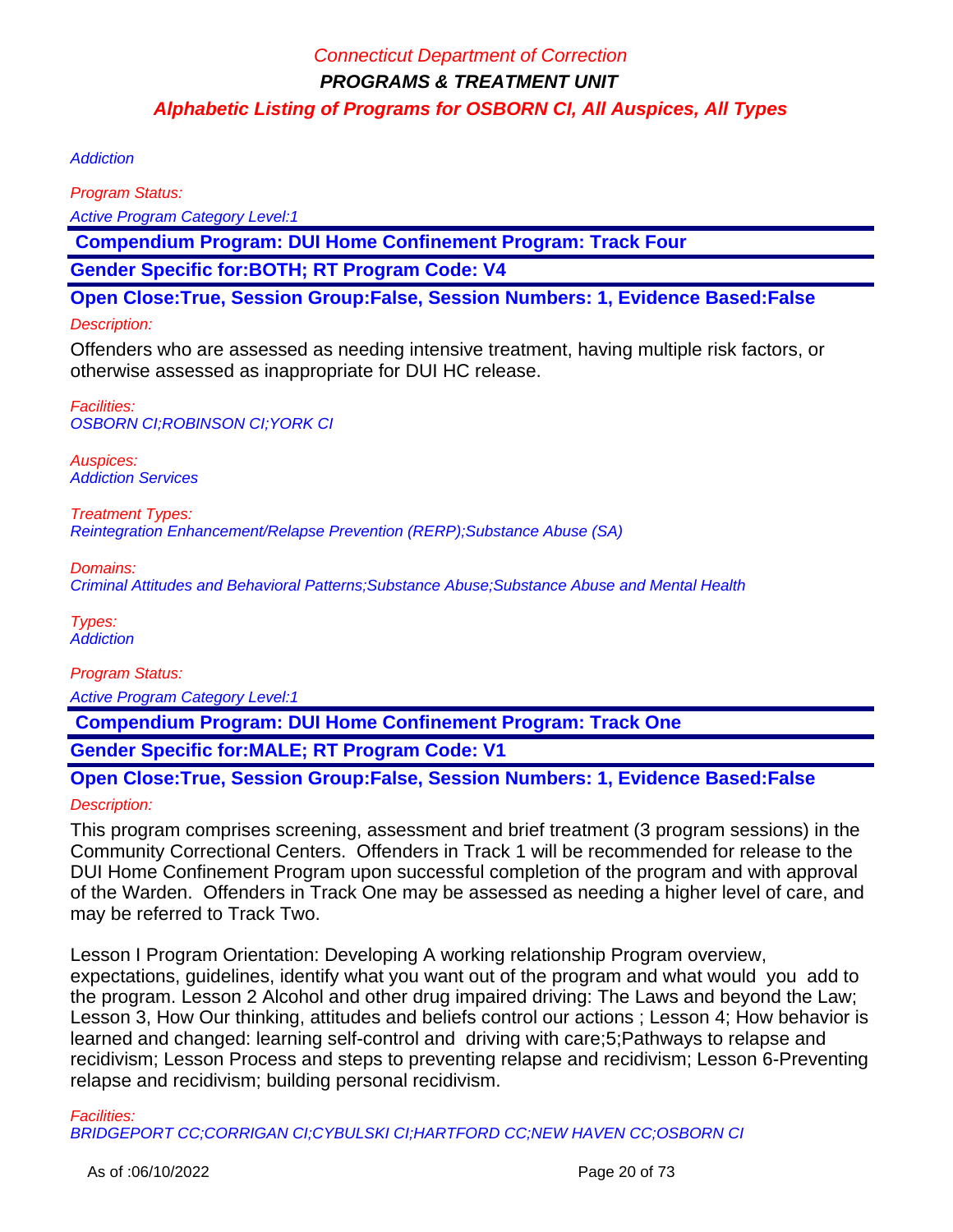Auspices: Addiction Services

Treatment Types: Reintegration Enhancement/Relapse Prevention (RERP);Substance Abuse (SA)

Domains: Criminal Attitudes and Behavioral Patterns;Substance Abuse and Mental Health

Types: **Addiction** 

Program Status:

Active Program Category Level:1

 **Compendium Program: DUI Home Confinement Program: Track Three**

**Gender Specific for:BOTH; RT Program Code: V3**

**Open Close:True, Session Group:False, Session Numbers: 1, Evidence Based:False**

Description:

Offenders who are eligible for home confinement, but assessed as needing intensive substance abuse treatment beyond the DUI program and appropriate level of treatment, such as Tier 2 or 4. These offenders may still be eligible for DUI HC release upon successful program completion.

Facilities: CYBULSKI CI;OSBORN CI;ROBINSON CI;YORK CI

Auspices: Addiction Services

Treatment Types: Reintegration Enhancement/Relapse Prevention (RERP);Substance Abuse (SA)

Domains:

Criminal Attitudes and Behavioral Patterns;Substance Abuse;Substance Abuse and Mental Health

Types: **Addiction** 

Program Status:

Active Program Category Level:1

 **Compendium Program: DUI Home Confinement Program: Track Two**

**Gender Specific for:BOTH; RT Program Code: V2**

# **Open Close:True, Session Group:False, Session Numbers: 1, Evidence Based:False**

# Description:

Initial Screening identifies offenders as low to medium risk based on criminal and substance abuse history. Offender will be transferred to CRCI for a full assessment and DUI HC treatment, 14 session program. Offenders in Track Two may be assigned immediately following screening, or following a denial for immediate release after Track One due to need for additional treatment.

## Facilities: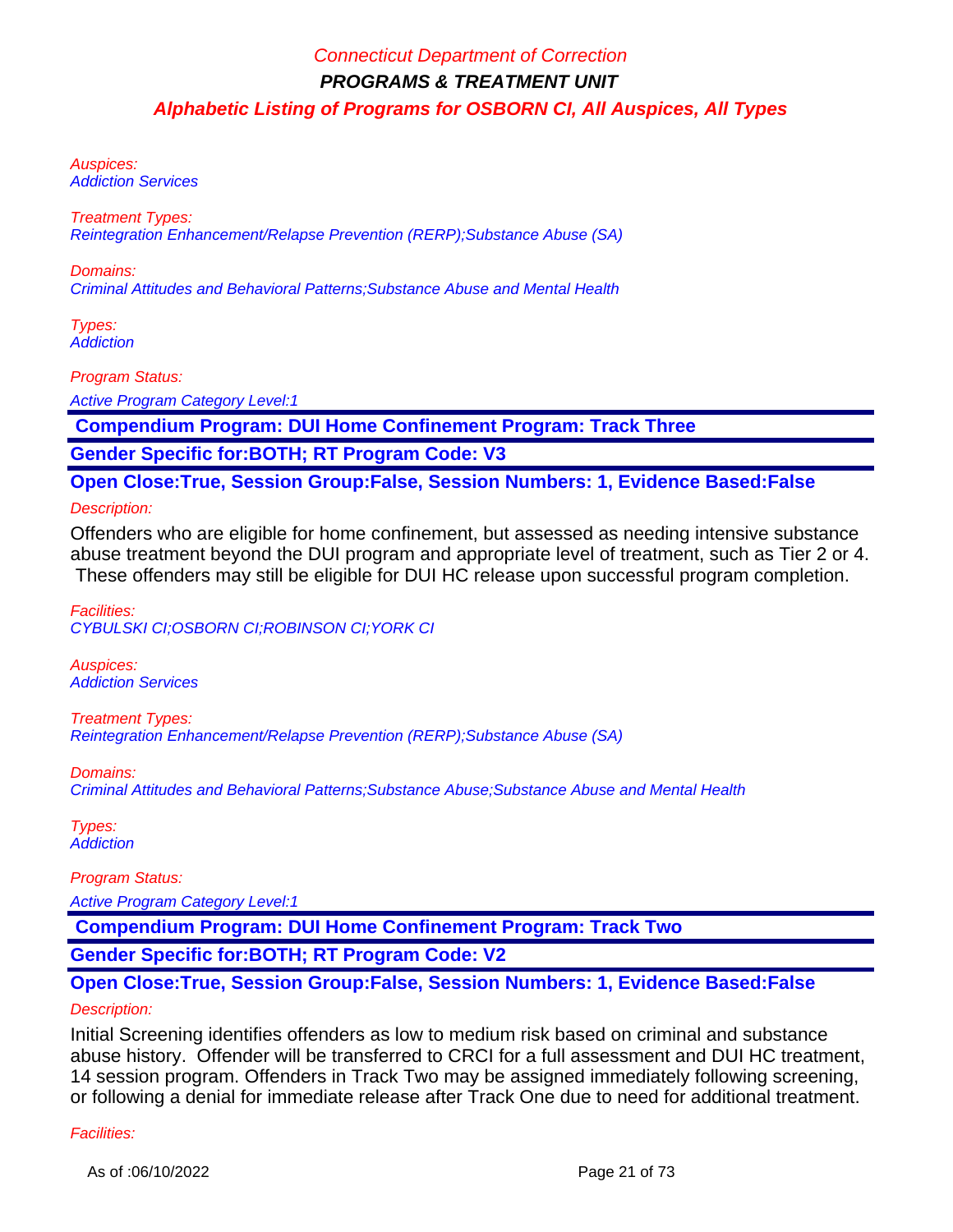## CORRIGAN CI;CYBULSKI CI;OSBORN CI;ROBINSON CI;YORK CI

Auspices: Addiction Services

Treatment Types: Reintegration Enhancement/Relapse Prevention (RERP);Substance Abuse (SA)

Domains: Criminal Attitudes and Behavioral Patterns;Substance Abuse;Substance Abuse and Mental Health

Types: **Addiction** 

Program Status:

Active Program Category Level:1

 **Compendium Program: Education Needs to be Identified by USD#1**

**Gender Specific for:BOTH; RT Program Code: E1**

**Open Close:True, Session Group:False, Session Numbers: 1, Evidence Based:False**

Description:

A transcript review of educational needs will be completed for inmates.

Facilities:

BRIDGEPORT CC;BROOKLYN CI;CENTRAL OFFICE ;CHESHIRE CI;CORRIGAN CI;CYBULSKI CI;ENFIELD CI;GARNER CI;HARTFORD CC;MACDOUGALL CI;MANSON YI;NEW HAVEN CC;NORTHERN CI;OSBORN CI;RADGOWSKI CI;ROBINSON CI;WALKER RC;WILLARD CI;YORK CI

Auspices: **Unknown** 

Treatment Types: Education (Ed)

Domains: Education, Employment, and Financial Situation

Types: **Unknown** 

Program Status: Active Program Category Level:1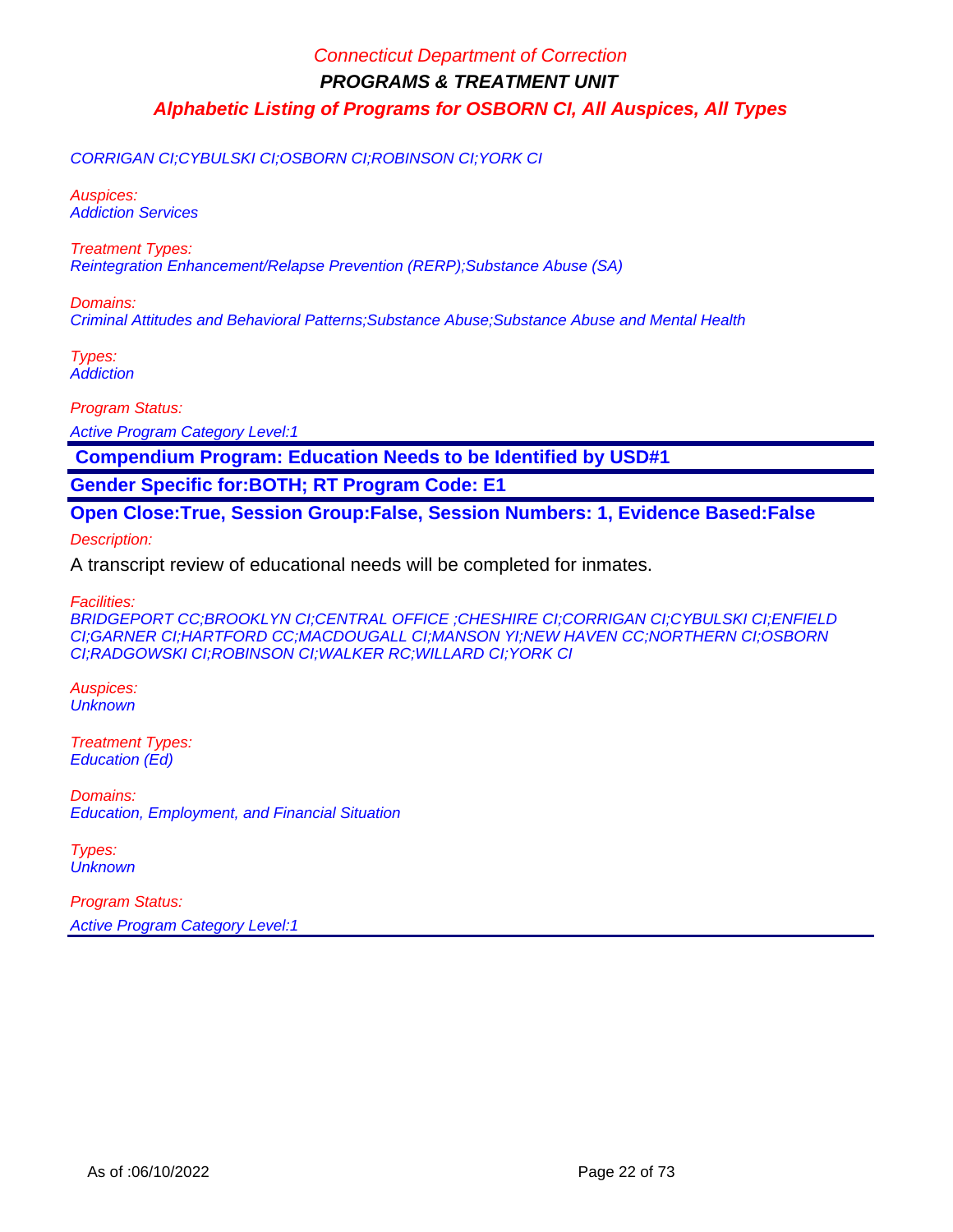# Connecticut Department of Correction

**PROGRAMS & TREATMENT UNIT**

# **Alphabetic Listing of Programs for OSBORN CI, All Auspices, All Types**

 **Compendium Program: Educational, Career Resources and Job Fairs**

**Gender Specific for:BOTH; RT Program Code: 0**

**Open Close:True, Session Group:False, Session Numbers: 1, Evidence Based:False** Description:

These types of Fairs are conducted in the form of a professional conference for students. The educational staff invite a keynote speaker and students proceed to attend individual workshops or resource stations that provide information about potential employment or post secondary educational opportunities. The goal of these Fairs is to assist inmates with their transition plans before they return to the community.

Facilities: CYBULSKI CI;MACDOUGALL CI;MANSON YI;OSBORN CI;WALKER RC;WILLARD CI;YORK CI

Auspices: Addiction Services;USD#1

Treatment Types: Life Skills (LS);Reintegration Enhancement/Relapse Prevention (RERP)

Domains:

Education;Education, Employment, and Financial Situation;Employment/Financial;Family;Mental Health;Parenting;Peer Associations;Relationships;Self Efficacy;Substance Abuse

Types: Academic Education;Re-Entry

Program Status:

Active Program Category Level:3

 **Compendium Program: Embracing Fatherhood**

**Gender Specific for:MALE; RT Program Code: 04**

**Open Close:True, Session Group:False, Session Numbers: 10, Evidence Based:True**

Description:

Embracing Fatherhood is a program designed to assist incarcerated fathers in gaining awareness of the important role they play in the lives of their children. This awareness will enable participants to successfully embrace their roles as fathers and begin to build healthy lifestyles that will benefit both their children and them.

Facilities: CYBULSKI CI;GARNER CI;MACDOUGALL CI;MANSON YI;OSBORN CI

Auspices: All Facility Staff;Programs & Treatment Unit

Treatment Types: Family Support (FS)

Domains: Family and Social Support

Types:

As of :06/10/2022 Page 23 of 73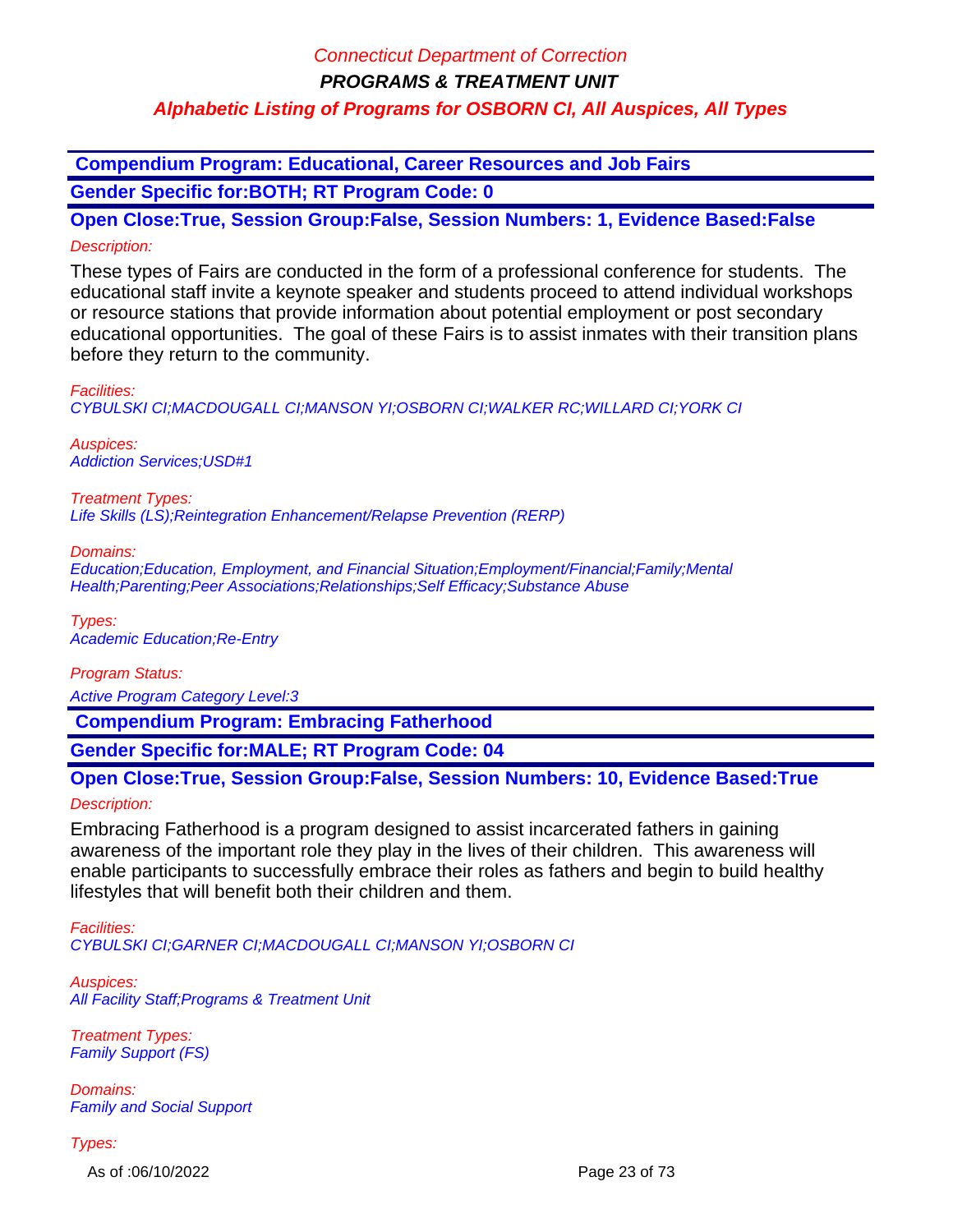**Family** 

Program Status:

Active Program Category Level:2

 **Compendium Program: Exegetical Bible Study - Protestant**

**Gender Specific for:MALE; RT Program Code: 0**

**Open Close:True, Session Group:False, Session Numbers: 1, Evidence Based:False**

## Description:

A group that meets monthly for a critical study, interpretation and discussion of selected scripture passages.

Facilities: OSBORN CI

Auspices: Religious Services

Treatment Types: **Unknown** 

Domains: **Unknown** 

Types: **Religious** 

Program Status:

Active Program Category Level:3

 **Compendium Program: Expired Photo Driver's License**

**Gender Specific for:BOTH; RT Program Code: I3**

**Open Close:True, Session Group:False, Session Numbers: 1, Evidence Based:False**

Description:

\*\*\*\*

## Facilities:

BRIDGEPORT CC;BROOKLYN CI;CENTRAL OFFICE ;CHESHIRE CI;CORRIGAN CI;CYBULSKI CI;ENFIELD CI;GARNER CI;HARTFORD CC;MACDOUGALL CI;MANSON YI;NEW HAVEN CC;NORTHERN CI;OSBORN CI;RADGOWSKI CI;ROBINSON CI;WALKER RC;WILLARD CI;YORK CI

Auspices: Programs & Treatment Unit

Treatment Types: Reintegration Enhancement/Relapse Prevention (RERP)

Domains: Education, Employment, and Financial Situation

Types: Re-Entry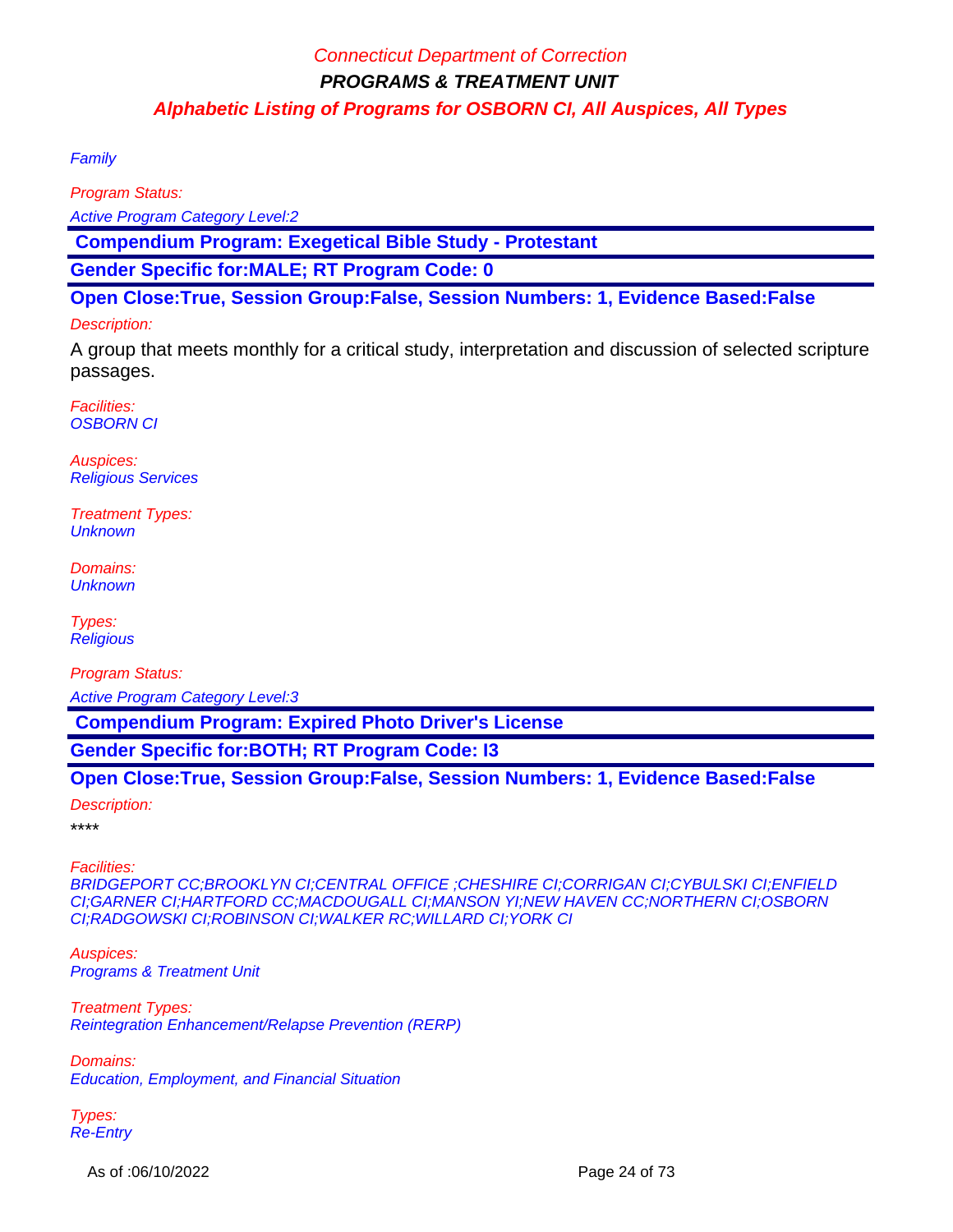Program Status:

Active Program Category Level:3

 **Compendium Program: Facility Addiction Services - Intensive Aftercare Program**

**Gender Specific for:MALE; RT Program Code: A2**

**Open Close:True, Session Group:False, Session Numbers: 1, Evidence Based:False**

## Description:

Aftercare is a continuation of Tier 2 to further invest in recovery efforts.

Facilities: BROOKLYN CI;GARNER CI;OSBORN CI

Auspices: Addiction Services

Treatment Types: Life Skills (LS);Reintegration Enhancement/Relapse Prevention (RERP);Substance Abuse (SA)

Domains: Peer Associations;Substance Abuse and Mental Health

Types: Substance Abuse Services/Treatment

Program Status:

Active Program Category Level:1

 **Compendium Program: Facility Based Domestic Violence Program**

**Gender Specific for:MALE; RT Program Code: 02**

**Open Close:True, Session Group:False, Session Numbers: 15, Evidence Based:False**

## Description:

This group is designed for inmates who have committed a domestic violence offense. Successful completion of this program is a requirement for those inmates who enter into the department's community-based transitional supervision program for domestic violence offenders.

Facilities:

BROOKLYN CI;CHESHIRE CI;CORRIGAN CI;CYBULSKI CI;ENFIELD CI;GARNER CI;MACDOUGALL CI;MANSON YI;OSBORN CI;RADGOWSKI CI;ROBINSON CI;WILLARD CI

Auspices: All Facility Staff;Programs & Treatment Unit

Treatment Types: Aggression Replacement Training (ART); Victim Impact (VI)

Domains: Criminal Attitudes and Behavioral Patterns

Types: Domestic Violence;Family

Program Status:

As of :06/10/2022 **Page 25 of 73**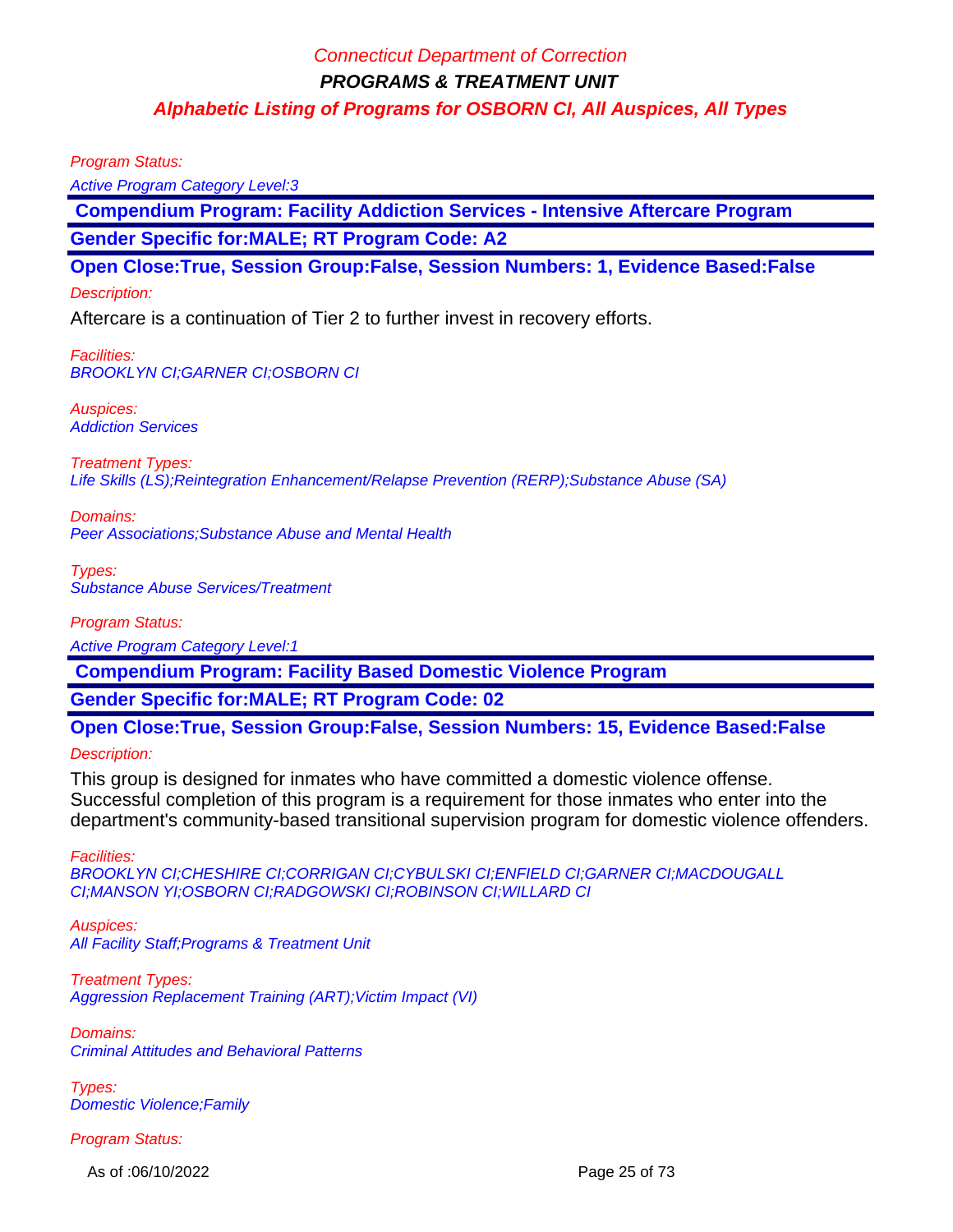## Active Program Category Level:1

 **Compendium Program: Families in Crisis - Going Home Program**

**Gender Specific for:MALE; RT Program Code: HG**

**Open Close:True, Session Group:False, Session Numbers: 1, Evidence Based:False**

## Description:

The Going Home Program will work with offenders to build a plan for their release. The program will explore all aspects of an offenders return including family life, relationships, parenting, employment, financial, peer relations and will provide connections to other programs for assistance. The other programs could include other Families in Crisis programs as well as assisting in making connections to child support services and 211 if needed.

Facilities: OSBORN CI

Auspices: Contracted Program

Treatment Types: Family Support (FS);Life Skills (LS);Reintegration Enhancement/Relapse Prevention (RERP)

Domains: Education, Employment, and Financial Situation;Family and Social Support

Types: Re-Entry

Program Status:

Active Program Category Level:3

 **Compendium Program: General Referral for ASU (Addiction Services Unit) Program**

**Gender Specific for:BOTH; RT Program Code: A1**

**Open Close:True, Session Group:False, Session Numbers: 1, Evidence Based:False**

Description:

Facilities:

BRIDGEPORT CC;BROOKLYN CI;CENTRAL OFFICE ;CHESHIRE CI;CORRIGAN CI;CYBULSKI CI;ENFIELD CI;GARNER CI;HARTFORD CC;MACDOUGALL CI;MANSON YI;NEW HAVEN CC;NORTHERN CI;OSBORN CI;RADGOWSKI CI;ROBINSON CI;WALKER RC;WILLARD CI;YORK CI

Auspices: **Unknown** 

Treatment Types: Substance Abuse (SA)

Domains: Substance Abuse and Mental Health

Types: **Unknown** 

As of :06/10/2022 Page 26 of 73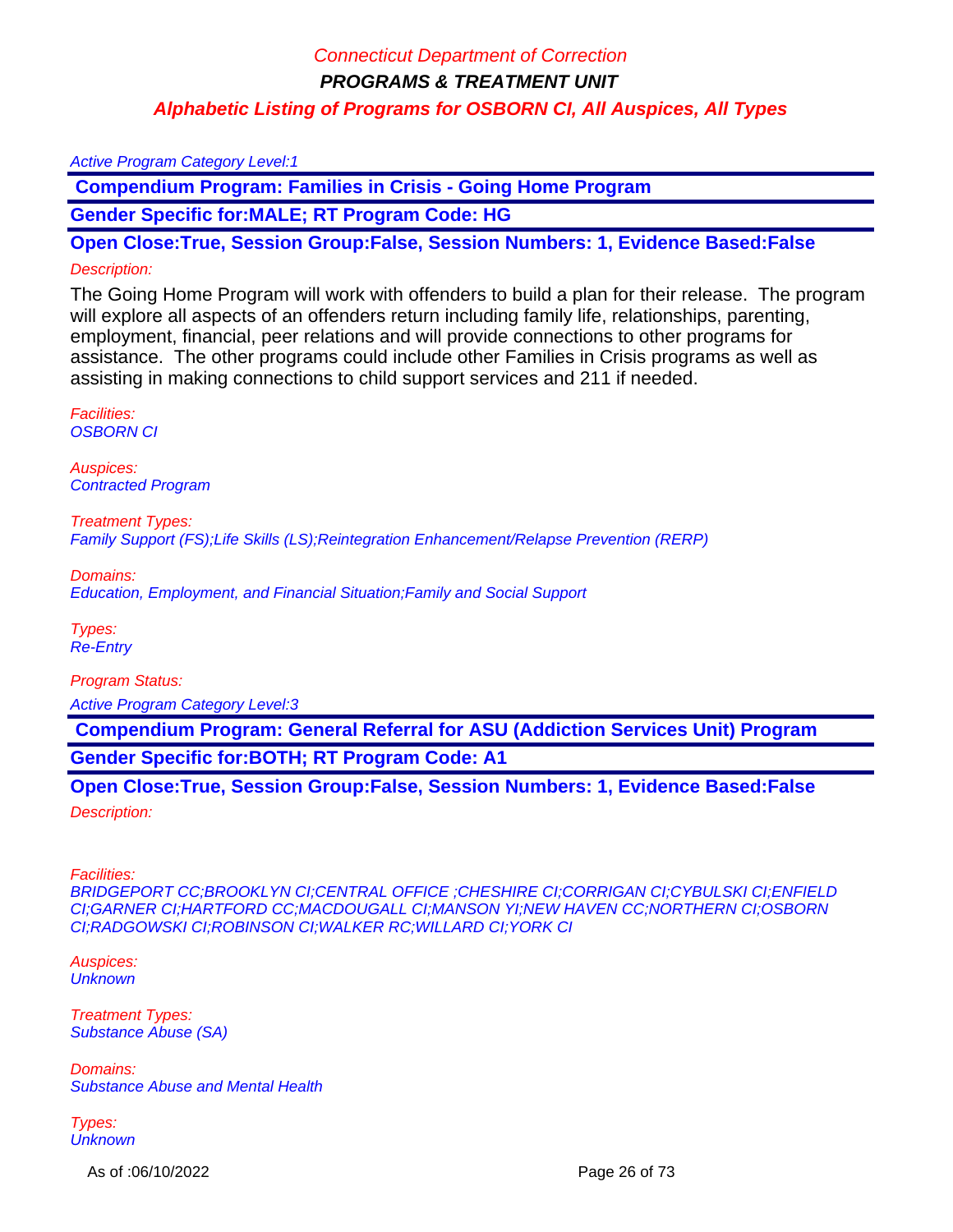Program Status:

**Active Program Category Level:1** 

 **Compendium Program: General Referral for Vocational Education**

**Gender Specific for:BOTH; RT Program Code: E2**

**Open Close:True, Session Group:False, Session Numbers: 1, Evidence Based:False**

## Description:

A review of vocational education needs will be completed for inmates.

Facilities:

BRIDGEPORT CC;BROOKLYN CI;CENTRAL OFFICE ;CHESHIRE CI;CORRIGAN CI;CYBULSKI CI;ENFIELD CI;GARNER CI;HARTFORD CC;MACDOUGALL CI;MANSON YI;NEW HAVEN CC;NORTHERN CI;OSBORN CI;RADGOWSKI CI;ROBINSON CI;WALKER RC;WILLARD CI;YORK CI

Auspices: **Unknown** 

Treatment Types: Education (Ed)

Domains: Education, Employment, and Financial Situation

Types: **Unknown** 

Program Status:

Active Program Category Level:1

 **Compendium Program: Good Intentions - Bad Choices**

**Gender Specific for:BOTH; RT Program Code: CF**

**Open Close:True, Session Group:False, Session Numbers: 15, Evidence Based:True**

Description:

This program features a three part DVD series that focuses on Relapse and Recidivism Prevention for addicts and offenders leaving treatment or an incarcerated setting re-entering society. This period of early reintegration is especially risky for addicts and offenders despite intentions of doing well and straightening out their lives because errors in thinking that are the result of years of an addictive and/or criminal lifestyle, and are not so easily or quickly resolved.

Facilities:

BROOKLYN CI;CHESHIRE CI;CYBULSKI CI;ENFIELD CI;GARNER CI;MACDOUGALL CI;OSBORN CI;ROBINSON CI;WILLARD CI;YORK CI

Auspices: Programming Unit - Facility Staff

Treatment Types: Cognitive Behavioral Therapy (CBT)

Domains:

As of :06/10/2022 **Page 27 of 73**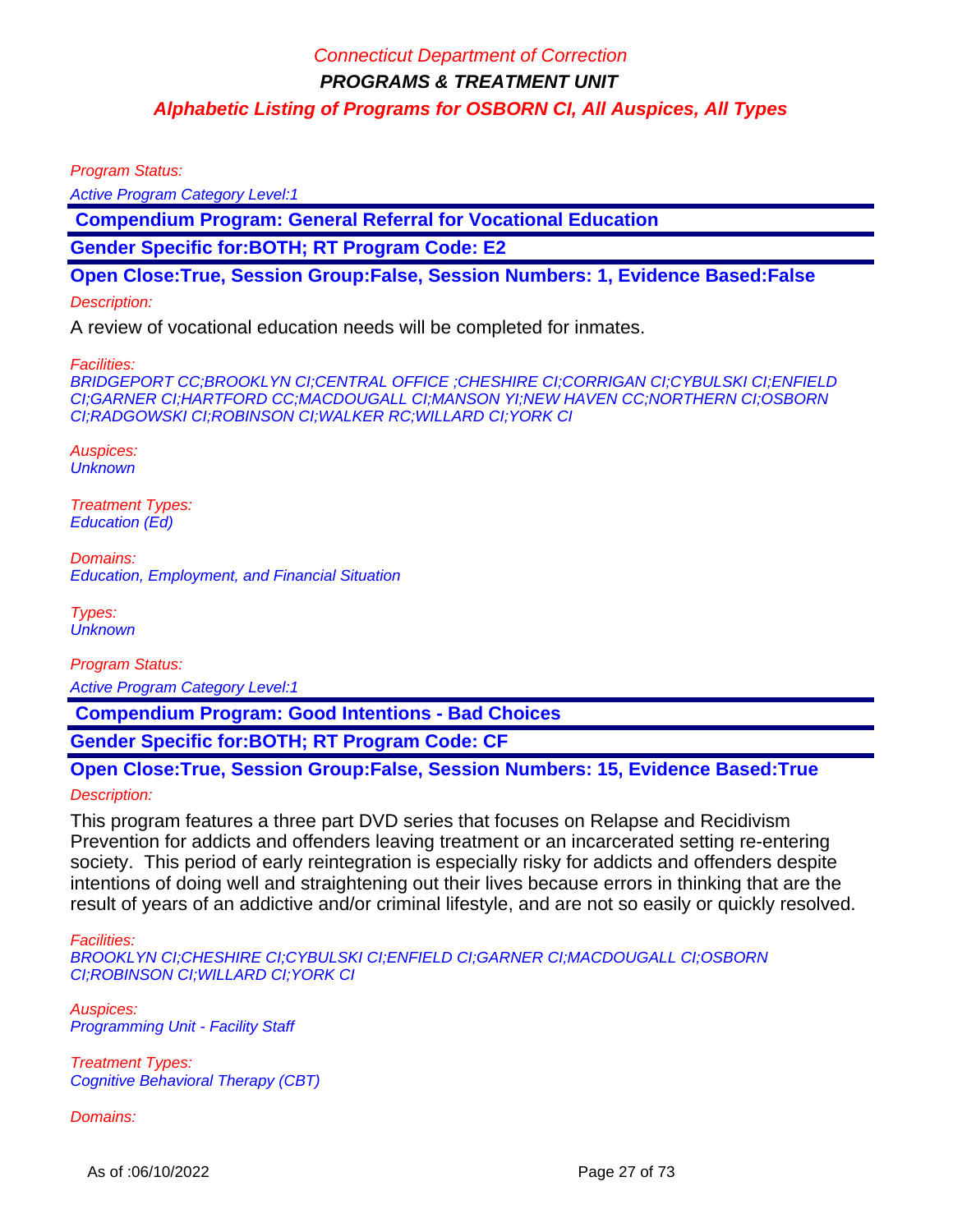Anger/Hostility;Antisocial Attitudes;Antisocial Friends;Criminal Attitudes and Behavioral Patterns;Relationships;Self Efficacy;Substance Abuse

Types: Self Improvement

Program Status:

Active Program Category Level:1

 **Compendium Program: Goodwill Reentry Initiative**

**Gender Specific for:BOTH; RT Program Code: RI**

**Open Close:True, Session Group:False, Session Numbers: 1, Evidence Based:False** Description:

The Goodwill Reentry Initiative is a reentry program offered by Goodwill of Southern New England that offers case management services and basic needs support to offenders releasing to New Haven, West Haven, or Hamden.

Facilities: CHESHIRE CI;CYBULSKI CI;OSBORN CI;ROBINSON CI;WILLARD CI;YORK CI

Auspices: Volunteer Services

Treatment Types: Cognitive Behavioral Therapy (CBT);Life Skills (LS)

Domains: Criminal Attitudes and Behavioral Patterns

Types: Re-Entry

Program Status: Active Program Category Level:2

 **Compendium Program: Hadith**

**Gender Specific for:BOTH; RT Program Code: 0**

**Open Close:True, Session Group:False, Session Numbers: 1, Evidence Based:False**

## Description:

This is a weekly instructional group that focuses on the statements of The Prophet (PBUH) i.e. his sayings, deeds and approvals, etc.

Facilities: OSBORN CI;ROBINSON CI

Auspices: Religious Services

Treatment Types: **Unknown**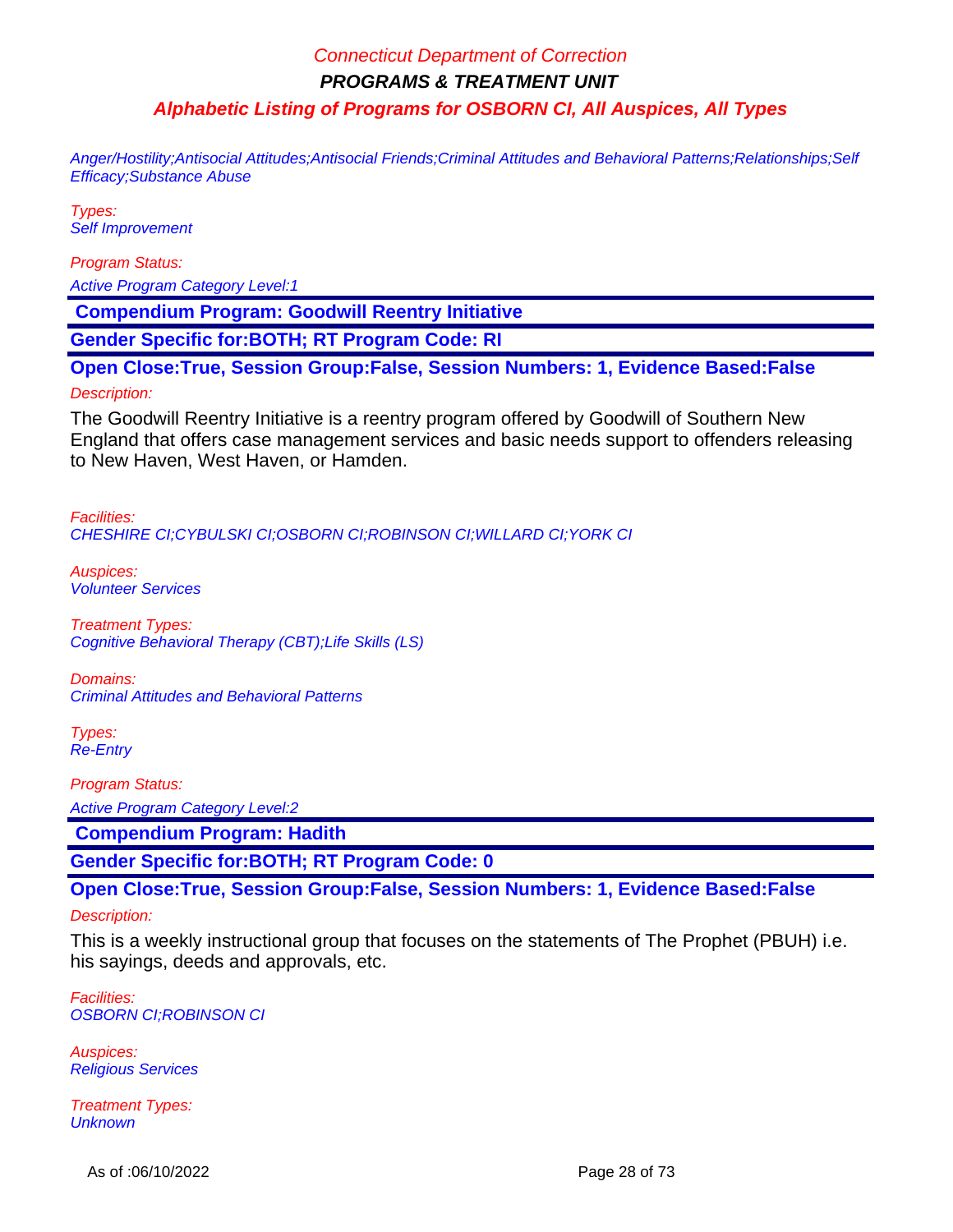Domains: **Unknown** 

Types: **Religious** 

Program Status:

Active Program Category Level:3

 **Compendium Program: Helping Men Recover**

**Gender Specific for:MALE; RT Program Code: MR**

**Open Close:True, Session Group:False, Session Numbers: 18, Evidence Based:True**

## Description:

Helping Men Recover (Stephanie S. Covington, Dan Griffin, Rick Dauer). Is the first genderresponsive, trauma- informed treatment program for me. The materials are grounded in research, theory, and clinical practice. This participant workbook has for modules (self, relationships, sexuality, and spirituality) and allows men to process and record the therapeutic experience. It contains exercises for use in group sessions, summaries of information presented from the facilitator's guide, and reflection questions and activities for use after group sessions. 18 sessions 1.5 hour each

Facilities:

BROOKLYN CI;CHESHIRE CI;CORRIGAN CI;CYBULSKI CI;MACDOUGALL CI;OSBORN CI;ROBINSON CI;WILLARD CI

Auspices: Addiction Services

Treatment Types: Cognitive Behavioral Therapy (CBT);Substance Abuse (SA)

Domains: Substance Abuse and Mental Health

Types: **Unknown** 

Program Status: Active Program Category Level:2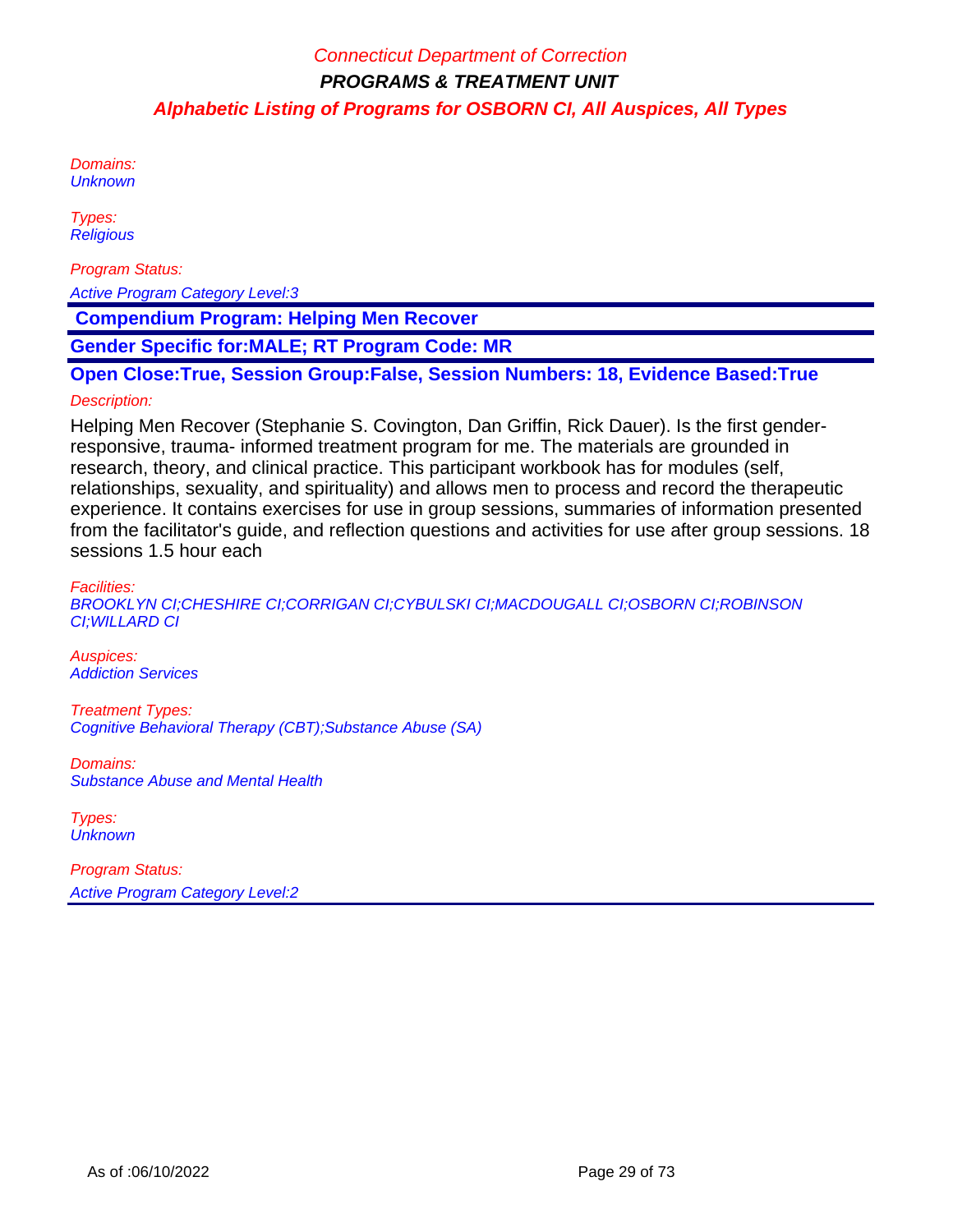# Connecticut Department of Correction

**PROGRAMS & TREATMENT UNIT**

# **Alphabetic Listing of Programs for OSBORN CI, All Auspices, All Types**

 **Compendium Program: High School Diploma Programs**

**Gender Specific for:BOTH; RT Program Code: 0**

**Open Close:True, Session Group:False, Session Numbers: 1, Evidence Based:False** Description:

The USD #1 offers opportunities for earning a high school diploma through either USD # 1's Adult Education Program or in some cases in collaboration with USD #1 and the local town/city. To receive a diploma from the local city/town, the former school district must be willing to cooperate with USD #1. USD #1 Adult Education opportunities include the following:

1. The General Education Development (GED) exam provides qualified offenders the opportunity to participate in the examination process in order to receive a Connecticut State High School Diploma.

2. The High School Equivalency Program provides qualified offenders the opportunity to earn the 20 credit hours (120 hours per credit) required to receive a Connecticut High School Diploma.

3. Credit Diploma Program (CDP) provides qualified offenders the opportunity to earn the 20 credit hours (50 hours per credit) required to receive a USD #1 Adult Education High School Diploma.

4. The External Diploma Program (EDP) provides qualified offenders the opportunity to complete a competency portfolio in order to receive a USD #1 Adult Education High School Diploma.

Not all programs are available at all sites, and USD #1 staff review these options with prospective students to assist in the decision regarding which high school diploma program best meets his/her needs.

Facilities:

BRIDGEPORT CC;BROOKLYN CI;CENTRAL OFFICE ;CHESHIRE CI;CORRIGAN CI;CYBULSKI CI;ENFIELD CI;GARNER CI;HARTFORD CC;MACDOUGALL CI;MANSON YI;NEW HAVEN CC;NORTHERN CI;OSBORN CI;RADGOWSKI CI;ROBINSON CI;WALKER RC;WILLARD CI;YORK CI

Auspices:  $USD#1$ 

Treatment Types: Education (Ed)

Domains: Education, Employment, and Financial Situation

Types: Academic Education

Program Status: Active Program Category Level:1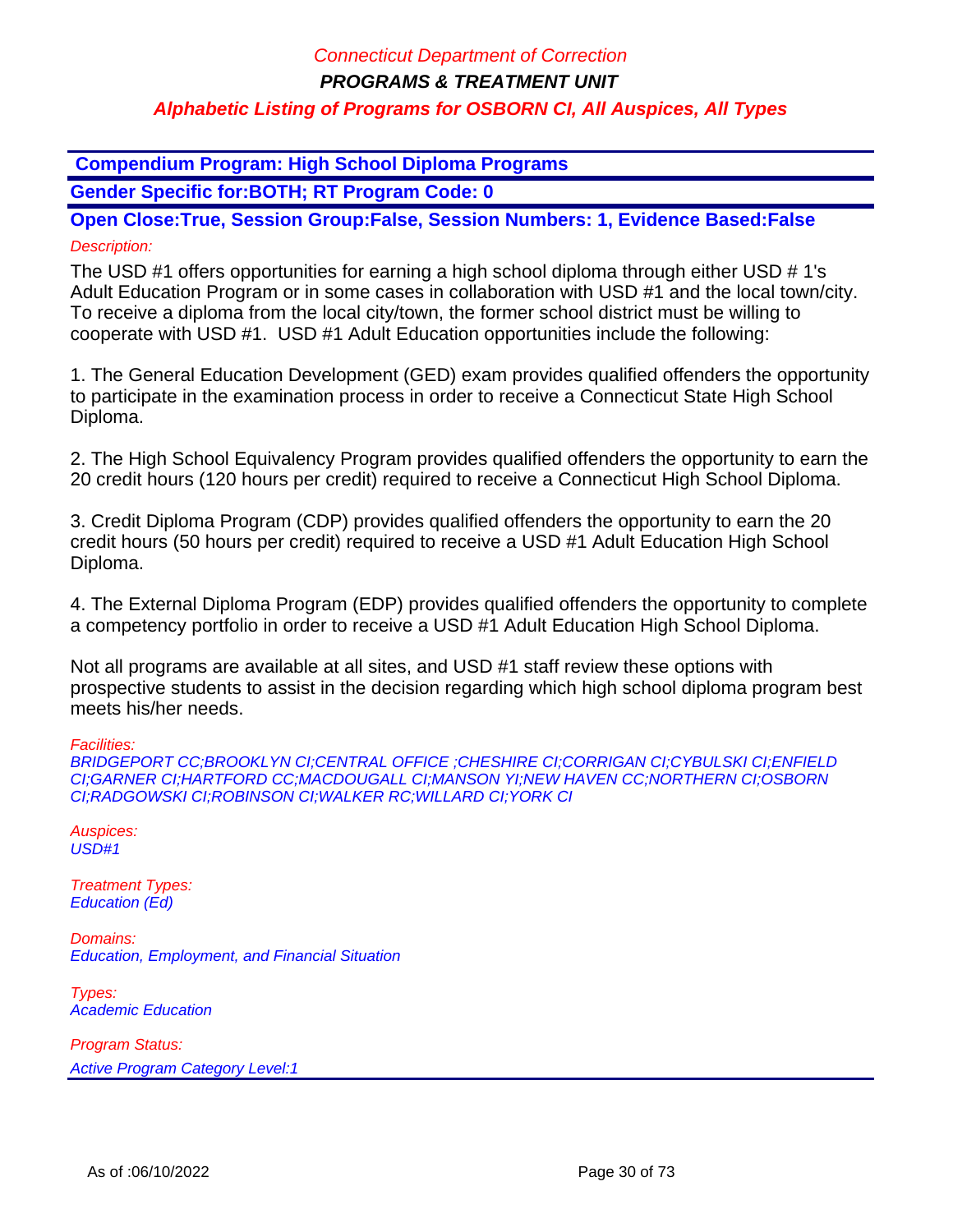# Connecticut Department of Correction

**PROGRAMS & TREATMENT UNIT**

# **Alphabetic Listing of Programs for OSBORN CI, All Auspices, All Types**

 **Compendium Program: HIV Counseling, Testing & Risk Reduction Education Gender Specific for:BOTH; RT Program Code: 0**

**Open Close:True, Session Group:False, Session Numbers: 1, Evidence Based:False** Description:

When inmates are tested for HIV, the department provides standardized counseling by Department of Public Health certified counselors before and after testing. Counseling components include what HIV and AIDS are, how to get it, how to avoid getting it, what it means to be HIV positive, how to take care of oneself if one is HIV positive, and help in dealing with the associated feelings.

Facilities:

BRIDGEPORT CC;BROOKLYN CI;CHESHIRE CI;CORRIGAN CI;CYBULSKI CI;ENFIELD CI;GARNER CI;MACDOUGALL CI;MANSON YI;NORTHERN CI;OSBORN CI;ROBINSON CI;WALKER RC;WILLARD CI;YORK CI

Auspices: **Health Services** 

Treatment Types: Family Support (FS);Medical (Med)

Domains: Peer Associations

Types: Health Education;Medical

Program Status:

Active Program Category Level:3

 **Compendium Program: HIV Support Group**

**Gender Specific for:MALE; RT Program Code: 0**

## **Open Close:True, Session Group:False, Session Numbers: 1, Evidence Based:False**

Description:

The Medical and Mental Health staff conduct this weekly support group for inmates infected with HIV. The purposes of the group include providing a safe and confidential forum to talk about their disease, to provide accurate and current information, and to encourage medication adherence.

Facilities: OSBORN CI

Auspices: **Health Services** 

Treatment Types: **Unknown** 

Domains: **Unknown** 

Types:

As of :06/10/2022 Page 31 of 73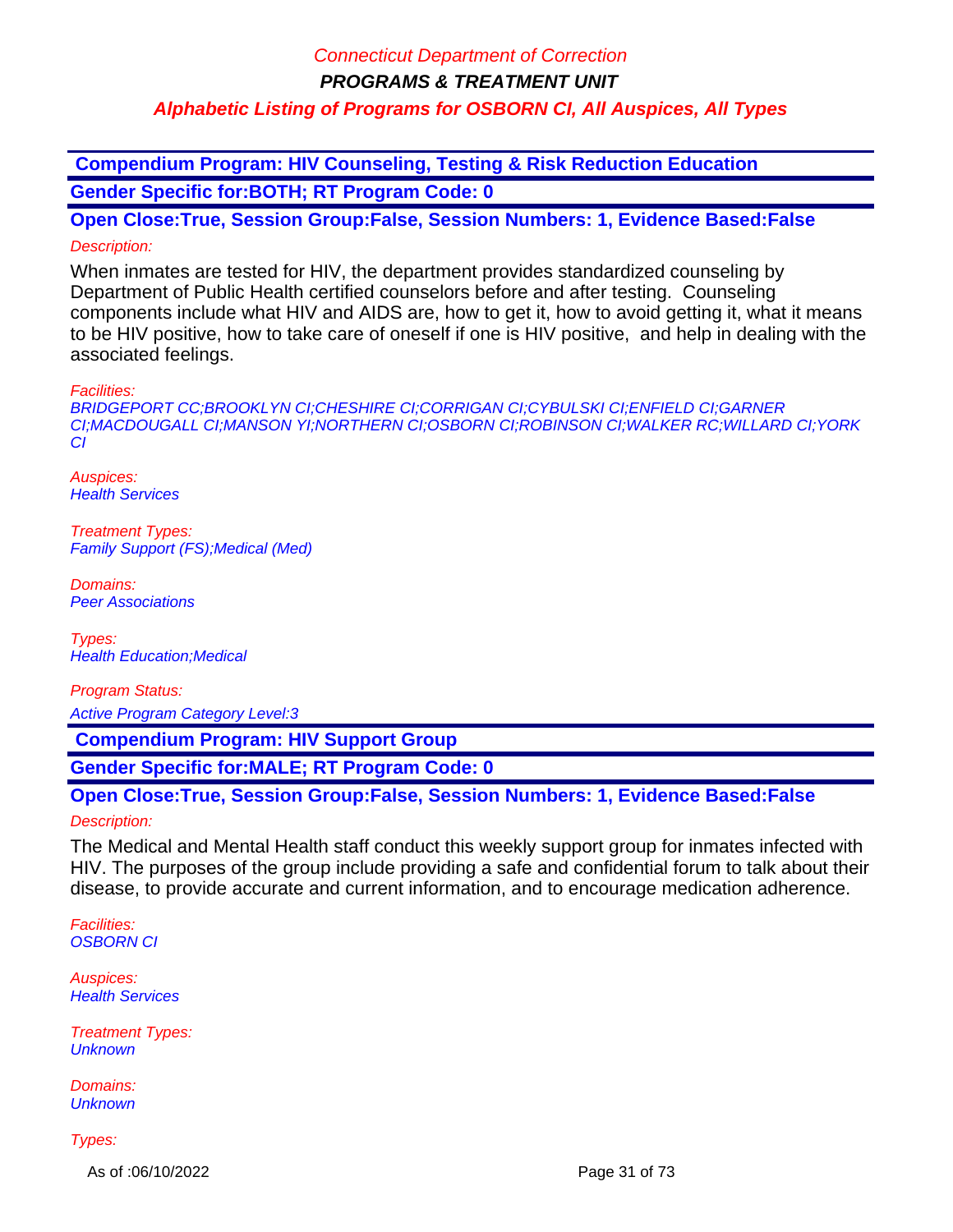Health Education;Medical;Mental Health

Program Status:

Active Program Category Level:3

 **Compendium Program: HIV Support Services**

**Gender Specific for:BOTH; RT Program Code: 0**

# **Open Close:True, Session Group:False, Session Numbers: 1, Evidence Based:False**

## Description:

The Department demonstrates a collaborative approach in providing HIV support services to inmates in all facilities. A UCONN (Contracted) Heath Services Team coordinates testing and counseling services; the Department's School District conducts classroom instruction about HIV; the Department's Addiction Services Unit Counselors provide HIV education and prevention counseling; a number of volunteers serve as "buddies" or sponsors; and Hartford's Community Partners in Action (CPA) receives funding from foundations, grants as well as support from the state's Department of Mental Health and Addiction Services to operate the "Beyond Fear" Program. Altogether the Department hosts a complete program that includes counseling, testing, education focus groups, videos, intervention strategies and is able to assist discharging inmates with need for such services as housing, medical treatment, food, clothing and transportation.

New Beginnings and AIDS Awareness Day has been added to the HIV Support Services program. New Beginnings is an HIV/AIDS support group.

## Facilities:

BRIDGEPORT CC;BROOKLYN CI;CHESHIRE CI;CORRIGAN CI;CYBULSKI CI;ENFIELD CI;GARNER CI;HARTFORD CC;MACDOUGALL CI;MANSON YI;NEW HAVEN CC;NORTHERN CI;OSBORN CI;RADGOWSKI CI;WALKER RC;WILLARD CI;YORK CI

Auspices: Health Services;Volunteer Services

## Treatment Types:

Family Support (FS);Life Skills (LS);Medical (Med)

## Domains:

Peer Associations;Substance Abuse and Mental Health

Types: Health Education;Medical;Mental Health

## Program Status:

Active Program Category Level:3

 **Compendium Program: HIV Volunteer Support Services**

# **Gender Specific for:MALE; RT Program Code: 0**

# **Open Close:True, Session Group:False, Session Numbers: 1, Evidence Based:False**

## Description:

In this program volunteers work with individuals and community-based HIV organizations to provide support services to offenders experiencing HIV related issues.

## Facilities: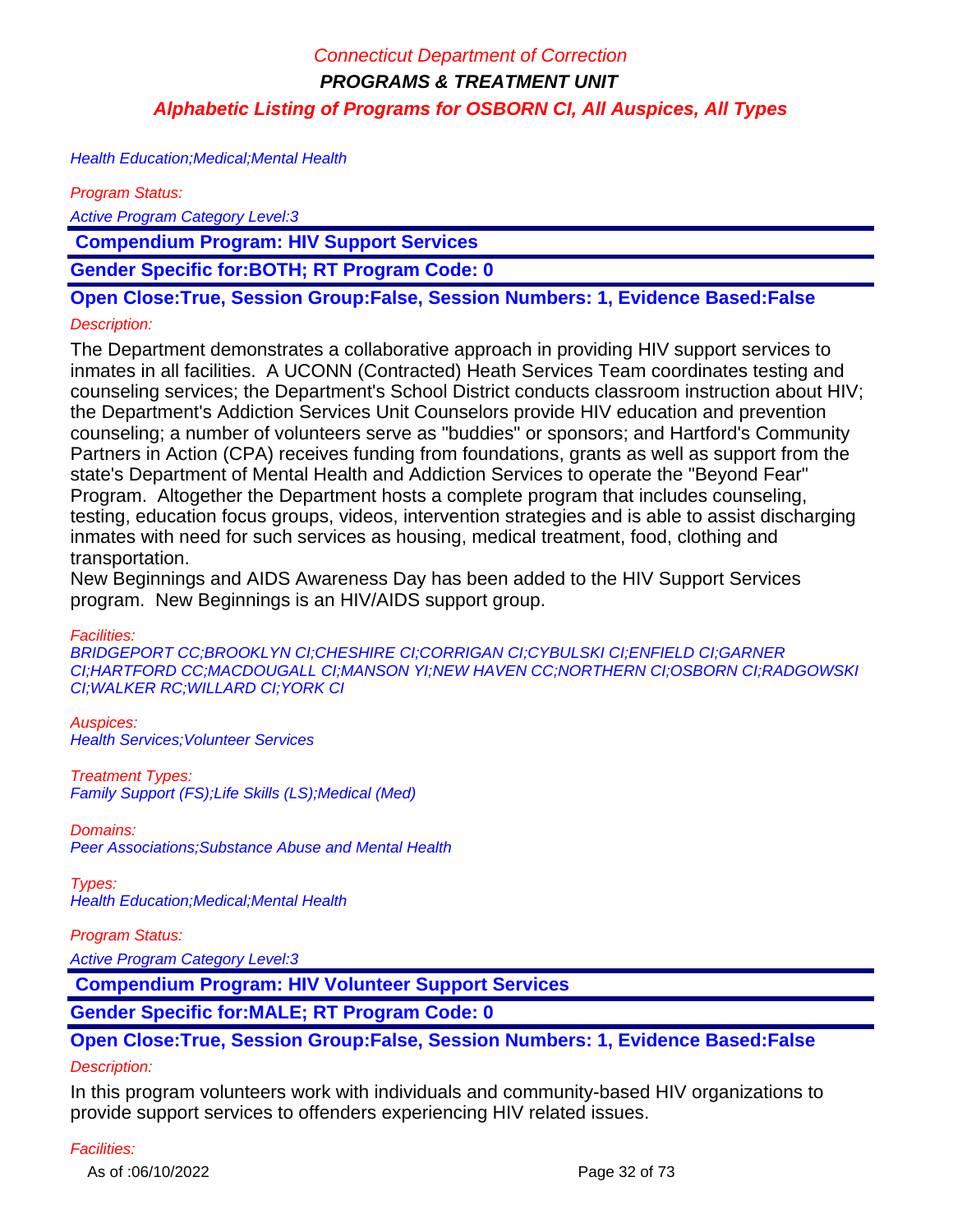## ENFIELD CI;OSBORN CI;ROBINSON CI

Auspices: **Health Services; Volunteer Services** 

Treatment Types: Medical (Med)

Domains: Family and Social Support

Types: Addiction;Health Education;Medical;Mental Health

Program Status:

Active Program Category Level:3

 **Compendium Program: Hospice Program**

**Gender Specific for:BOTH; RT Program Code: 0**

**Open Close:True, Session Group:False, Session Numbers: 1, Evidence Based:False**

Description:

This program is provided through an interdisciplinary team approach, to provide twenty-four (24) hour compassionate, quality end-of-life care to terminally ill inmates and to view their families and/or those emotionally connected to them as part of the "unit of care". Specially trained inmate volunteers are assigned to provide on-going care and support. This program is also available to all terminally ill male inmates in the Connecticut Department of Correction who meet the criteria for transfer into the program at MacDougall-CI. This program is also available to all terminally and chronically ill female inmates in the Connecticut Department of Correction who meet the criteria for transfer into the program at York-CI.

Facilities: MACDOUGALL CI;OSBORN CI;YORK CI

Auspices: Health Services

Treatment Types: Family Support (FS)

Domains: Family;Family and Social Support;Housing Safety

Types: **Medical** 

Program Status: Active Program Category Level:3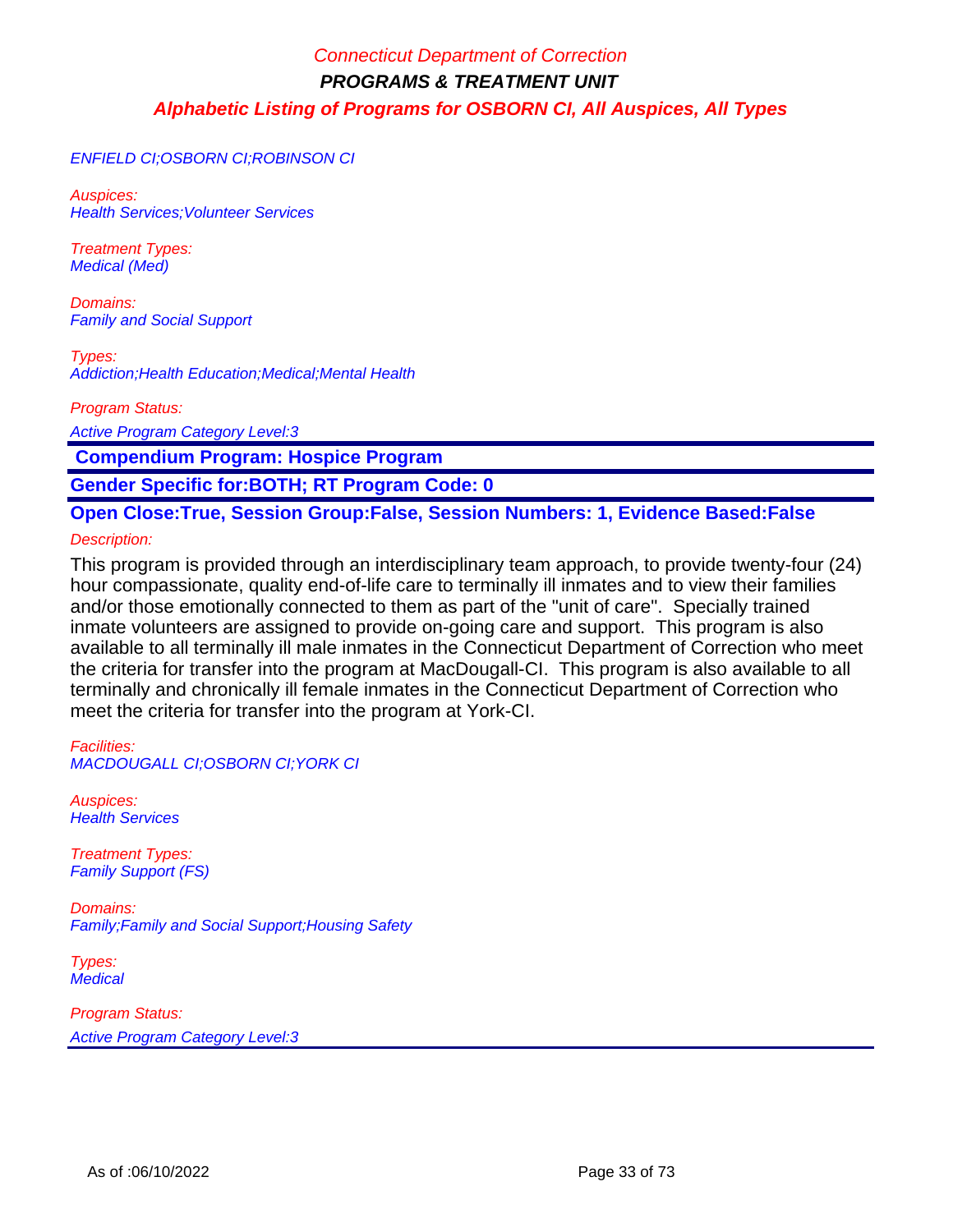# Connecticut Department of Correction

**PROGRAMS & TREATMENT UNIT**

# **Alphabetic Listing of Programs for OSBORN CI, All Auspices, All Types**

 **Compendium Program: Individual Treatment Plan**

**Gender Specific for:MALE; RT Program Code: 0**

**Open Close:True, Session Group:False, Session Numbers: 1, Evidence Based:False**

Description:

Individual Treatment Plan

Facilities: GARNER CI;OSBORN CI

Auspices: Mental Health

Treatment Types: Mental Health (MH)

Domains: Criminal Attitudes and Behavioral Patterns

Types: Mental Health

Program Status:

Active Program Category Level:0

 **Compendium Program: Industry Janitors (CEC)**

**Gender Specific for:MALE; RT Program Code: 0**

**Open Close:True, Session Group:False, Session Numbers: 1, Evidence Based:False**

## Description:

One of the services that Correctional Enterprises of Connecticut provides for inmates is the provision of institutional employment by training and supervising a group of industry janitors to insure that the industry area is clean at all times. There are twelve to fifteen janitors employed in various shop locations.

Facilities: MACDOUGALL CI;OSBORN CI

Auspices: Correctional Enterprises of Connecticut

Treatment Types: Life Skills (LS)

Domains: Education, Employment, and Financial Situation

Types: Career Technical Education;Institutional Employment;Re-Entry

Program Status: Active Program Category Level:3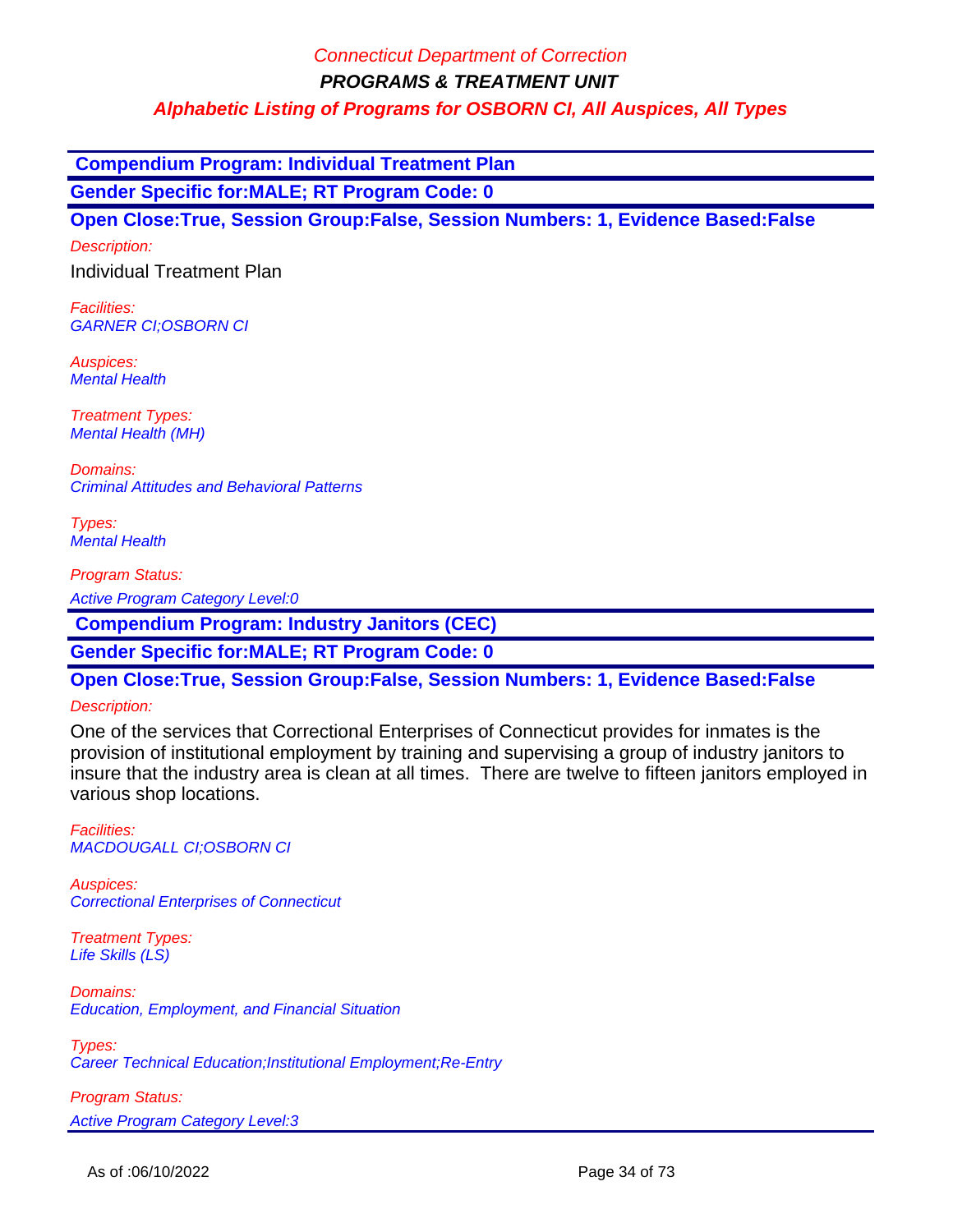# Connecticut Department of Correction

**PROGRAMS & TREATMENT UNIT**

# **Alphabetic Listing of Programs for OSBORN CI, All Auspices, All Types**

 **Compendium Program: Industry Warehouse**

**Gender Specific for:MALE; RT Program Code: 0**

**Open Close:True, Session Group:False, Session Numbers: 1, Evidence Based:False** Description:

This program trains inmates to learn how to work in a warehouse setting. This involves training them to store, pick, pack, and ship industry orders and supplies. These skills are easily transferred to the outside job market.

Facilities: OSBORN CI

Auspices: Correctional Enterprises of Connecticut

Treatment Types: Life Skills (LS)

Domains: Education, Employment, and Financial Situation

Types: Career Technical Education;Institutional Employment;Re-Entry

Program Status: Active Program Category Level:3

 **Compendium Program: Inmate Certified Nurse's Aide Program**

**Gender Specific for:MALE; RT Program Code: CN**

**Open Close:False, Session Group:True, Session Numbers: 12, Evidence Based:False**

Description:

This program is licensed by the Connecticut Department of Public Health (DPH) with required relicensure every two years. Classes are 190 hours multi-disciplinary team approach with specific mandated DPH subject matter. The students are taught and prepared so as to qualify them for the certification as a nurse aide (CNA). The main goal of the program is to provide skills to offenders so that they can transition and or assimilate into the healthcare workforce post discharge.

Facilities: BRIDGEPORT CC;CORRIGAN CI;MACDOUGALL CI;OSBORN CI;ROBINSON CI

Auspices: **Health Services** 

Treatment Types: Education (Ed);Life Skills (LS);Medical (Med)

Domains: Education;Education, Employment, and Financial Situation;Employment/Financial

Types: Career Technical Education;Re-Entry

As of :06/10/2022 **Page 35 of 73**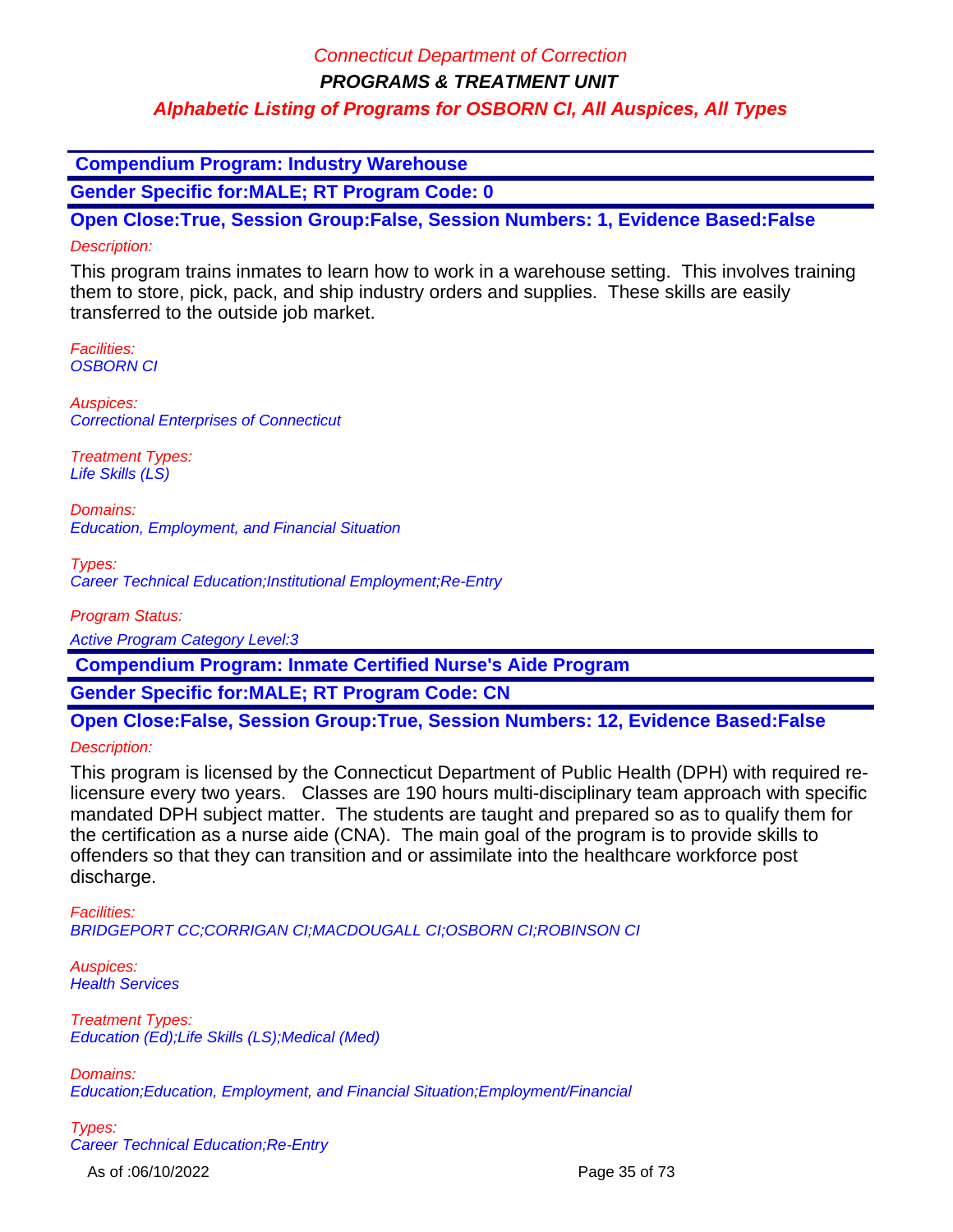Program Status:

Active Program Category Level:1

 **Compendium Program: Islamic Discussion**

**Gender Specific for:BOTH; RT Program Code: 0**

**Open Close:True, Session Group:False, Session Numbers: 1, Evidence Based:False**

## Description:

This is a weekly group that focuses on the history of traditions, practices and customs of Islam.

Facilities: BROOKLYN CI;OSBORN CI

Auspices: Religious Services

Treatment Types: **Unknown** 

Domains: **Unknown** 

Types: **Religious** 

Program Status:

Active Program Category Level:3

 **Compendium Program: Islamic Studies**

**Gender Specific for:MALE; RT Program Code: 0**

**Open Close:True, Session Group:False, Session Numbers: 1, Evidence Based:False**

## Description:

Islamic studies devoted to the study of prayer, meditation, self-examination and decision making for a spiritual life. This will assist inmates in confronting issues of life.

## Facilities:

BRIDGEPORT CC;BROOKLYN CI;CYBULSKI CI;GARNER CI;HARTFORD CC;MACDOUGALL CI;MANSON YI;NEW HAVEN CC;OSBORN CI;ROBINSON CI;WALKER RC;WILLARD CI;YORK CI

Auspices: Religious Services

Treatment Types: **Unknown** 

Domains: **Unknown** 

Types: **Religious** 

Program Status:

As of :06/10/2022 **Page 36 of 73**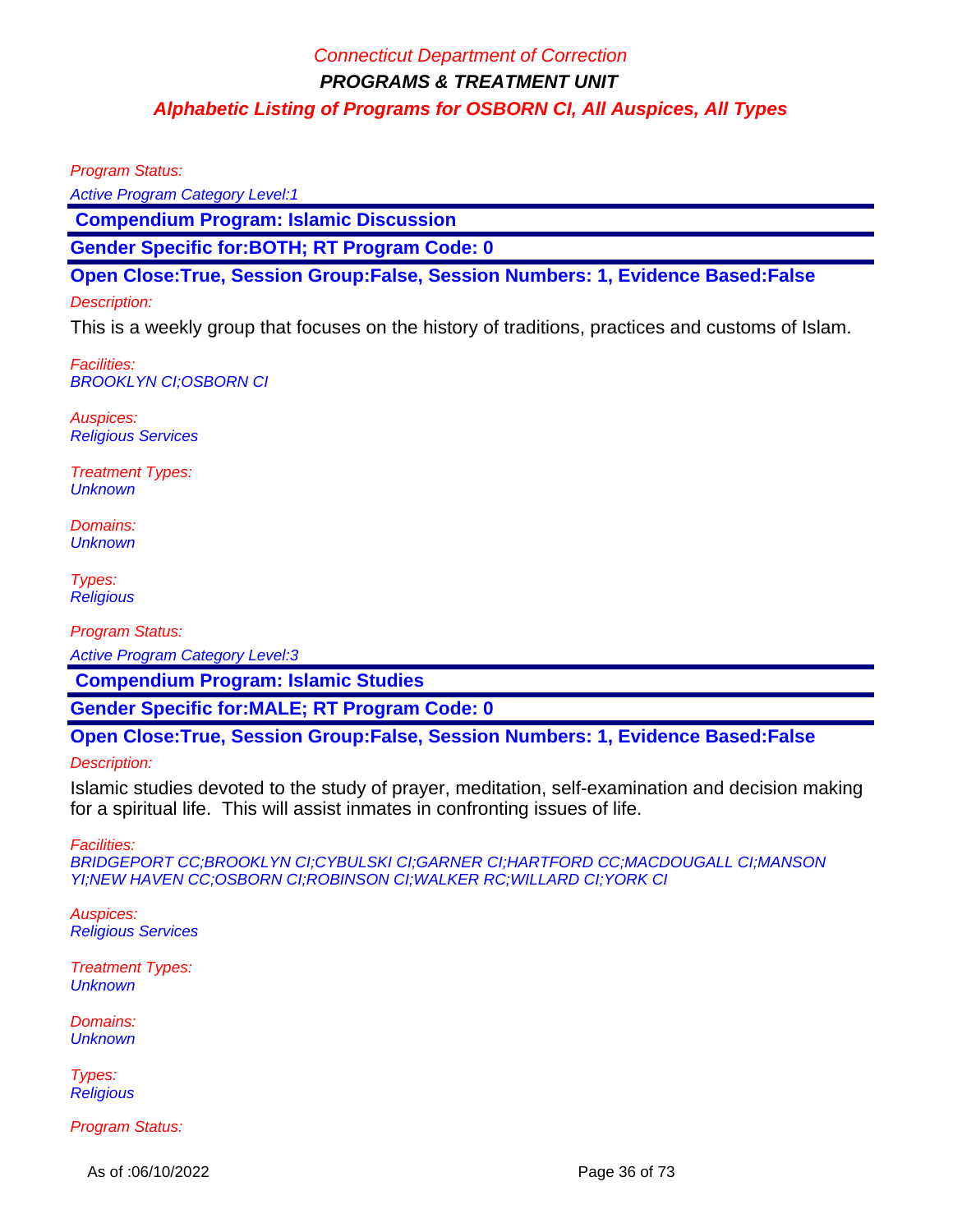#### Active Program Category Level:3

 **Compendium Program: Jehovah's Witness Bible Study**

**Gender Specific for:BOTH; RT Program Code: 0**

**Open Close:True, Session Group:False, Session Numbers: 1, Evidence Based:False**

#### Description:

Biblical readings are reviewed with inmates. The goal of this program is to help inmates develop self-awareness and personal growth based on Jehovah's Witness principles.

Facilities:

CYBULSKI CI;ENFIELD CI;HARTFORD CC;MACDOUGALL CI;NEW HAVEN CC;OSBORN CI;ROBINSON CI;YORK CI

Auspices: Religious Services ;Volunteer Services

Treatment Types: **Unknown** 

Domains: **Unknown** 

Types: **Religious** 

Program Status:

Active Program Category Level:3

 **Compendium Program: Jehovah's Witness Collective Service**

**Gender Specific for:BOTH; RT Program Code: 0**

#### **Open Close:True, Session Group:False, Session Numbers: 1, Evidence Based:False**

Description:

This is the weekly Jehovah's Witness worship service.

Facilities:

BROOKLYN CI;CHESHIRE CI;CORRIGAN CI;CYBULSKI CI;ENFIELD CI;GARNER CI;MACDOUGALL CI;OSBORN CI;RADGOWSKI CI;ROBINSON CI;WILLARD CI;YORK CI

Auspices: Religious Services ;Volunteer Services

Treatment Types: **Unknown** 

Domains: **Unknown** 

Types: **Religious**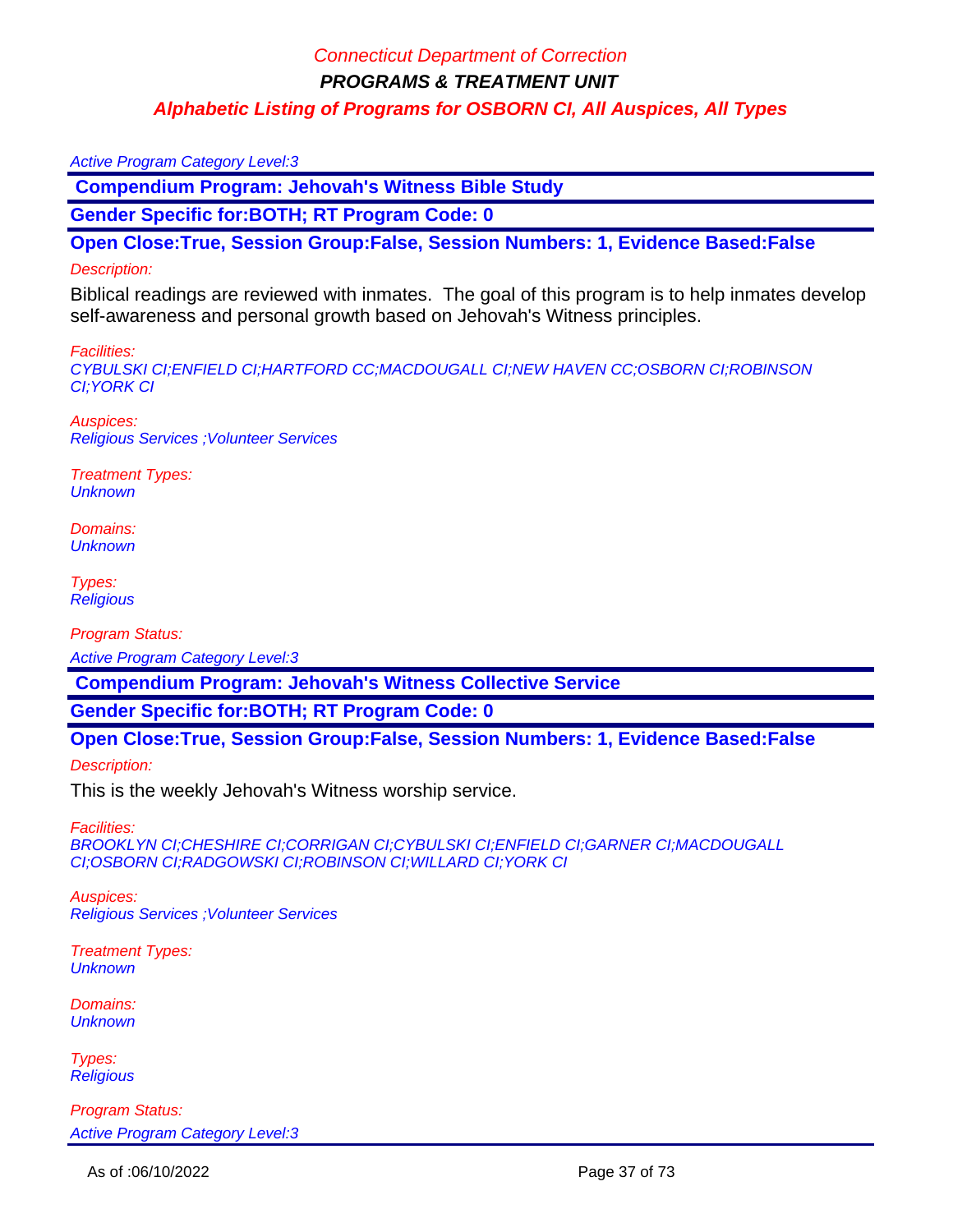**PROGRAMS & TREATMENT UNIT**

### **Alphabetic Listing of Programs for OSBORN CI, All Auspices, All Types**

 **Compendium Program: Jewish Holy Day Observances**

**Gender Specific for:BOTH; RT Program Code: 0**

**Open Close:True, Session Group:False, Session Numbers: 1, Evidence Based:False** Description:

The holy days of Rosh Hashanah, Sukkot, Hanukkah, Purim, Passover and Shavuot are observed with worship services and feasts.

#### Facilities:

CHESHIRE CI;CORRIGAN CI;HARTFORD CC;MACDOUGALL CI;NORTHERN CI;OSBORN CI;RADGOWSKI CI;WALKER RC;YORK CI

Auspices: Religious Services

Treatment Types: **Unknown** 

Domains: **Unknown** 

Types: **Religious** 

Program Status:

Active Program Category Level:3

 **Compendium Program: Jewish Prayer with T'Fillin**

**Gender Specific for:MALE; RT Program Code: 0**

**Open Close:True, Session Group:False, Session Numbers: 1, Evidence Based:False**

Description:

A small group gathers daily (except Saturday) to pray and tie on phylacteries (small boxes with scrolls of Torah passages inside).

Facilities: OSBORN CI

Auspices: Religious Services

Treatment Types: **Unknown** 

Domains: **Unknown** 

Types: **Religious**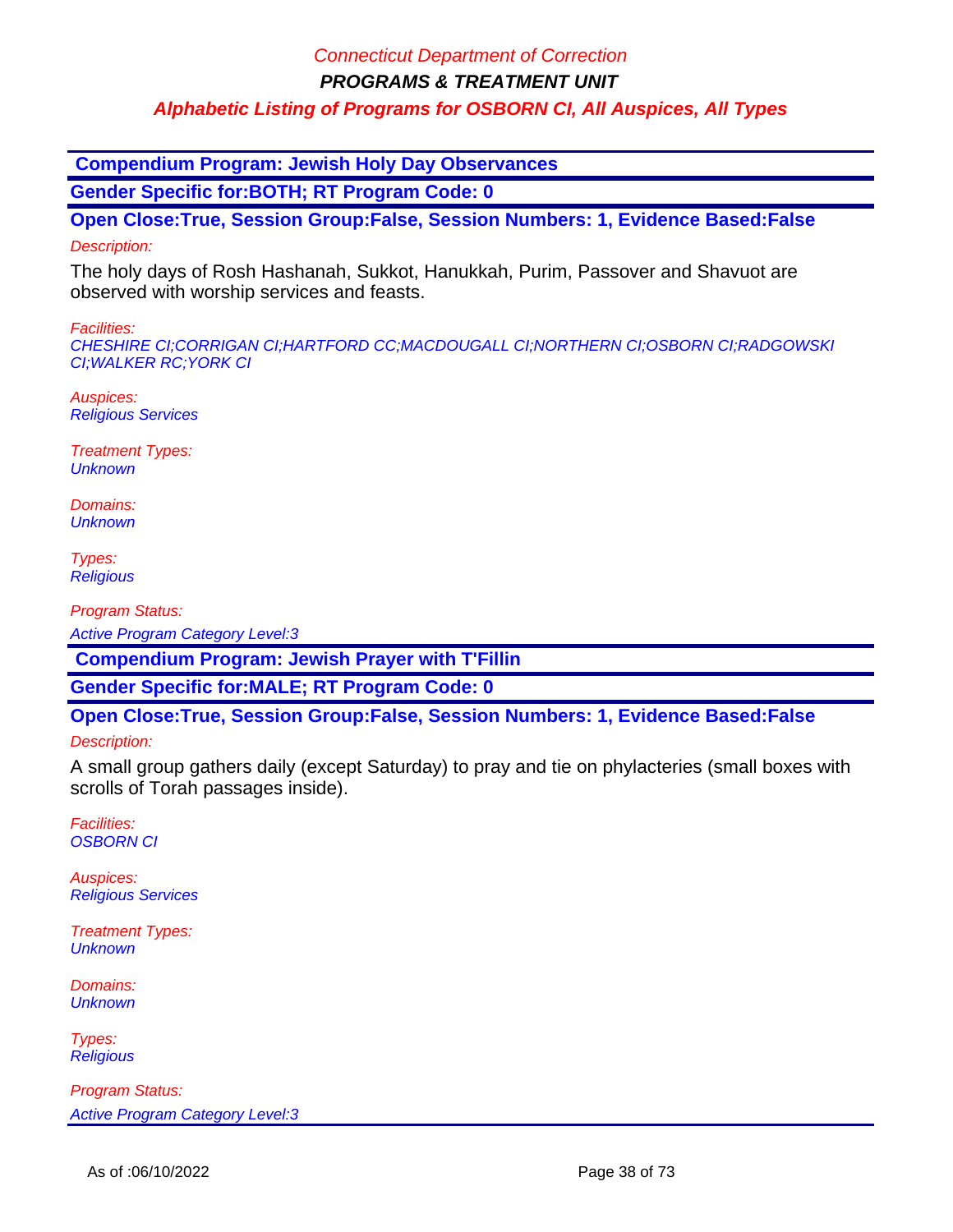**PROGRAMS & TREATMENT UNIT**

### **Alphabetic Listing of Programs for OSBORN CI, All Auspices, All Types**

 **Compendium Program: Jewish Worship and Study**

**Gender Specific for:MALE; RT Program Code: 0**

**Open Close:True, Session Group:False, Session Numbers: 1, Evidence Based:False**

Description:

Jewish worship followed by study of the Hebrew Bible or Jewish history.

Facilities:

CHESHIRE CI;CORRIGAN CI;CYBULSKI CI;GARNER CI;HARTFORD CC;MACDOUGALL CI;NEW HAVEN CC;OSBORN CI;RADGOWSKI CI;ROBINSON CI;WILLARD CI

Auspices: Religious Services

Treatment Types: **Unknown** 

Domains: **Unknown** 

Types: **Religious** 

Program Status:

Active Program Category Level:3

 **Compendium Program: Jumah**

**Gender Specific for:MALE; RT Program Code: 0**

**Open Close:True, Session Group:False, Session Numbers: 1, Evidence Based:False**

Description:

Weekly collective Islamic worship service held on Friday between afternoon and late afternoon.

Facilities:

BRIDGEPORT CC;BROOKLYN CI;CHESHIRE CI;CORRIGAN CI;CYBULSKI CI;ENFIELD CI;GARNER CI;HARTFORD CC;MACDOUGALL CI;MANSON YI;NEW HAVEN CC;OSBORN CI;RADGOWSKI CI;ROBINSON CI;WALKER RC;WILLARD CI

Auspices: Religious Services

Treatment Types: **Unknown** 

Domains: **Unknown** 

Types: **Worship Services**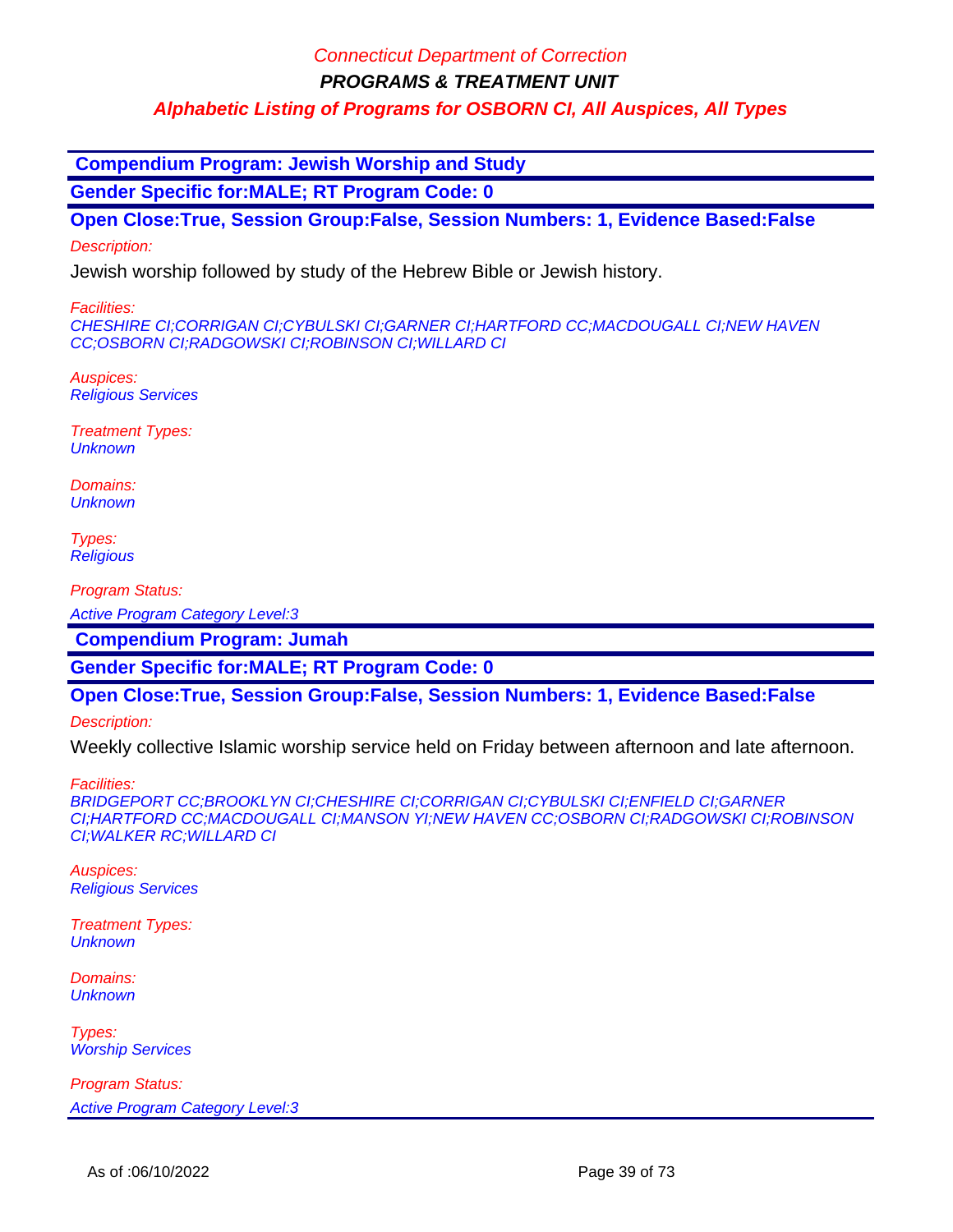**PROGRAMS & TREATMENT UNIT**

### **Alphabetic Listing of Programs for OSBORN CI, All Auspices, All Types**

 **Compendium Program: Kairos**

**Gender Specific for:BOTH; RT Program Code: 0**

**Open Close:True, Session Group:False, Session Numbers: 1, Evidence Based:False**

Description:

This is a 40-hour faith retreat that is held once a year with monthly reunions.

Facilities: GARNER CI;MANSON YI;OSBORN CI;YORK CI

Auspices: Religious Services ;Volunteer Services

Treatment Types: **Unknown** 

Domains: **Unknown** 

Types: **Religious** 

Program Status:

Active Program Category Level:3

 **Compendium Program: Laundry - Correctional Enterprises of Connecticut**

**Gender Specific for:MALE; RT Program Code: 0**

**Open Close:True, Session Group:False, Session Numbers: 1, Evidence Based:False**

#### Description:

The laundry processes over 55,000 pounds of laundry each month. Correctional Enterprises of Connecticut provides institutional employment to inmates in commercial laundry operations. Correctional Enterprises of Connecticut teaches inmates how to operate industrial laundry equipment.

Facilities: OSBORN CI

Auspices: Correctional Enterprises of Connecticut

Treatment Types: Life Skills (LS)

Domains: Education, Employment, and Financial Situation

Types:

Career Technical Education;Institutional Employment;Re-Entry;Self Improvement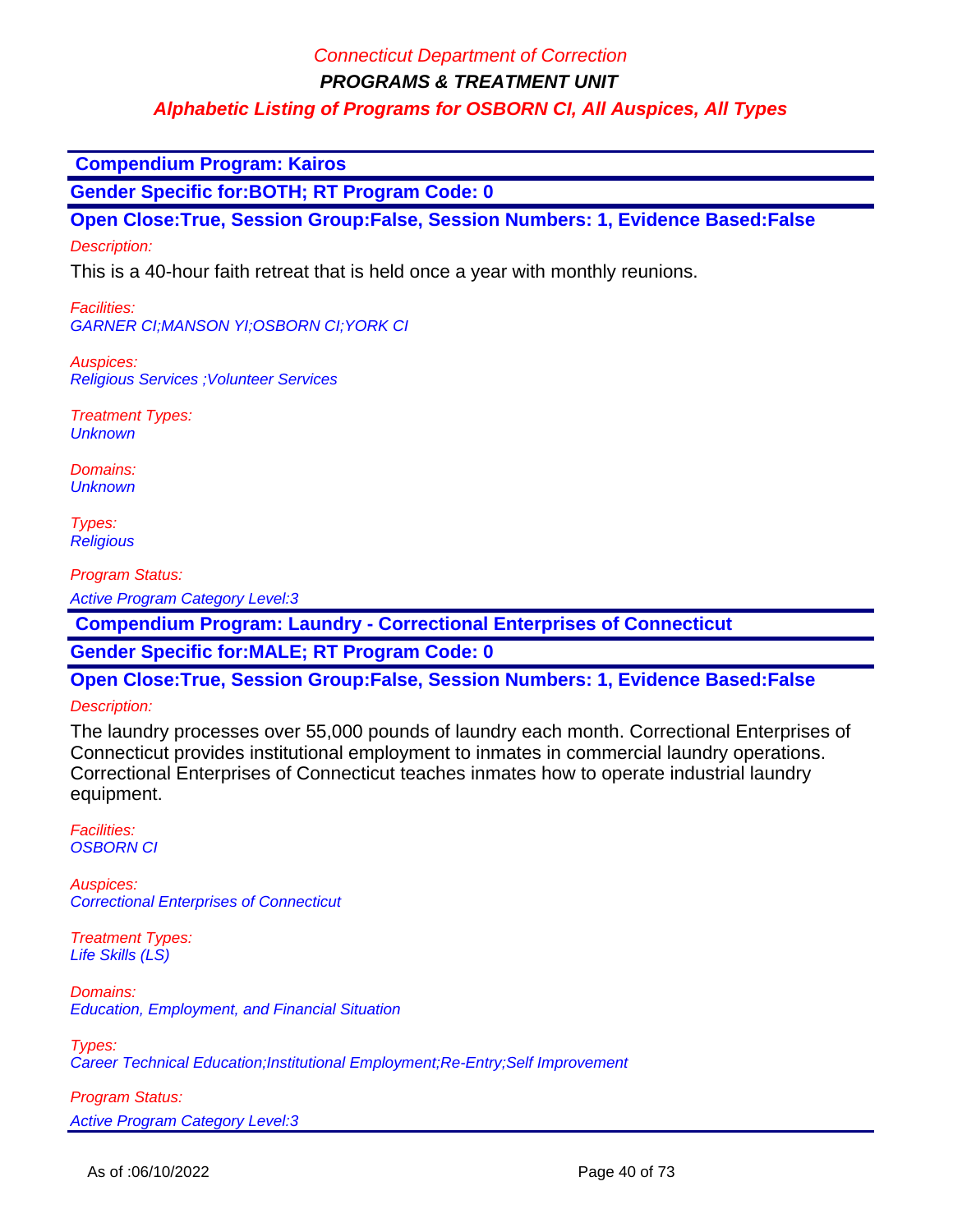**PROGRAMS & TREATMENT UNIT**

## **Alphabetic Listing of Programs for OSBORN CI, All Auspices, All Types**

 **Compendium Program: Library**

**Gender Specific for:BOTH; RT Program Code: 0**

**Open Close:True, Session Group:False, Session Numbers: 1, Evidence Based:False** Description:

This program is open to those offenders housed on the mental health unit. This program takes place in the institution library where offenders are guided toward reading that promotes personal growth and development.

Facilities: OSBORN CI;ROBINSON CI;YORK CI

Auspices: **Health Services** 

Treatment Types: Education (Ed)

Domains: Education;Education, Employment, and Financial Situation;Self Efficacy

Types: Female;Mental Health;Self Improvement

Program Status:

Active Program Category Level:3

 **Compendium Program: Life Skills**

**Gender Specific for:MALE; RT Program Code: LF**

**Open Close:True, Session Group:False, Session Numbers: 1, Evidence Based:False**

Description:

An introduction to Daily Living Skills

Facilities: OSBORN CI

Auspices: **All Facility Staff** 

Treatment Types: Life Skills (LS)

Domains: Self Efficacy

Types: **Unknown**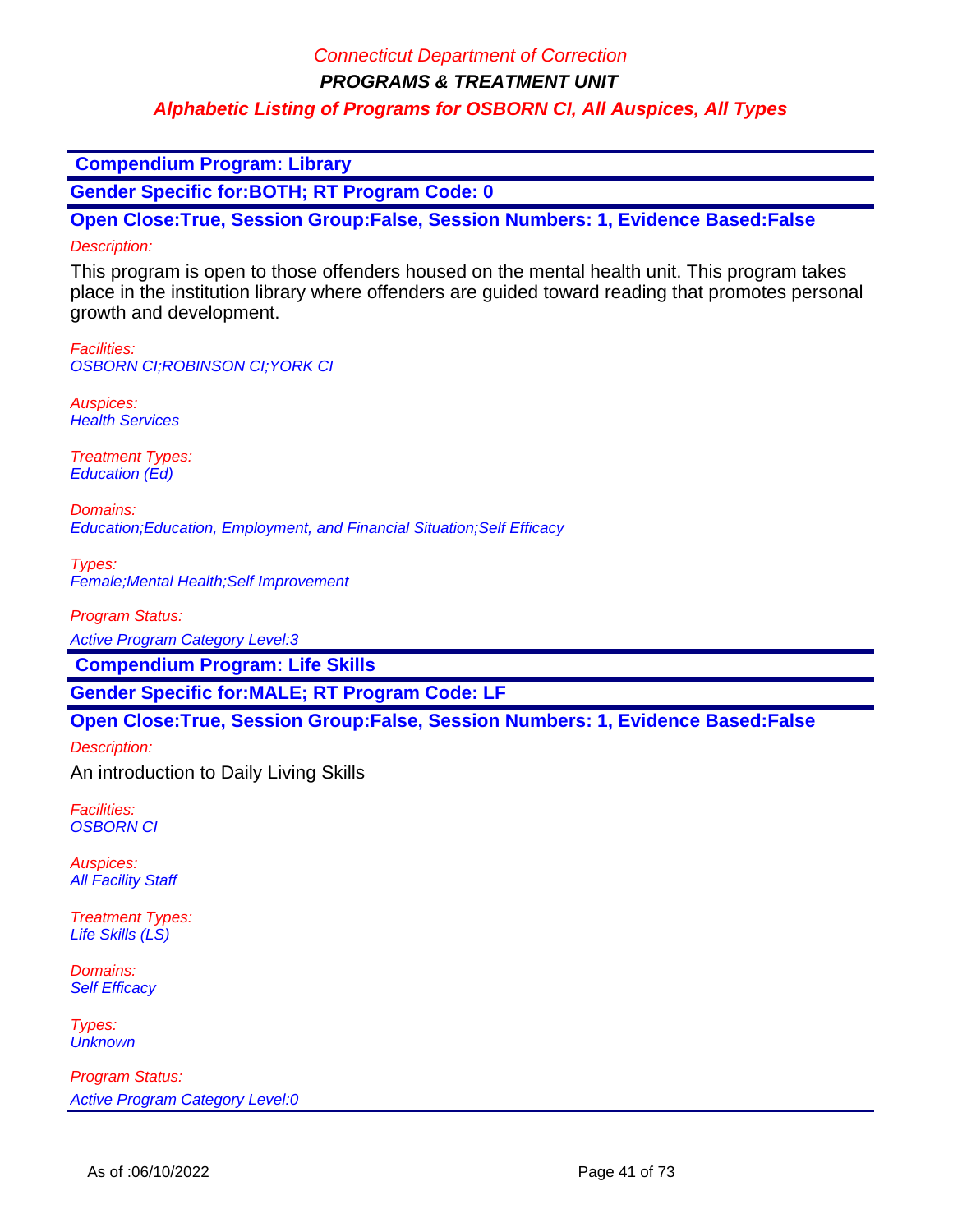**PROGRAMS & TREATMENT UNIT**

### **Alphabetic Listing of Programs for OSBORN CI, All Auspices, All Types**

 **Compendium Program: Life Skills (Life Lessons @ YCI)**

**Gender Specific for:BOTH; RT Program Code: 0**

**Open Close:True, Session Group:False, Session Numbers: 1, Evidence Based:False** Description:

This weekly group encourages offenders to develop good social skills that are appropriate to living in both a therapeutic community (The Social Rehabilitation Program) and the world. Therapeutic games, readings, role-play, and sharing of life experience are used.<br>

Facilities: OSBORN CI;YORK CI

Auspices: Health Services;The Social Rehabilitation Program

Treatment Types: Life Skills (LS)

Domains:

Anger/Hostility;Antisocial Attitudes;Antisocial Friends;Education;Employment/Financial;Family and Social Support;Parenting;Relationships

Types: Female;Social Rehabilitation

Program Status:

Active Program Category Level:3

 **Compendium Program: Medication Assisted Treatment - MAT**

**Gender Specific for:MALE; RT Program Code: A3**

**Open Close:True, Session Group:False, Session Numbers: 1, Evidence Based:False** Description:

This is a reentry based program that identifies offenders during their incarceration and connects them to a community treatment provider to receive medication assisted treatment. This process allows the offender to have a developed plan for services that is available to them upon their release. Addiction Services Staff coordinates admission into the program and schedules a meeting for the offender to meet with the community provider.

Facilities:

CORRIGAN CI;CYBULSKI CI;MANSON YI;OSBORN CI;RADGOWSKI CI;ROBINSON CI;WILLARD CI;YORK CI

Auspices: Contracted Program

Treatment Types: Cognitive Behavioral Therapy (CBT);Life Skills (LS);Substance Abuse (SA)

Domains: Substance Abuse and Mental Health

Types: Substance Abuse Services/Treatment

As of :06/10/2022 **Page 42 of 73**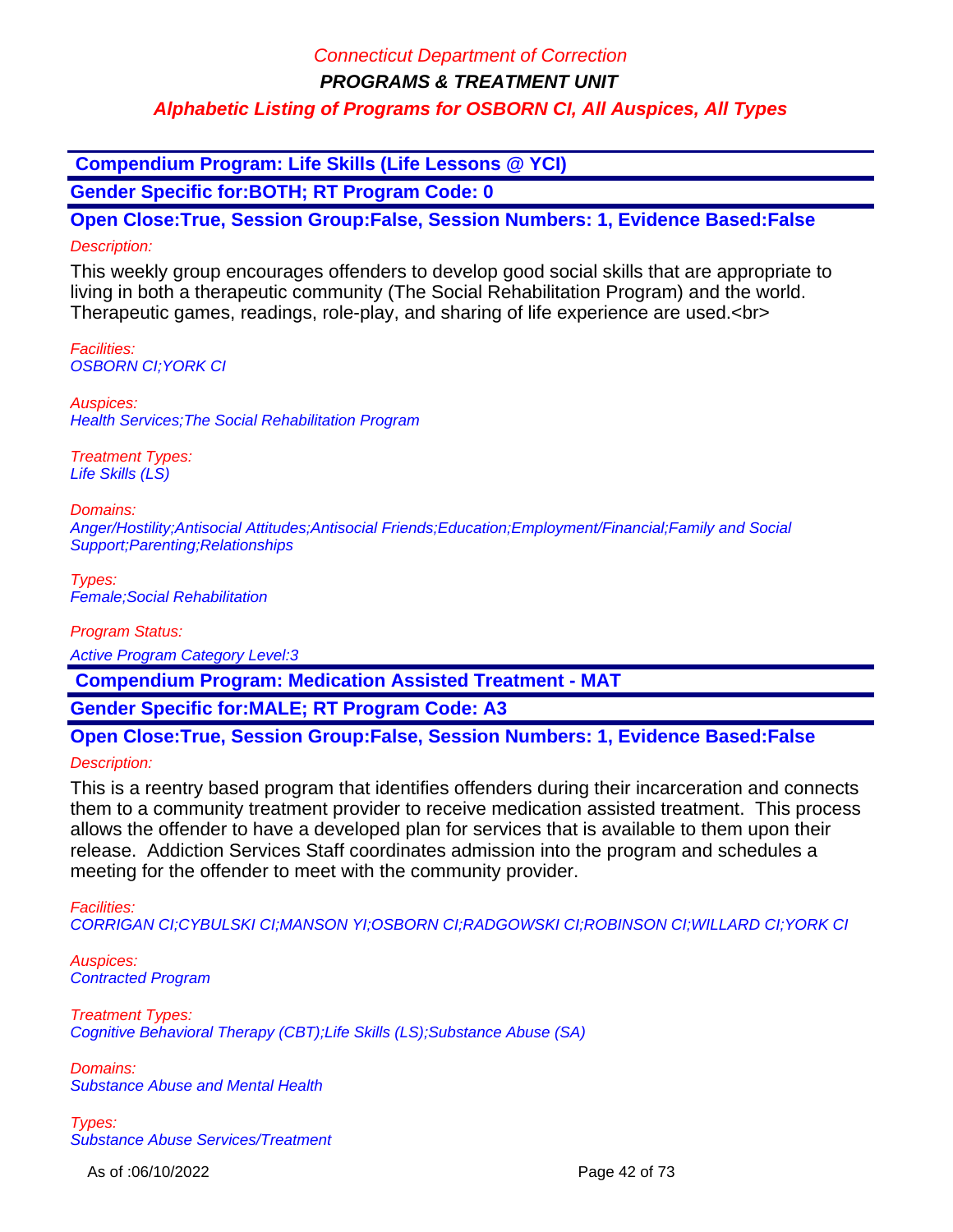Program Status:

Active Program Category Level:2

 **Compendium Program: Meditation Group**

**Gender Specific for:MALE; RT Program Code: ME**

**Open Close:True, Session Group:False, Session Numbers: 1, Evidence Based:False**

### Description:

This group is led by a volunteer with extensive experience in teaching meditation.Basic techniques are introduced, as well as more advanced practice. The group is ongoing and meets weekly.

Facilities: MACDOUGALL CI;OSBORN CI

Auspices: Contracted Program;Health Services

Treatment Types: Life Skills (LS)

Domains: Family and Social Support

Types: Self Improvement

Program Status: Active Program Category Level:1

 **Compendium Program: Men Cry Out**

**Gender Specific for:MALE; RT Program Code: 0**

## **Open Close:False, Session Group:True, Session Numbers: 1, Evidence Based:False**

Description:

Men Cry Out is a Protestant Program designed to teach male inmates how to be successful by applying life principles, as well as to bring them to a stage of understanding who they are as men of faith. To teach male inmates how to be more effective in their communities, workplace and family. The goal is to motivate them to become better men in the community upon release.

Facilities: OSBORN CI

Auspices: Religious Services

Treatment Types: **Unknown** 

Domains: **Unknown** 

Types:

As of :06/10/2022 Page 43 of 73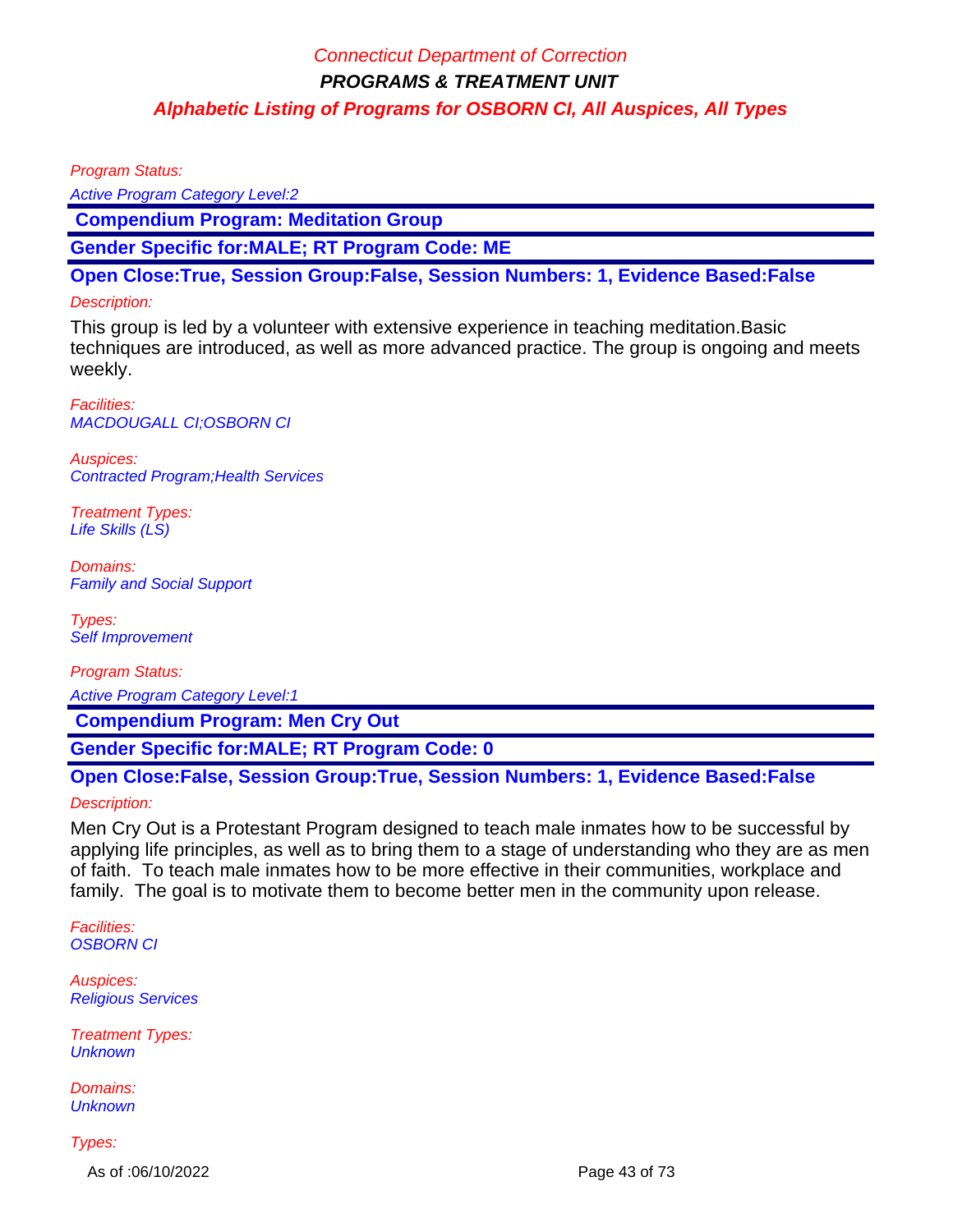**Unknown** 

Program Status: Active Program Category Level:3  **Compendium Program: Men's Fraternity**

**Gender Specific for:MALE; RT Program Code: 0**

**Open Close:True, Session Group:False, Session Numbers: 1, Evidence Based:False**

### Description:

Men's Fraternity is a Protestant program that teaches practical Christian living principles based on Biblical teaching in a group format, using videos, lectures and workbooks with the goal to help inmates become better husbands, fathers and children.

Facilities: CYBULSKI CI;HARTFORD CC;OSBORN CI;WILLARD CI

Auspices: Religious Services ;Volunteer Services

Treatment Types: **Unknown** 

Domains: **Unknown** 

Types: **Religious** 

Program Status:

Active Program Category Level:3

 **Compendium Program: M-TREM: Men's Trauma Recovery and Empowerment Model Gender Specific for:MALE; RT Program Code: MT**

**Open Close:True, Session Group:False, Session Numbers: 24, Evidence Based:False** Description:

M-TREM is a 24 session group that meets twice a week, and is divided into four parts. It is a gender-specific, educational, skills oriented group, designed to address trauma. The group's emphasis is on making connections between abuse histories and current functioning and on assisting with recovery skill development.

Facilities: CYBULSKI CI;OSBORN CI

Auspices: Mental Health

Treatment Types: Life Skills (LS);Mental Health (MH);Reintegration Enhancement/Relapse Prevention (RERP)

Domains: Family and Social Support;Substance Abuse and Mental Health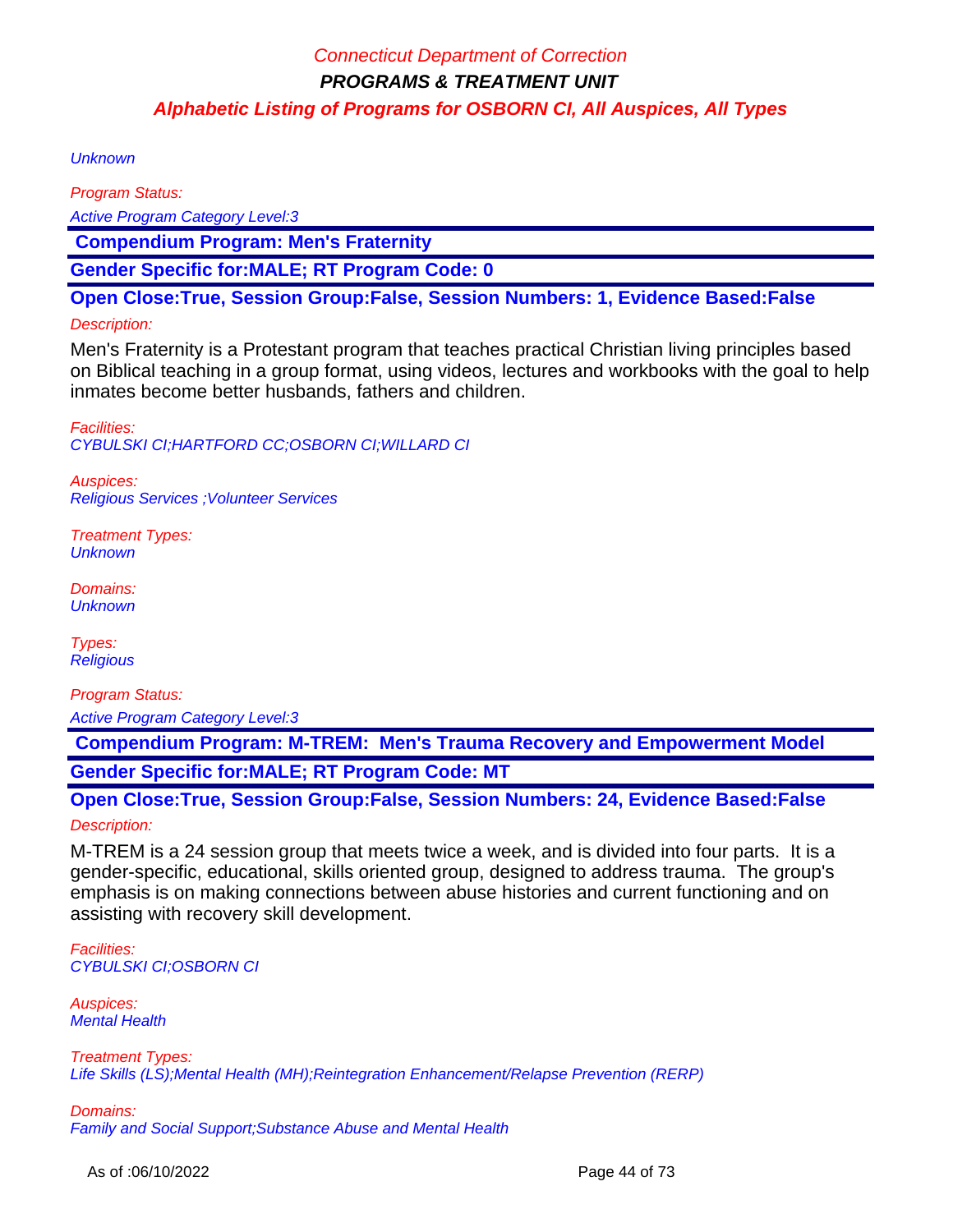Types: Mental Health

Program Status:

Active Program Category Level:1

 **Compendium Program: Native American Harvest Festival**

**Gender Specific for:MALE; RT Program Code: N/A**

**Open Close:True, Session Group:False, Session Numbers: 1, Evidence Based:False**

### Description:

Delivery of a special meal to commemorate Seasonal Celebration of the Harvest as observed by Native Americans.

Facilities:

BROOKLYN CI;CHESHIRE CI;CORRIGAN CI;CYBULSKI CI;ENFIELD CI;GARNER CI;MACDOUGALL CI;NORTHERN CI;OSBORN CI;RADGOWSKI CI;ROBINSON CI;WALKER RC;WILLARD CI

Auspices: Religious Services

Treatment Types: **Unknown** 

Domains: **Unknown** 

Types: **Religious** 

Program Status:

Active Program Category Level:3

 **Compendium Program: Native American Strawberry Festival**

**Gender Specific for:MALE; RT Program Code: N/A**

**Open Close:True, Session Group:False, Session Numbers: 1, Evidence Based:False**

Description:

Seasonal Celebration of the First Fruit of the Season and observation of a time of Peace. Special Meal with Strawberries, Appropriate Story, Special Prayers and the exchange of wishes for Peace.

Facilities:

BROOKLYN CI;CHESHIRE CI;CORRIGAN CI;CYBULSKI CI;ENFIELD CI;GARNER CI;MACDOUGALL CI;NORTHERN CI;OSBORN CI;RADGOWSKI CI;ROBINSON CI;WALKER RC;WILLARD CI

Auspices: Religious Services

Treatment Types: **Unknown** 

Domains: **Unknown** 

As of :06/10/2022 **Page 45 of 73**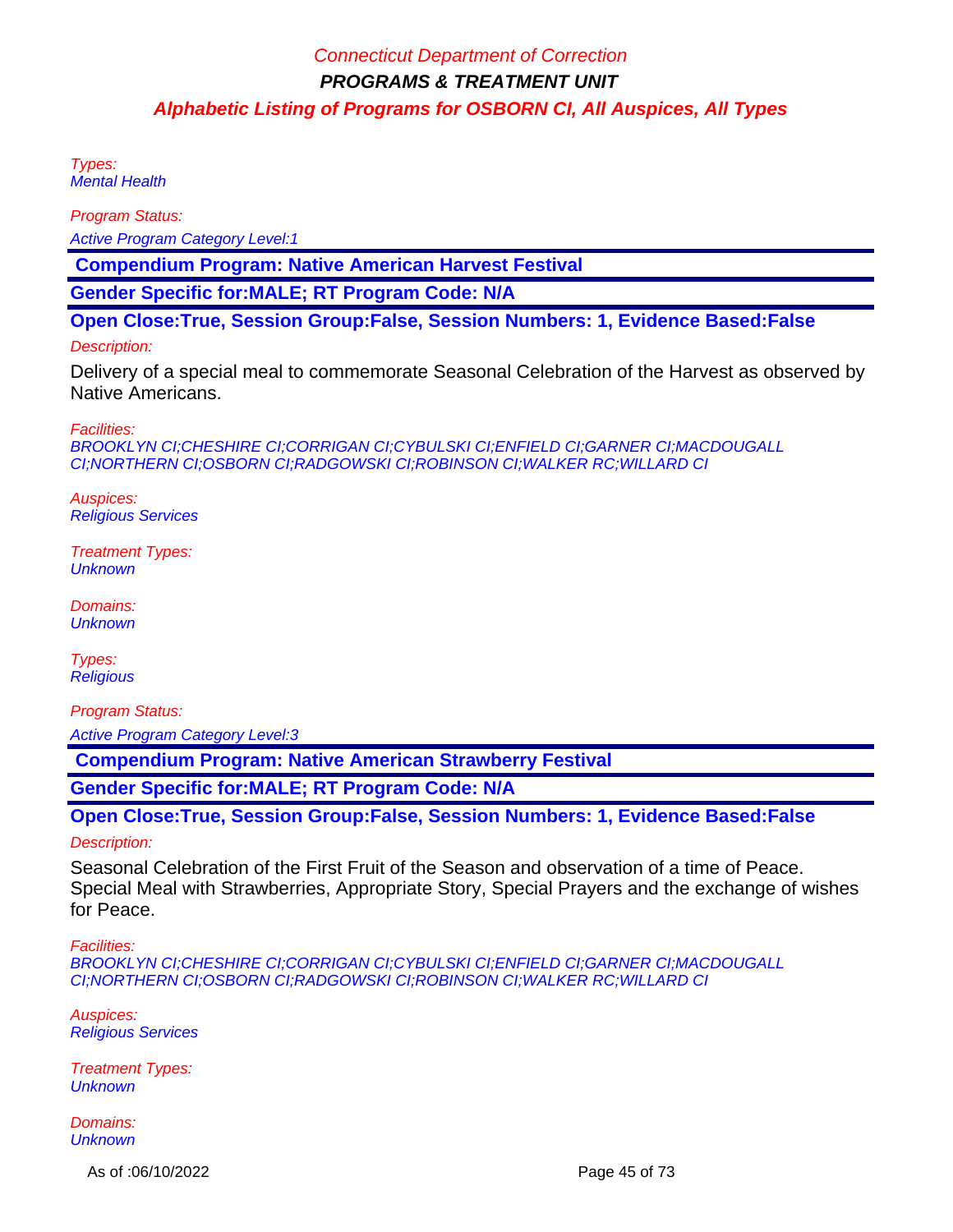Types: **Religious** 

Program Status:

Active Program Category Level:3

 **Compendium Program: Native American Worship**

**Gender Specific for:BOTH; RT Program Code: 0**

**Open Close:True, Session Group:False, Session Numbers: 1, Evidence Based:False**

Description:

Sacred Circle is a community prayer, which includes smudging. It is celebrated weekly.

Facilities:

BROOKLYN CI;CHESHIRE CI;CORRIGAN CI;CYBULSKI CI;ENFIELD CI;GARNER CI;MACDOUGALL CI;OSBORN CI;RADGOWSKI CI;ROBINSON CI;WALKER RC;WILLARD CI;YORK CI

Auspices: Religious Services ;Volunteer Services

Treatment Types: **Unknown** 

Domains: **Unknown** 

Types: Religious;Worship Services

Program Status:

Active Program Category Level:3

 **Compendium Program: Native American Worship-Sweat Lodge**

**Gender Specific for:MALE; RT Program Code: 0**

**Open Close:True, Session Group:False, Session Numbers: 1, Evidence Based:False** Description:

Sweat lodge is a purification ceremony, which includes smudging. It is celebrated monthly.

Facilities: CHESHIRE CI;CYBULSKI CI;ENFIELD CI;MACDOUGALL CI;OSBORN CI

Auspices: Religious Services

Treatment Types: **Unknown** 

Domains: **Unknown** 

Types: Worship Services

As of :06/10/2022 **Page 46 of 73**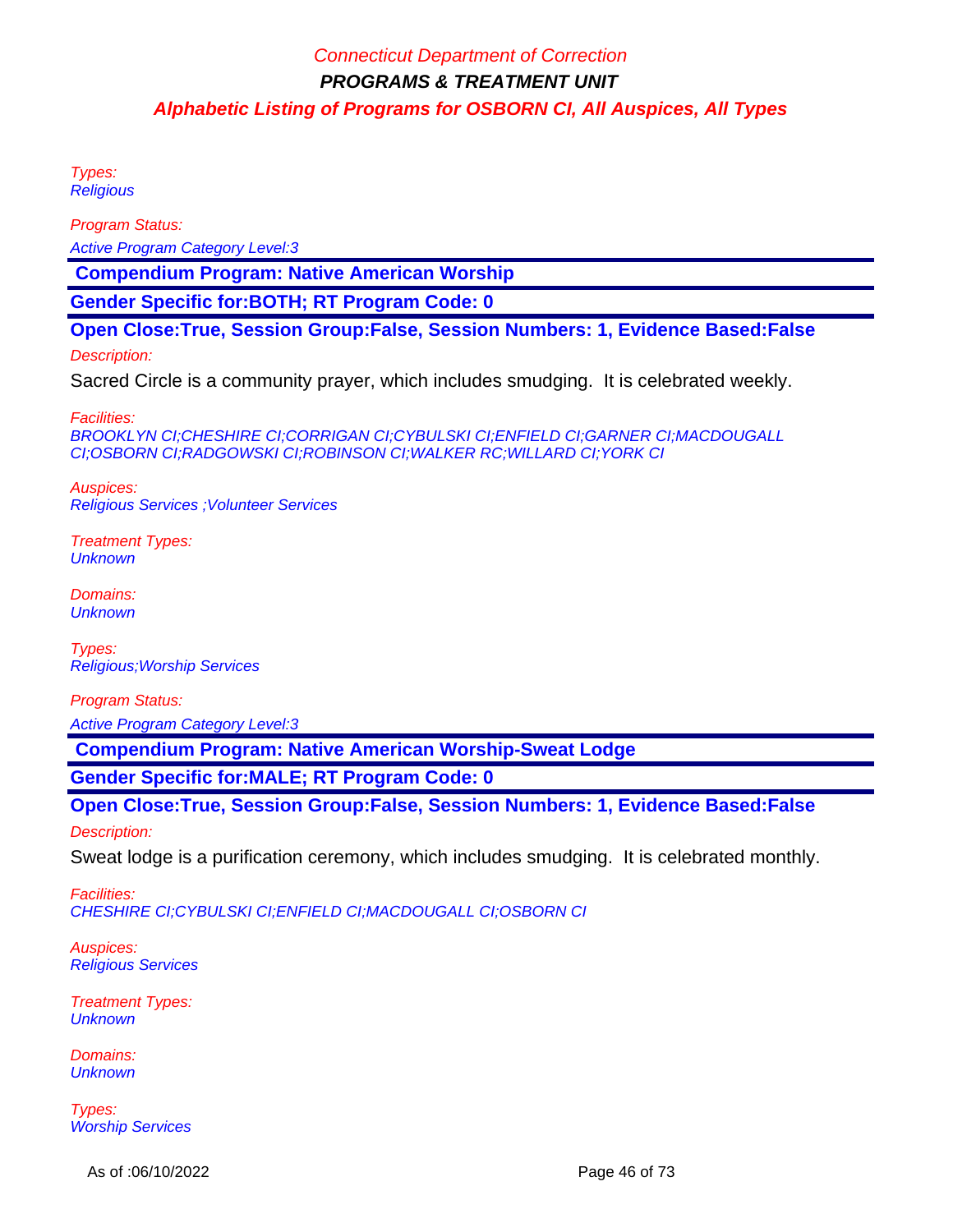Program Status:

Active Program Category Level:3

 **Compendium Program: New Haven Family Alliance**

**Gender Specific for:MALE; RT Program Code: F2**

**Open Close:True, Session Group:False, Session Numbers: 8, Evidence Based:False**

#### Description:

This Fatherhood initiative program will provide pre-release assessments for offenders from the New Haven area. The program will facilitate "Be A Better Man" support group while incarcerated and will provide follow up services once released. Services will include Healthy Couples Workshops, Mentoring, Fatherhood Education workshops and case management and support groups upon discharge.

Facilities: OSBORN CI

Auspices: Volunteer Services

Treatment Types: Family Support (FS);Reintegration Enhancement/Relapse Prevention (RERP)

Domains: Family and Social Support

Types: Family;Re-Entry

Program Status: Active Program Category Level:2

 **Compendium Program: OAP Refusal**

**Gender Specific for:BOTH; RT Program Code: PR**

**Open Close:True, Session Group:False, Session Numbers: 1, Evidence Based:False**

Description:

Facilities:

BRIDGEPORT CC;BROOKLYN CI;CENTRAL OFFICE ;CHESHIRE CI;CORRIGAN CI;CYBULSKI CI;ENFIELD CI;GARNER CI;HARTFORD CC;MACDOUGALL CI;MANSON YI;NEW HAVEN CC;NORTHERN CI;OSBORN CI;RADGOWSKI CI;ROBINSON CI;WALKER RC;WILLARD CI;YORK CI

Auspices: **Unknown** 

Treatment Types: **Unknown** 

Domains: Criminal Attitudes and Behavioral Patterns

Types:

As of :06/10/2022 **Page 47 of 73**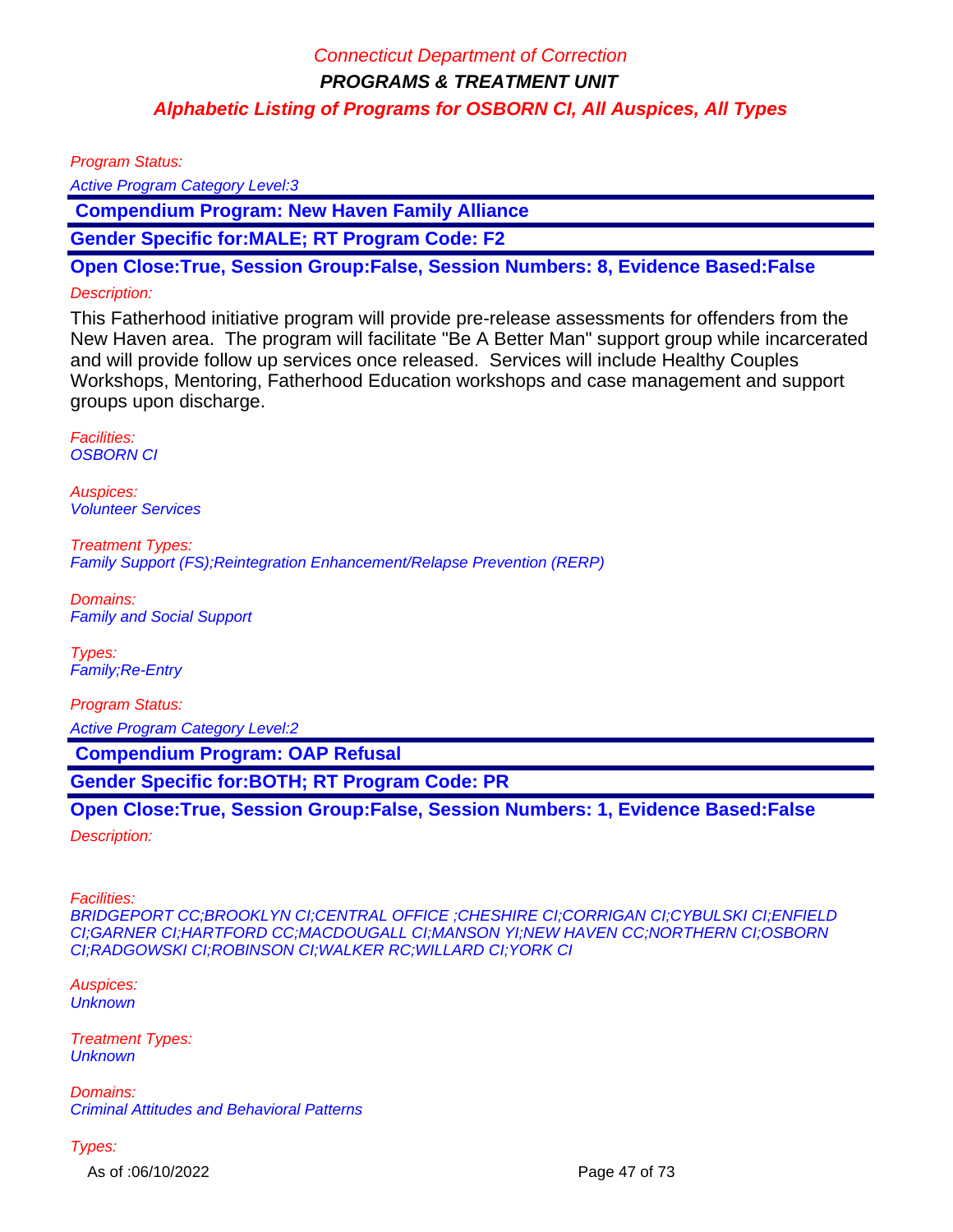**Unknown** 

Program Status:

Active Program Category Level:1

 **Compendium Program: Outside Clearance**

**Gender Specific for:BOTH; RT Program Code: L4**

**Open Close:True, Session Group:False, Session Numbers: 1, Evidence Based:False**

Description:

Facilities:

BRIDGEPORT CC;BROOKLYN CI;CENTRAL OFFICE ;CHESHIRE CI;CORRIGAN CI;CYBULSKI CI;ENFIELD CI;GARNER CI;HARTFORD CC;MACDOUGALL CI;MANSON YI;NEW HAVEN CC;NORTHERN CI;OSBORN CI;RADGOWSKI CI;ROBINSON CI;WALKER RC;WILLARD CI;YORK CI

Auspices: **Unknown** 

Treatment Types: Life Skills (LS);Reintegration Enhancement/Relapse Prevention (RERP)

Domains: Education, Employment, and Financial Situation;Employment/Financial

Types: **Unknown** 

Program Status: Active Program Category Level:3

 **Compendium Program: Passport**

**Gender Specific for:BOTH; RT Program Code: I8**

**Open Close:True, Session Group:False, Session Numbers: 1, Evidence Based:False**

Description:

\*\*\*\*

Facilities: BRIDGEPORT CC;BROOKLYN CI;CENTRAL OFFICE ;CHESHIRE CI;CORRIGAN CI;ENFIELD CI;GARNER CI;HARTFORD CC;MACDOUGALL CI;MANSON YI;NEW HAVEN CC;NORTHERN CI;OSBORN CI;WALKER RC

Auspices: Programs & Treatment Unit

Treatment Types: Reintegration Enhancement/Relapse Prevention (RERP)

Domains: Education, Employment, and Financial Situation;Employment/Financial

Types: Re-Entry

As of :06/10/2022 **Page 48 of 73**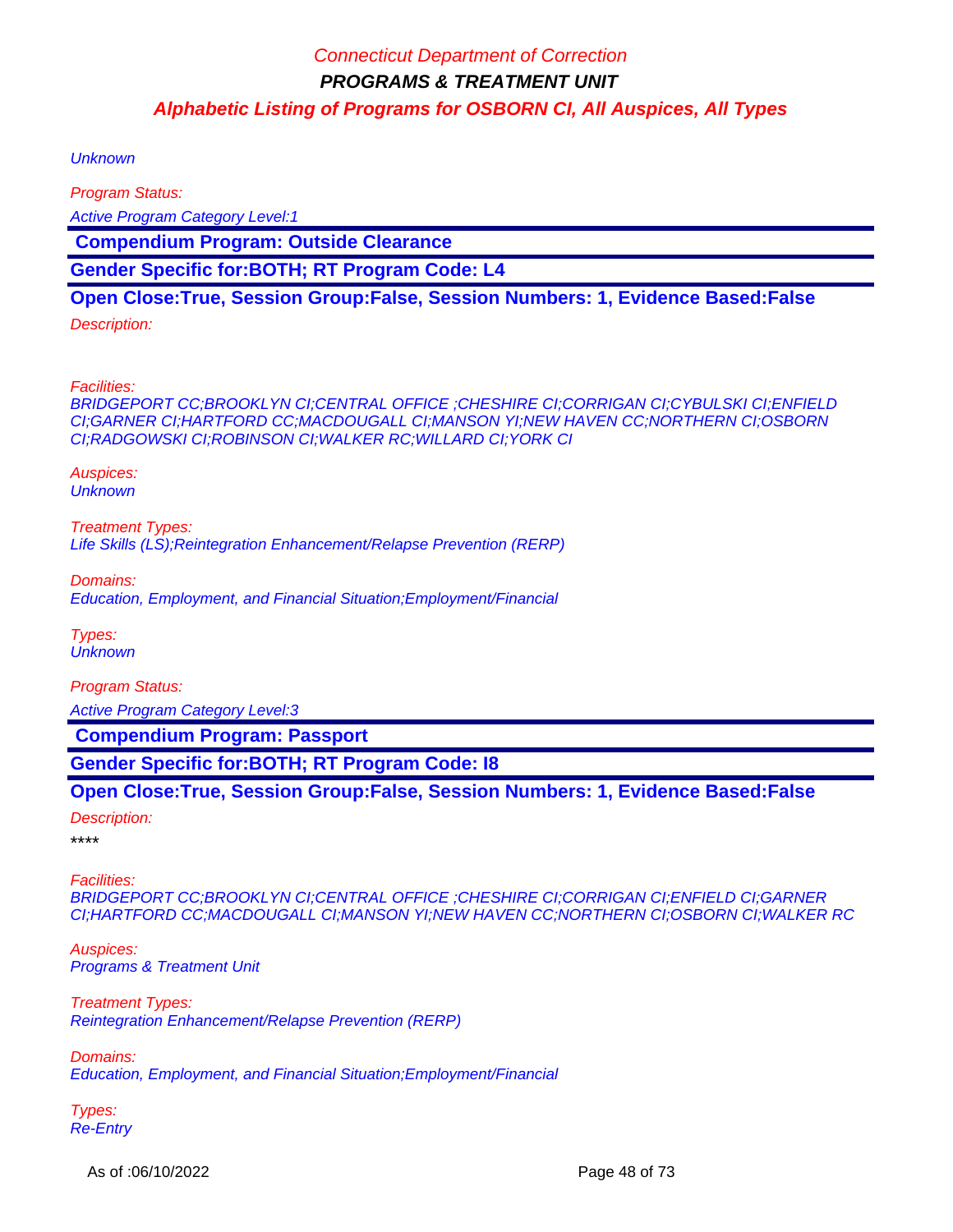Program Status:

Active Program Category Level:3

 **Compendium Program: Peer Mentor Program**

**Gender Specific for:MALE; RT Program Code: PM**

**Open Close:True, Session Group:False, Session Numbers: 1, Evidence Based:False**

#### Description:

Peer Mentors are Tier program graduates who assist Addiction Services staff in the presentation of Tier program groups and 12-Step Fellowship groups. The primary purpose of Peer Mentors is to model a recovery lifestyle for other program participants. Weekly training meetings are required for all Peer Mentors.

Facilities: BROOKLYN CI;CYBULSKI CI;ENFIELD CI;OSBORN CI;ROBINSON CI

Auspices: Addiction Services

Treatment Types: Substance Abuse (SA)

Domains: Peer Associations;Substance Abuse and Mental Health

Types: **Addiction** 

Program Status: Active Program Category Level:3

 **Compendium Program: Prayer Class - Islamic Faith**

**Gender Specific for:BOTH; RT Program Code: 0**

**Open Close:True, Session Group:False, Session Numbers: 1, Evidence Based:False**

Description:

This is a seminar that teaches inmates how to make prayers according to the Prophet Muhammad (peace be upon him).

Facilities: BROOKLYN CI;NEW HAVEN CC;NORTHERN CI;OSBORN CI;WALKER RC

Auspices: Religious Services

Treatment Types: **Unknown** 

Domains: **Unknown** 

Types: **Religious** 

As of :06/10/2022 **Page 49 of 73**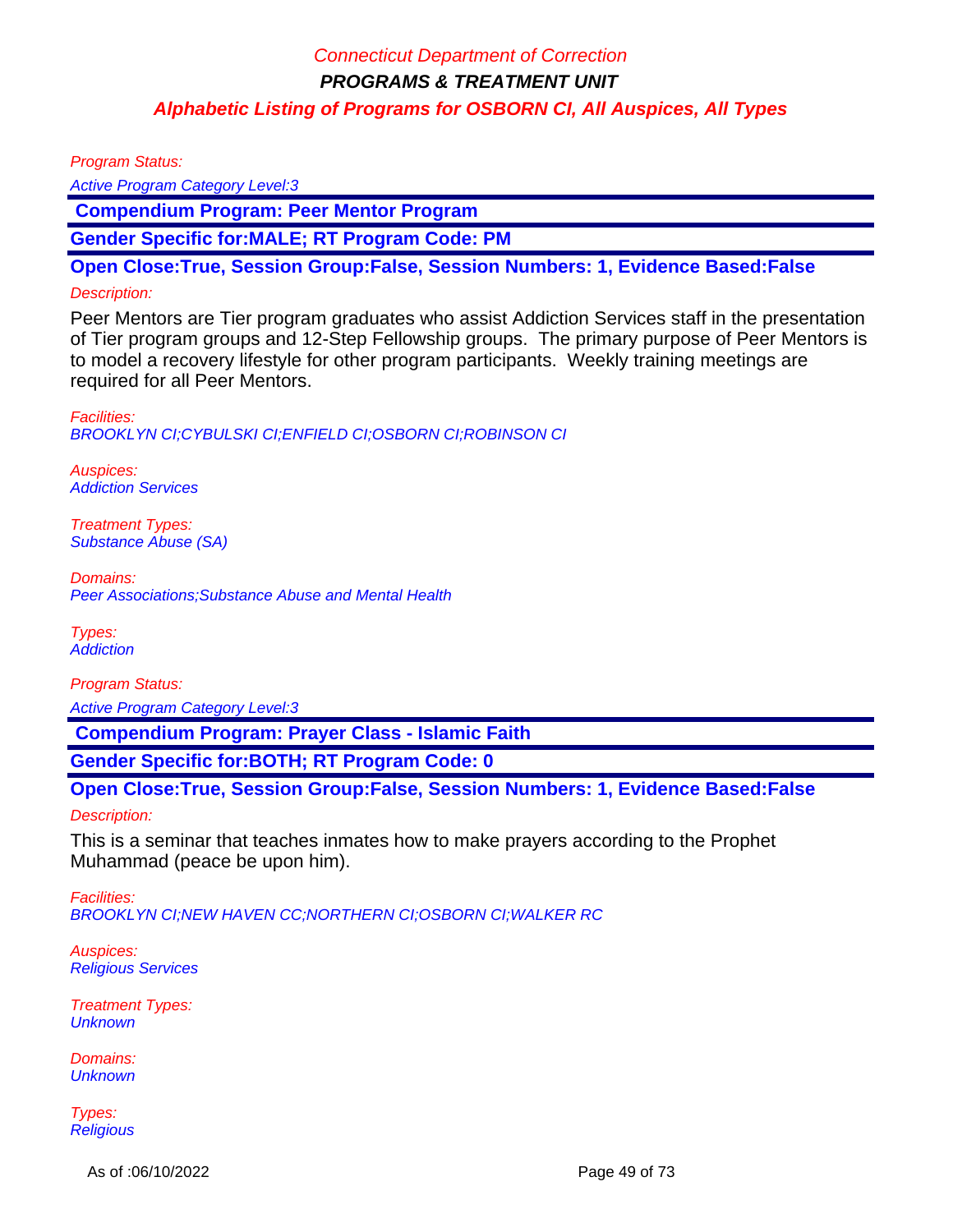Program Status:

Active Program Category Level:3

 **Compendium Program: Print Shop**

**Gender Specific for:MALE; RT Program Code: 0**

**Open Close:True, Session Group:False, Session Numbers: 1, Evidence Based:False**

#### Description:

This shop operates a variety of printing equipment including two-color and four-color printing presses, desktop publishing computers and high-speed bindery equipment. Inmates assigned to this shop learn a skill that is easily transferred to the outside job market.

Facilities: OSBORN CI

Auspices: Correctional Enterprises of Connecticut

Treatment Types: Life Skills (LS)

Domains: Education, Employment, and Financial Situation

Types: Career Technical Education;Institutional Employment;Re-Entry;Self Improvement

Program Status:

Active Program Category Level:3

 **Compendium Program: Protestant - Alpha Program**

**Gender Specific for:MALE; RT Program Code: 0**

**Open Close:True, Session Group:False, Session Numbers: 1, Evidence Based:False**

Description:

The Alpha program is a course in basic Christianity based upon biblical principles utilizing videos and workbooks in a group setting. This program meets weekly and is conducted by both volunteers and staff.

Facilities: CHESHIRE CI;CYBULSKI CI;ENFIELD CI;OSBORN CI;ROBINSON CI;WILLARD CI

Auspices: Religious Services ;Volunteer Services

Treatment Types: **Unknown** 

Domains: **Unknown** 

Types: **Religious** 

As of :06/10/2022 **Page 50 of 73**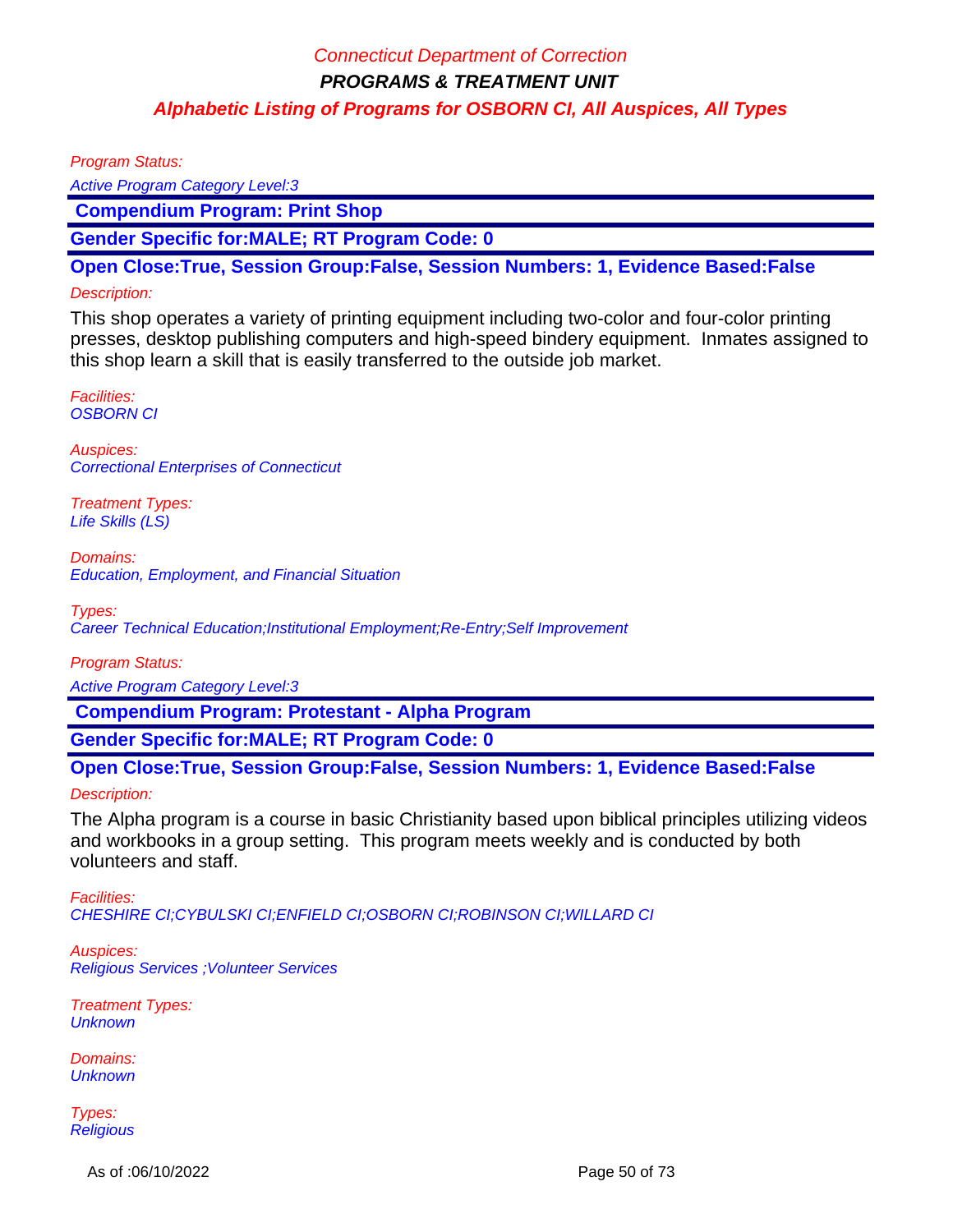Program Status:

Active Program Category Level:3

 **Compendium Program: Protestant Bible Study**

**Gender Specific for:BOTH; RT Program Code: 0**

**Open Close:True, Session Group:False, Session Numbers: 1, Evidence Based:False**

#### Description:

Biblical readings are reviewed with inmates. The goal of this program is to help inmates develop self-awareness and personal growth based on Christian principles.

Facilities:

BRIDGEPORT CC;BROOKLYN CI;CHESHIRE CI;CORRIGAN CI;CYBULSKI CI;ENFIELD CI;GARNER CI;HARTFORD CC;MACDOUGALL CI;MANSON YI;NEW HAVEN CC;OSBORN CI;RADGOWSKI CI;ROBINSON CI;WILLARD CI;YORK CI

Auspices: Religious Services ;Volunteer Services

Treatment Types: **Unknown** 

Domains: **Unknown** 

Types: **Religious** 

Program Status:

Active Program Category Level:3

 **Compendium Program: Protestant Bible Study (Spanish)**

**Gender Specific for:BOTH; RT Program Code: 0**

**Open Close:True, Session Group:False, Session Numbers: 1, Evidence Based:False**

Description:

Biblical readings are reviewed with Spanish inmates. The goal of this program is to help inmates develop self-awareness and personal growth based on Christian principles.

Facilities:

BRIDGEPORT CC;BROOKLYN CI;CYBULSKI CI;ENFIELD CI;GARNER CI;HARTFORD CC;MACDOUGALL CI;NEW HAVEN CC;OSBORN CI;RADGOWSKI CI;ROBINSON CI;WALKER RC;WILLARD CI;YORK CI

Auspices: Religious Services ;Volunteer Services

Treatment Types: **Unknown** 

Domains: **Unknown** 

Types: **Religious** 

As of :06/10/2022 **Page 51 of 73**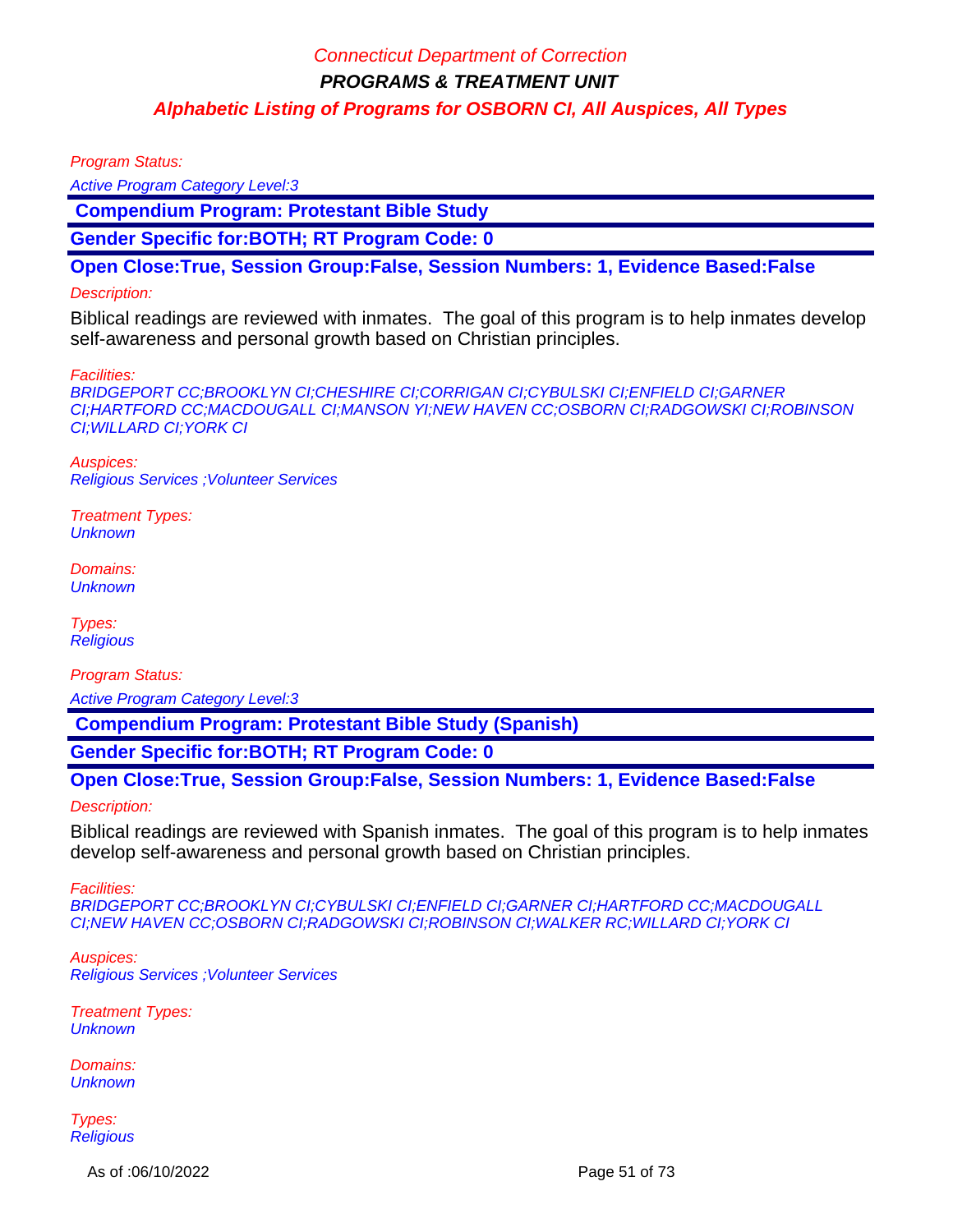Program Status:

Active Program Category Level:3

 **Compendium Program: Protestant Choir**

**Gender Specific for:MALE; RT Program Code: 0**

**Open Close:True, Session Group:False, Session Numbers: 1, Evidence Based:False**

#### Description:

Both Catholic and Protestant inmates are able to join choirs in their respective religious service. These choirs both enhance the religious liturgies and add a level of veneration to those services. In some institutions, there may also be Spanish choirs.

Facilities:

CHESHIRE CI;CYBULSKI CI;GARNER CI;MACDOUGALL CI;MANSON YI;OSBORN CI;ROBINSON CI

Auspices: Religious Services ;Volunteer Services

Treatment Types: **Unknown** 

Domains: Family and Social Support

Types: **Religious** 

Program Status:

Active Program Category Level:3

 **Compendium Program: Protestant Service**

**Gender Specific for:BOTH; RT Program Code: 0**

**Open Close:True, Session Group:False, Session Numbers: 1, Evidence Based:False**

Description:

This is the weekly Protestant worship service.

Facilities:

BRIDGEPORT CC;BROOKLYN CI;CHESHIRE CI;CORRIGAN CI;CYBULSKI CI;ENFIELD CI;GARNER CI;HARTFORD CC;MACDOUGALL CI;MANSON YI;NEW HAVEN CC;NORTHERN CI;OSBORN CI;RADGOWSKI CI;ROBINSON CI;WALKER RC;WILLARD CI;YORK CI

Auspices: Religious Services ;Volunteer Services

Treatment Types: **Unknown** 

Domains: **Unknown** 

Types: Worship Services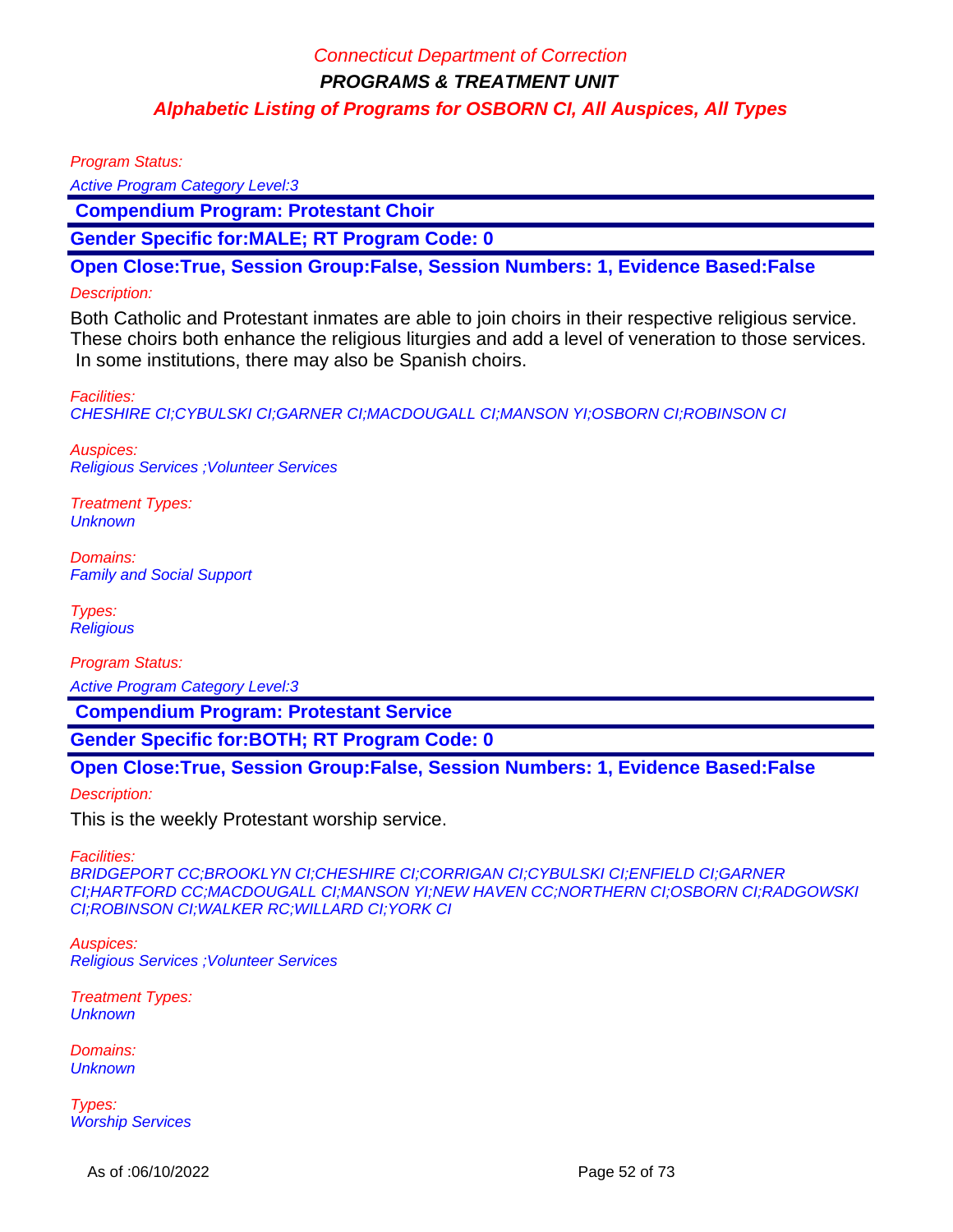Program Status:

Active Program Category Level:3

 **Compendium Program: Protestant Service (Spanish)**

**Gender Specific for:MALE; RT Program Code: 0**

**Open Close:True, Session Group:False, Session Numbers: 1, Evidence Based:False**

#### Description:

This is the weekly Protestant worship service conducted in Spanish.

Facilities:

BRIDGEPORT CC;BROOKLYN CI;CHESHIRE CI;CYBULSKI CI;ENFIELD CI;GARNER CI;HARTFORD CC;MACDOUGALL CI;NEW HAVEN CC;OSBORN CI;RADGOWSKI CI;ROBINSON CI;WILLARD CI

Auspices: Religious Services ;Volunteer Services

Treatment Types: **Unknown** 

Domains: **Unknown** 

Types: Worship Services

Program Status:

Active Program Category Level:3

 **Compendium Program: Ramadan, Eid-Ul-Fitr, Eid-Ul-Adha**

**Gender Specific for:BOTH; RT Program Code: 0**

### **Open Close:True, Session Group:False, Session Numbers: 1, Evidence Based:False**

Description:

Religiously Required Observations (Annual)

Facilities:

BRIDGEPORT CC;BROOKLYN CI;CHESHIRE CI;CORRIGAN CI;CYBULSKI CI;ENFIELD CI;GARNER CI;HARTFORD CC;MACDOUGALL CI;MANSON YI;NEW HAVEN CC;NORTHERN CI;OSBORN CI;RADGOWSKI CI;ROBINSON CI;WALKER RC;WILLARD CI;YORK CI

Auspices: Religious Services

Treatment Types: **Unknown** 

Domains: **Unknown** 

Types: **Religious** 

Program Status:

As of :06/10/2022 **Page 53 of 73**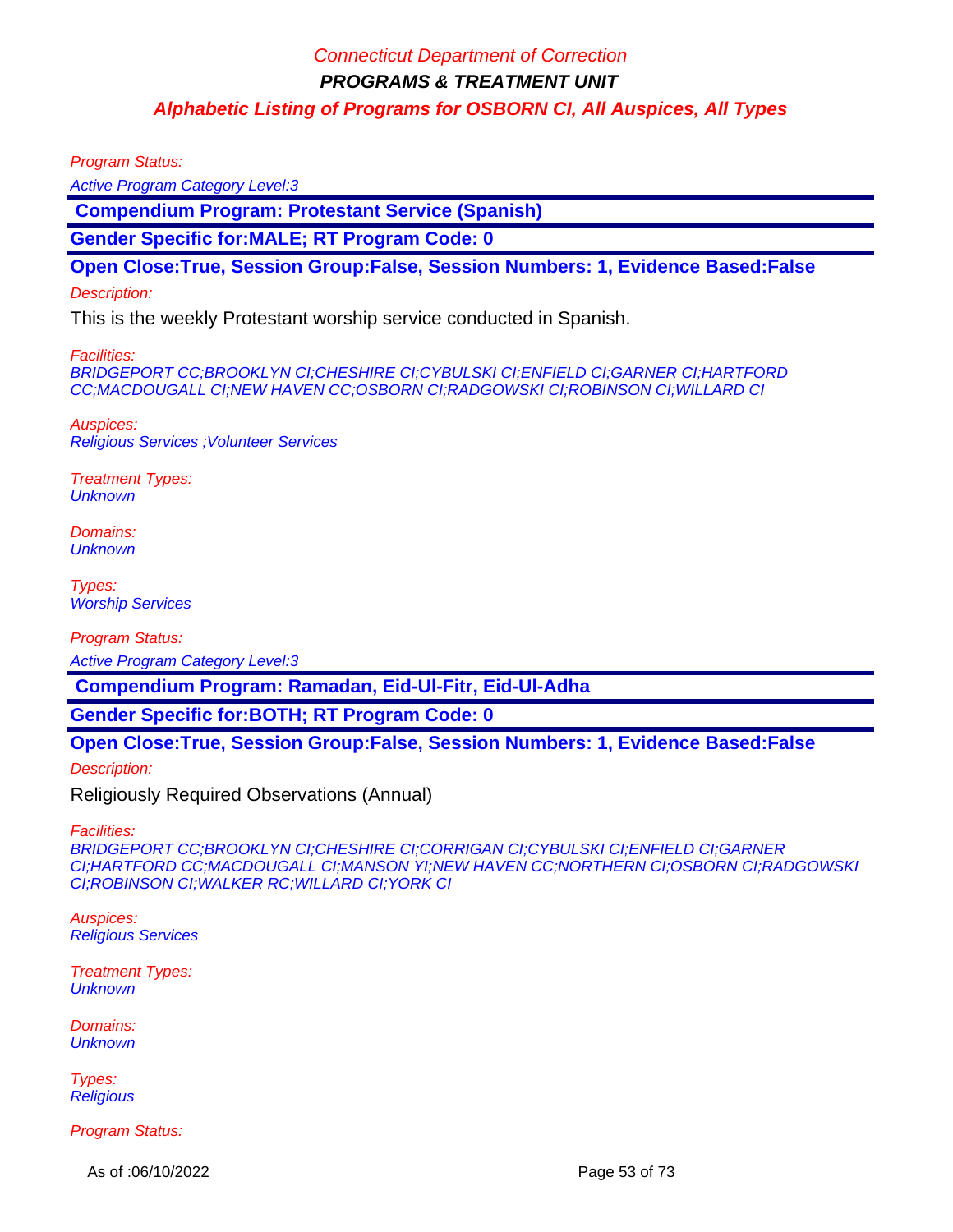Active Program Category Level:3

 **Compendium Program: Re-Entry and Discharge Planning**

**Gender Specific for:BOTH; RT Program Code: M1**

**Open Close:True, Session Group:False, Session Numbers: 1, Evidence Based:False**

Description:

Facilities:

BRIDGEPORT CC;BROOKLYN CI;CENTRAL OFFICE ;CHESHIRE CI;CORRIGAN CI;CYBULSKI CI;ENFIELD CI;GARNER CI;HARTFORD CC;MACDOUGALL CI;MANSON YI;NEW HAVEN CC;NORTHERN CI;OSBORN CI;RADGOWSKI CI;ROBINSON CI;WALKER RC;WILLARD CI;YORK CI

Auspices: **Unknown** 

Treatment Types: Reintegration Enhancement/Relapse Prevention (RERP)

Domains: Education;Education, Employment, and Financial Situation;Employment/Financial;Housing Safety;Substance Abuse

Types: **Unknown** 

Program Status:

Active Program Category Level:2

 **Compendium Program: Sacramental Preparation- Catholic**

**Gender Specific for:BOTH; RT Program Code: 0**

**Open Close:True, Session Group:False, Session Numbers: 1, Evidence Based:False**

Description:

This is a course of studies to prepare inmates to receive the sacraments of Baptism, Reconciliation, Eucharist and Confirmation in the hope of empowering the inmates towards a deeper participation in the faith and to foster participation in the church community.

Facilities:

CORRIGAN CI;ENFIELD CI;HARTFORD CC;MACDOUGALL CI;MANSON YI;OSBORN CI;RADGOWSKI CI;ROBINSON CI;WALKER RC;YORK CI

Auspices: Religious Services ;Volunteer Services

Treatment Types: **Unknown** 

Domains: **Unknown** 

Types: **Religious**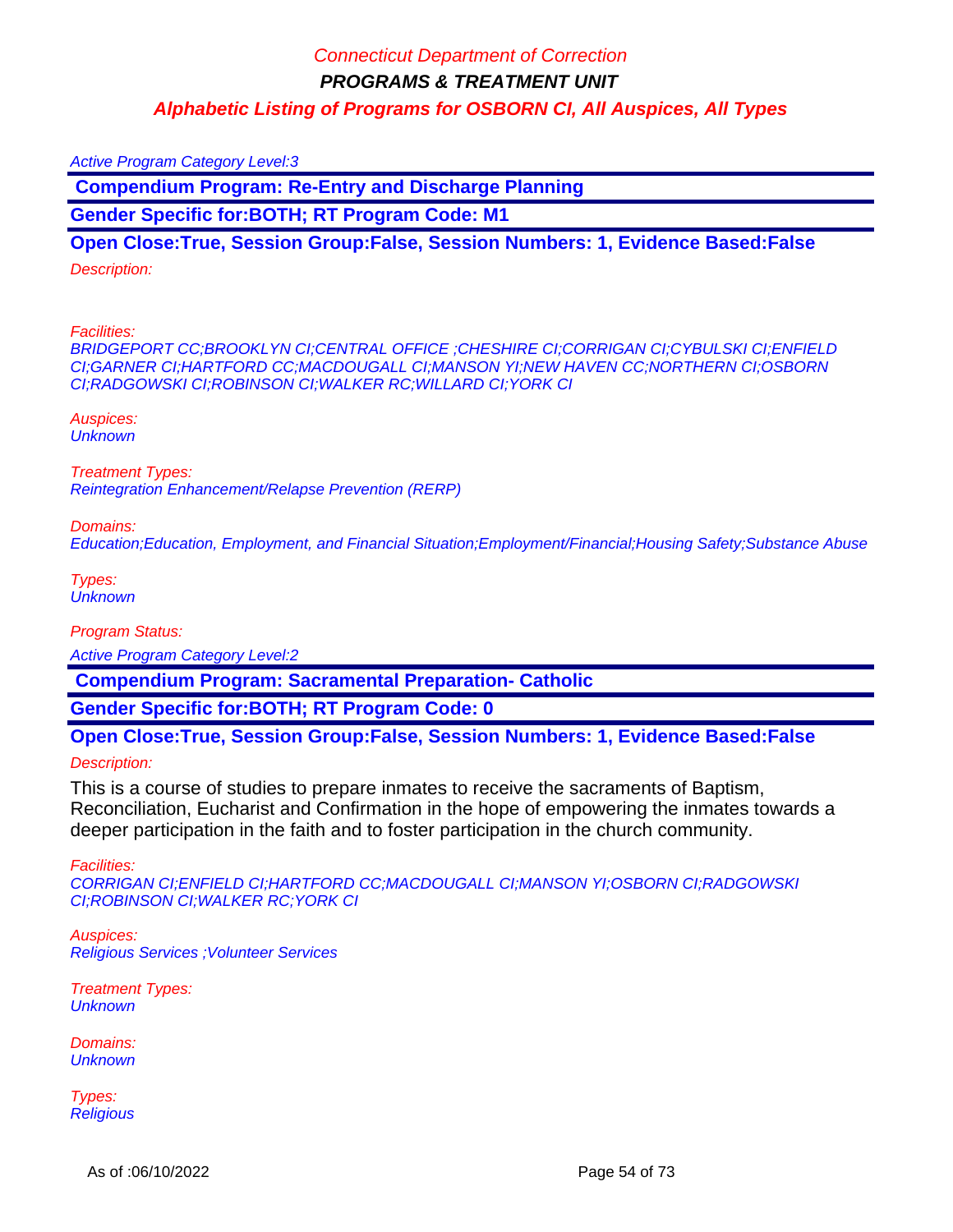Program Status:

Active Program Category Level:3

 **Compendium Program: School Record / Transcript**

**Gender Specific for:BOTH; RT Program Code: I4**

### **Open Close:True, Session Group:False, Session Numbers: 1, Evidence Based:False**

#### Description:

\*\*\*\*

Facilities:

BRIDGEPORT CC;BROOKLYN CI;CENTRAL OFFICE ;CHESHIRE CI;CORRIGAN CI;CYBULSKI CI;ENFIELD CI;GARNER CI;HARTFORD CC;MACDOUGALL CI;MANSON YI;NEW HAVEN CC;NORTHERN CI;OSBORN CI;RADGOWSKI CI;ROBINSON CI;WILLARD CI;YORK CI

Auspices: Programs & Treatment Unit

Treatment Types: Reintegration Enhancement/Relapse Prevention (RERP)

Domains: Education;Education, Employment, and Financial Situation

Types: Re-Entry

Program Status: Active Program Category Level:3

 **Compendium Program: Second Chance Pell Program**

**Gender Specific for:BOTH; RT Program Code: 2P**

### **Open Close:True, Session Group:False, Session Numbers: 35, Evidence Based:False**

Description:

The Second Chance Pell Program is a Three-Year Pilot Program from the United States Department of Education that allows qualified, participating offenders to attend college courses at selected facilities. The courses are instructed by participating community colleges and currently offer Associate Degrees, Certificates, or classes in Manufacturing, Business Administration, and Human Services.

Facilities:

BROOKLYN CI;CHESHIRE CI;CYBULSKI CI;MACDOUGALL CI;OSBORN CI;RADGOWSKI CI;ROBINSON CI;YORK CI

Auspices: Contracted Program;Volunteer Services

Treatment Types: Education (Ed)

Domains: Education;Education, Employment, and Financial Situation;Employment/Financial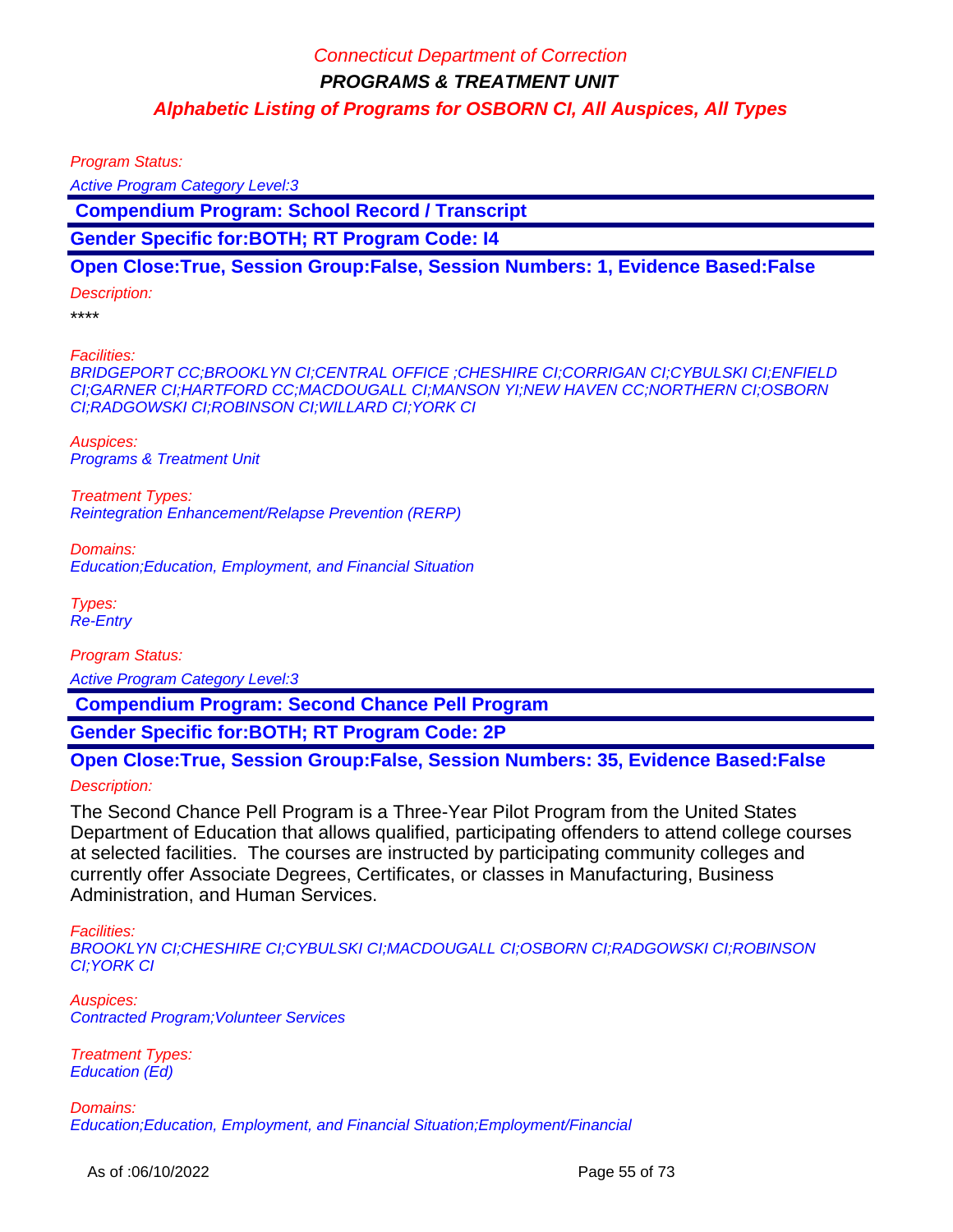Types: **Education** 

Program Status:

Active Program Category Level:1

 **Compendium Program: Sex Treatment Program**

**Gender Specific for:BOTH; RT Program Code: 36**

**Open Close:True, Session Group:False, Session Numbers: 36, Evidence Based:False**

### Description:

The Sex Treatment Program is a specialized program for inmates who have committed a sexual assault. The program is provided by mental health staff with specialized training in the treatment of sex offenders. The overall goal of the program is to decrease sexual violence. The program teaches inmates about the nature of sexual assault, helping them develop an individualized relapse prevention strategy for themselves, helping them improve the quality of normal interpersonal relationships, helping them better manage their anger, and helping them develop victim empathy.

Facilities: BROOKLYN CI;OSBORN CI

Auspices: Health Services

#### Treatment Types:

Cognitive Behavioral Therapy (CBT);Mental Health (MH);Reintegration Enhancement/Relapse Prevention (RERP);Victim Impact (VI)

#### Domains:

Abuse/Trauma;Anger/Hostility;Antisocial Attitudes;Criminal Attitudes and Behavioral Patterns;Relationships;Self Efficacy;Substance Abuse and Mental Health

Types:

Anger Management;Self Improvement;Sex Offender

Program Status:

Active Program Category Level:1

 **Compendium Program: Sexual Treatment Need Evaluation** 

**Gender Specific for:BOTH; RT Program Code: S1**

# **Open Close:True, Session Group:False, Session Numbers: 1, Evidence Based:True**

#### Description:

Evaluation of inmates that have a history of charges and/or a conviction or disciplinary reports/institutional rule violations for an offense that involves sexual misconduct which may indicate a possible need for treatment of problematic sexual behavior. A clinical interview is conducted and actuarial and/or dynamic risk assessment measures are utilized to determine level and intensity of treatment indicated to address the inmate's problematic sexual behavior.

Facilities: BROOKLYN CI;GARNER CI;MACDOUGALL CI;MANSON YI;OSBORN CI;WALKER RC;YORK CI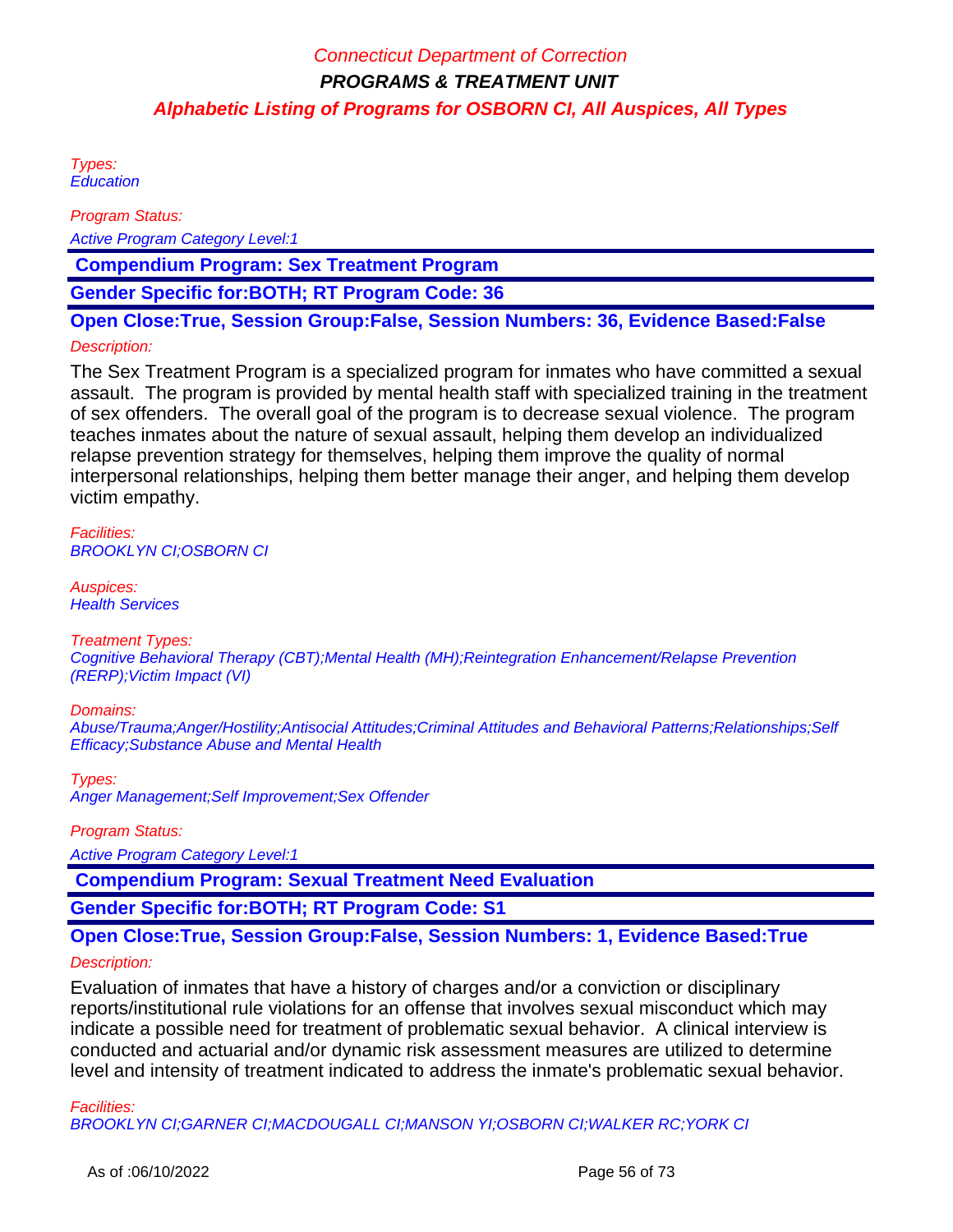Auspices: Mental Health

Treatment Types: Mental Health (MH)

Domains: Criminal Attitudes and Behavioral Patterns;Substance Abuse and Mental Health

Types: **Unknown** 

Program Status:

Active Program Category Level:1

 **Compendium Program: Short-Term Sexual Offender Treatment Group**

**Gender Specific for:BOTH; RT Program Code: ST**

**Open Close:True, Session Group:False, Session Numbers: 12, Evidence Based:True**

### Description:

Utilizing the risk, need, responsivity model inmates are accessed to determine dosage and level of intensity of treatment that is indicated. Those inmates who are determined to be at moderate to low risk level, who will be receiving on-going treatment post-release in the community, or who are unable to participate in a more intensive treatment program for other reasons are assigned to the Short-Term Sexual Offender treatment group. Treatment targets dynamic risk factors empirically associated with risk of recidivism such as deviant sexual preferences, lack of positive social influences, intimacy deficits, problems with sexual self-regulation, problems a general selfregulation, attitudes supportive of sexual assault, and problems related to cooperation with supervision, integrates models of Cognitive Behavioral Treatment (i.e. The Good Lives Model) and Relapse Prevention.

Facilities: BROOKLYN CI;GARNER CI;MACDOUGALL CI;MANSON YI;OSBORN CI;YORK CI

Auspices: Mental Health

Treatment Types: Cognitive Behavioral Therapy (CBT)

Domains: Criminal Attitudes and Behavioral Patterns;Substance Abuse and Mental Health

Types: Sex Offender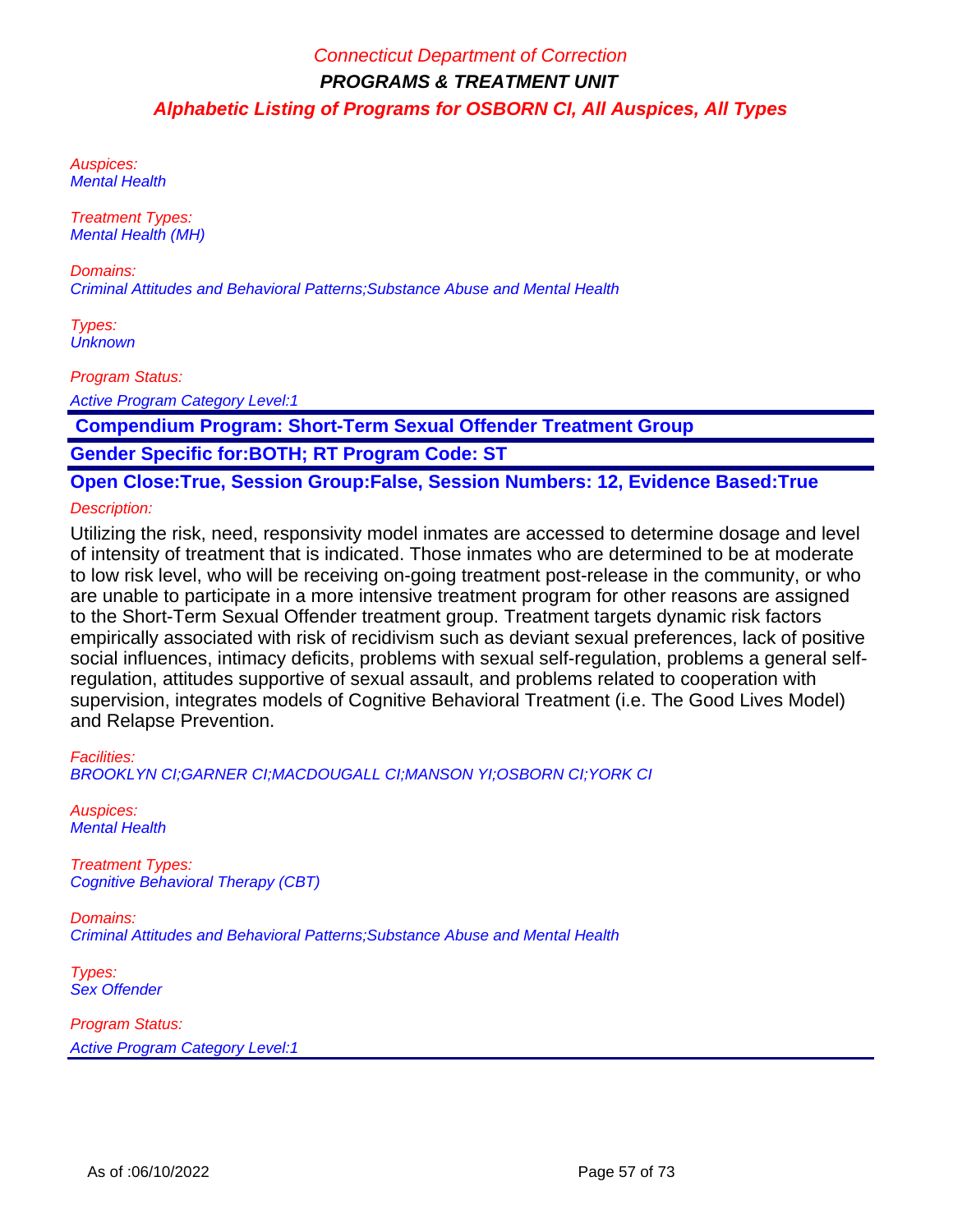**PROGRAMS & TREATMENT UNIT**

## **Alphabetic Listing of Programs for OSBORN CI, All Auspices, All Types**

 **Compendium Program: Skills of socialization**

**Gender Specific for:MALE; RT Program Code: 0**

**Open Close:False, Session Group:True, Session Numbers: 12, Evidence Based:False** Description:

The Skills of Socialization program is a 12 week program utilizing skills from Addiction Services, Mental Health, Religious Services, Reentry Education Services, Inmate input and outside speakers. Skills of Socialization facilitates change in male inmates to work on character development and positive peer pressure to get offenders to consider the impact of their crime on family, community, victims, and self.

Facilities: MANSON YI;OSBORN CI

Auspices: Volunteer Services

Treatment Types: Behavior Modification (BM);Life Skills (LS);Reintegration Enhancement/Relapse Prevention (RERP)

Domains: Criminal Attitudes and Behavioral Patterns;Family and Social Support

Types: **Unknown** 

Program Status: Active Program Category Level:0

 **Compendium Program: Social Security Card**

**Gender Specific for:BOTH; RT Program Code: I5**

**Open Close:True, Session Group:False, Session Numbers: 1, Evidence Based:False**

Description:

\*\*\*\*

Facilities:

BRIDGEPORT CC;BROOKLYN CI;CENTRAL OFFICE ;CHESHIRE CI;CORRIGAN CI;CYBULSKI CI;ENFIELD CI;GARNER CI;HARTFORD CC;MACDOUGALL CI;MANSON YI;NEW HAVEN CC;NORTHERN CI;OSBORN CI;RADGOWSKI CI;ROBINSON CI;WALKER RC;WILLARD CI;YORK CI

Auspices: Programs & Treatment Unit

Treatment Types: Reintegration Enhancement/Relapse Prevention (RERP)

Domains: Education, Employment, and Financial Situation;Employment/Financial

Types: Re-Entry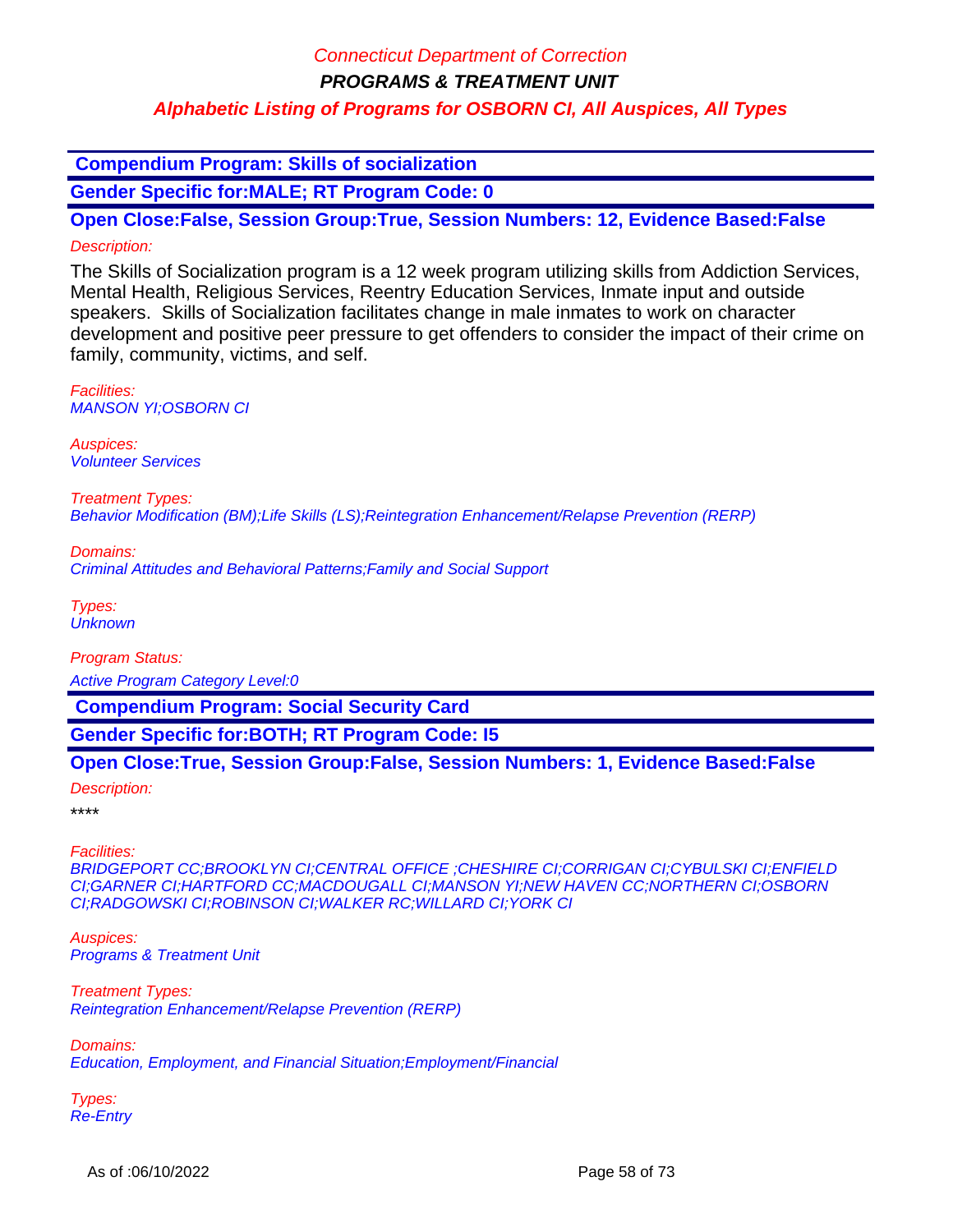Program Status:

Active Program Category Level:3

 **Compendium Program: Special Education and Pupil Services**

**Gender Specific for:BOTH; RT Program Code: 0**

**Open Close:True, Session Group:False, Session Numbers: 1, Evidence Based:False**

### Description:

The special education teachers, pupil services specialists (School Psychologists, School Counselors, School Social Workers), and the associated clerical and durational staff provide services to students with handicapping conditions which interfere with their ability to participate in school. These services are mandated by federal (Individuals with Disabilities Education Act Amendments of 1997) and state (Connecticut General Statutes 10-76) statute. Special education services encompass a broad array of activities including assessment, counseling, transition planning, and both the direct and indirect (e.g. consultation) services of the special education teachers and pupil services staff. Student programs are designed according to the individual needs of each student with disabilities and are specified in an Individualized Education Plan (IEP.) A social skills component is a part of the special education program.

#### Facilities:

BRIDGEPORT CC;BROOKLYN CI;CHESHIRE CI;CORRIGAN CI;CYBULSKI CI;ENFIELD CI;GARNER CI;HARTFORD CC;MACDOUGALL CI;MANSON YI;NEW HAVEN CC;NORTHERN CI;OSBORN CI;RADGOWSKI CI;ROBINSON CI;WILLARD CI;YORK CI

Auspices:  $\overline{USD}$ #1

Treatment Types: Education (Ed)

Domains: Education;Education, Employment, and Financial Situation;Employment/Financial

Types: Academic Education

Program Status:

Active Program Category Level:1

 **Compendium Program: Spirituality & Recovery**

**Gender Specific for:BOTH; RT Program Code: 0**

### **Open Close:True, Session Group:False, Session Numbers: 1, Evidence Based:False**

#### Description:

This 13 session program uses spiritual principles, meditation and journaling to gain strength in recovery from addiction. The program utilizes power point presentations, reflection and independent assignments to help offenders understand themselves better and gain insight into their addiction and their progress in recovery

Facilities: OSBORN CI;YORK CI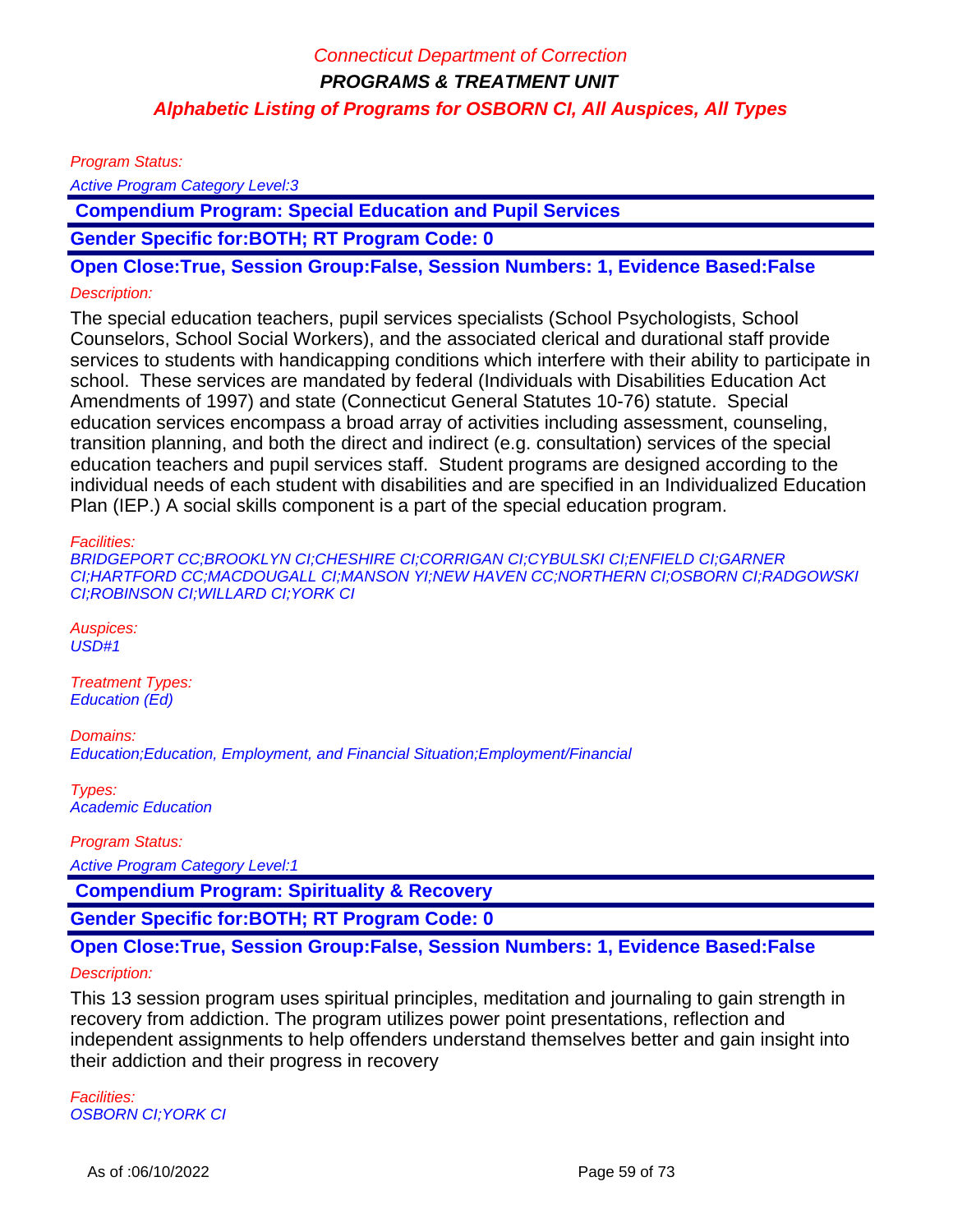Auspices: Religious Services

Treatment Types: Reintegration Enhancement/Relapse Prevention (RERP)

Domains: Criminal Attitudes and Behavioral Patterns

Types: Addiction;Religious

Program Status:

Active Program Category Level:3

 **Compendium Program: Sponsorship Behind the Walls**

**Gender Specific for:MALE; RT Program Code: 0**

**Open Close:True, Session Group:False, Session Numbers: 1, Evidence Based:False**

#### Description:

This program is designed for inmates participating in a 12-step recovery program. It enables participants to write to an outside sponsor in order to work the 12 steps of recovery.

Facilities: CYBULSKI CI;OSBORN CI;RADGOWSKI CI;YORK CI

Auspices: Addiction Services;Volunteer Services

Treatment Types: **Unknown** 

Domains: **Unknown** 

Types: **Addiction** 

Program Status:

Active Program Category Level:3

 **Compendium Program: State ID Card**

**Gender Specific for:BOTH; RT Program Code: I6**

### **Open Close:True, Session Group:False, Session Numbers: 1, Evidence Based:False**

Description:

\*\*\*\*

Facilities:

BRIDGEPORT CC;BROOKLYN CI;CENTRAL OFFICE ;CHESHIRE CI;CORRIGAN CI;CYBULSKI CI;ENFIELD CI;GARNER CI;HARTFORD CC;MACDOUGALL CI;MANSON YI;NEW HAVEN CC;NORTHERN CI;OSBORN CI;RADGOWSKI CI;ROBINSON CI;WALKER RC;WILLARD CI;YORK CI

#### Auspices:

As of :06/10/2022 **Page 60 of 73**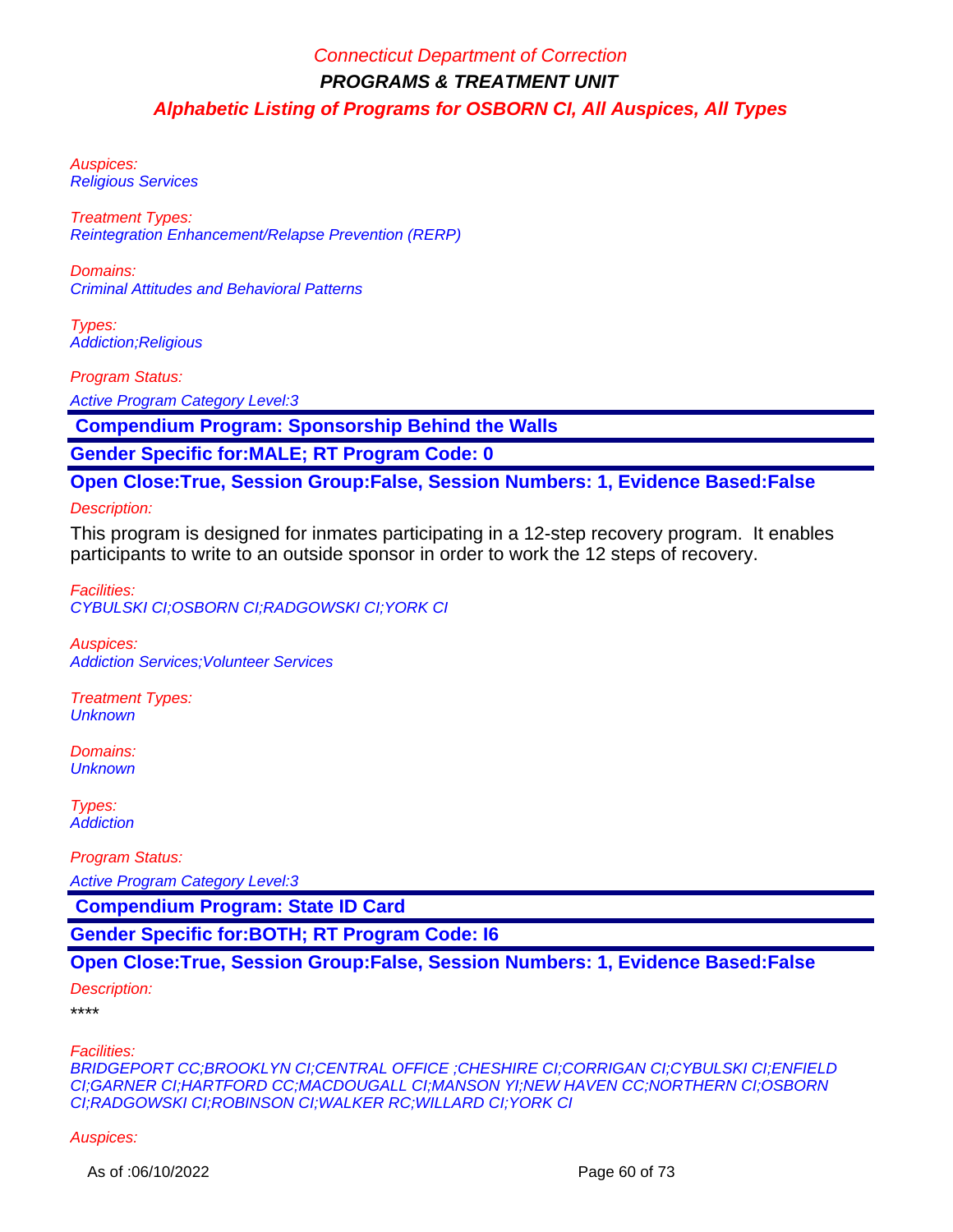Programs & Treatment Unit

Treatment Types: Reintegration Enhancement/Relapse Prevention (RERP)

Domains: Education, Employment, and Financial Situation;Employment/Financial

Types: Re-Entry

Program Status:

Active Program Category Level:3

 **Compendium Program: Stations of the Cross**

**Gender Specific for:MALE; RT Program Code: N/A**

**Open Close:True, Session Group:False, Session Numbers: 1, Evidence Based:False**

#### Description:

Prayers and meditations on the Passion, death and resurrection of Jesus Christ. This program leads the participants to a deeper understanding and appreciation for the gift of salvation through Christ's selfless act of redemption.

Facilities: OSBORN CI

Auspices: Religious Services

Treatment Types: **Unknown** 

Domains: **Unknown** 

Types: **Religious** 

Program Status:

Active Program Category Level:3

 **Compendium Program: Taleem**

**Gender Specific for:MALE; RT Program Code: 0**

### **Open Close:True, Session Group:False, Session Numbers: 1, Evidence Based:False**

#### Description:

A study of text and themes from the Quran with life application.

Facilities:

BRIDGEPORT CC;CHESHIRE CI;CORRIGAN CI;ENFIELD CI;GARNER CI;MACDOUGALL CI;OSBORN CI;RADGOWSKI CI;ROBINSON CI;WALKER RC

Auspices: Religious Services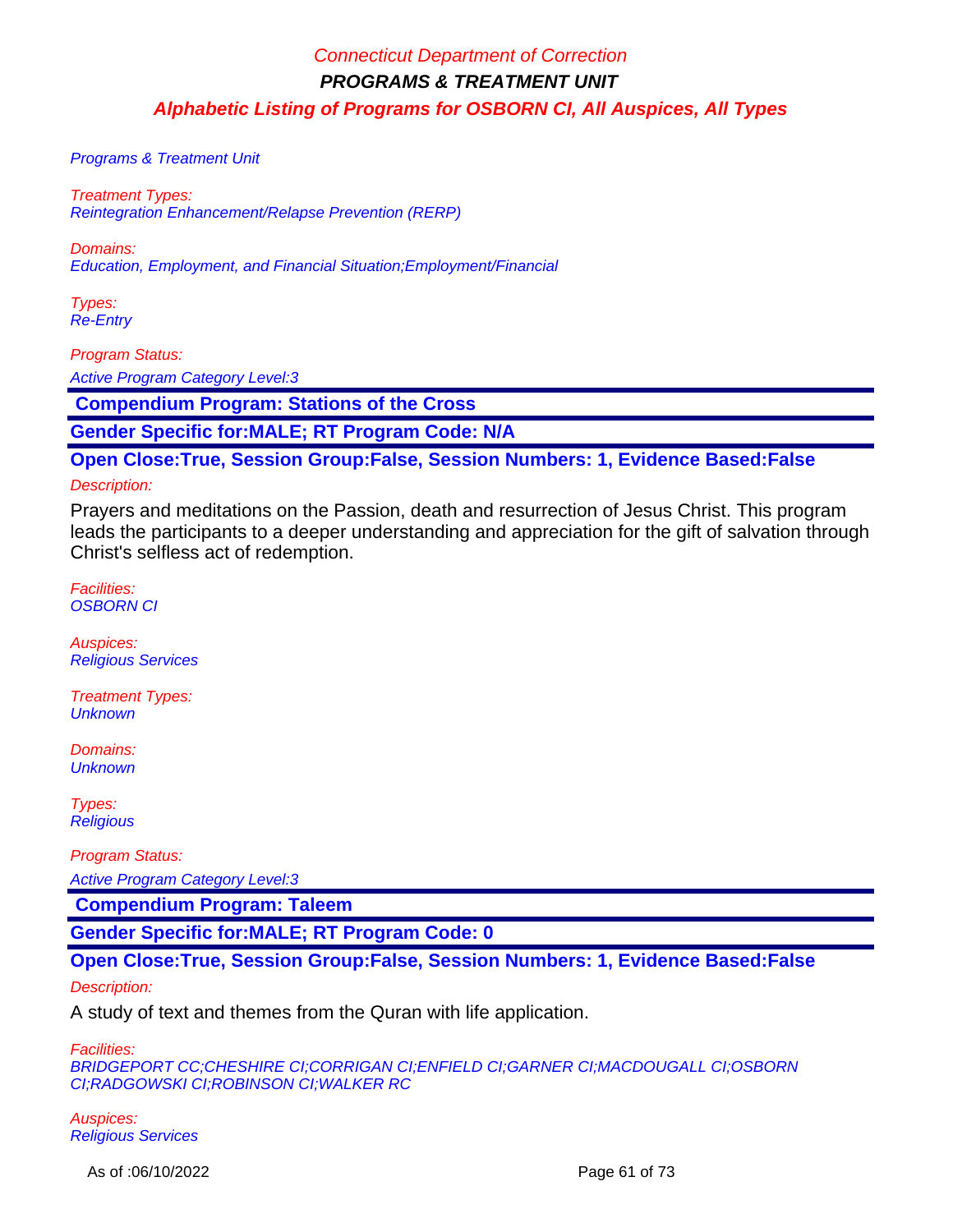Treatment Types: **Unknown** 

Domains: **Unknown** 

Types: **Religious** 

## Program Status:

Active Program Category Level:3

 **Compendium Program: Technical Violators Program (ASU-TOP)**

### **Gender Specific for:BOTH; RT Program Code: D4**

**Open Close:True, Session Group:False, Session Numbers: 1, Evidence Based:False**

### Description:

The Addiction Services Unit - Time Out Program (ASU-TOP) provides Substance Abuse Treatment for offenders returned to custody for non-compliance with the stipulations and/or conditions of their release from a DOC facility. ASU-TOP programming serves to reinforce the offender's foundation of substance abuse information, personal identification with recovery, and to motivate their continued use of formal and informal recovery support services upon their return to the community. The ASU-TOP uses two evidence-based; psycho-educational curriculum driven programs designed to help the offender identify the mechanisms which triggered their relapse into the use of Alcohol or other Drugs; enhance their recovery skills, and develop a plan for an on-going drug and crime free lifestyle. The ASU-TOP program will be delivered 5 times per week over the course of 3 weeks The Brief Substance Abuse Treatment Program shall be 15 sessions in length; the Intensive Relapse Prevention Program shall be 10 sessions in length. Participants will also complete the Job Center Program and the Reentry Workbook Program. Upon successful completion of TOP, inmates may attend Aftercare.

#### Facilities: OSBORN CI;ROBINSON CI;YORK CI

#### Auspices:

Addiction Services;Charlene Perkins Center - Facility Staff

#### Treatment Types:

Behavior Modification (BM);Reintegration Enhancement/Relapse Prevention (RERP);Substance Abuse (SA)

#### Domains:

Criminal Attitudes and Behavioral Patterns;Neighborhood Problems;Substance Abuse;Substance Abuse and Mental **Health** 

Types: Addiction;Re-Entry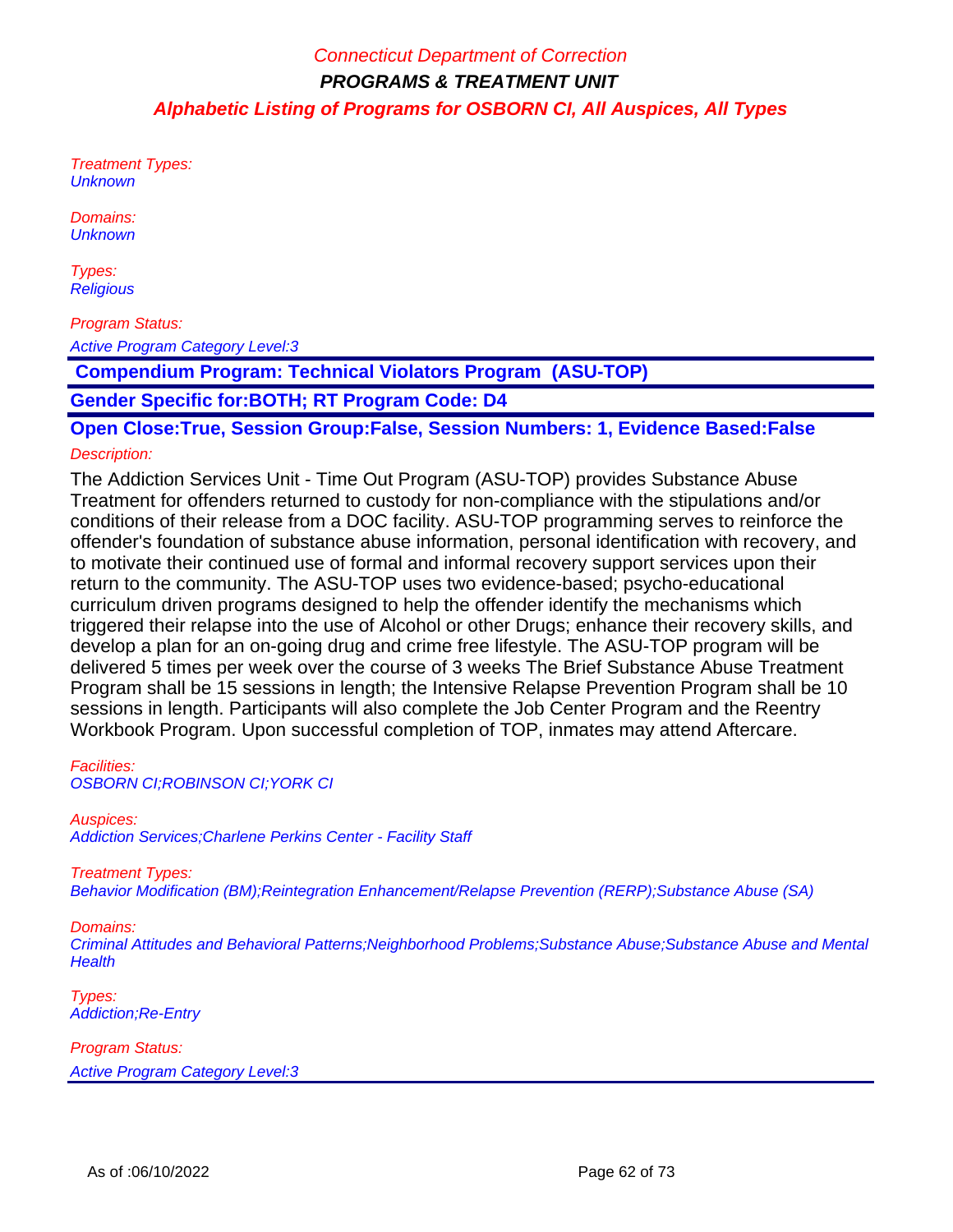**PROGRAMS & TREATMENT UNIT**

## **Alphabetic Listing of Programs for OSBORN CI, All Auspices, All Types**

 **Compendium Program: Textile Shop**

**Gender Specific for:BOTH; RT Program Code: 0**

**Open Close:True, Session Group:False, Session Numbers: 1, Evidence Based:False** Description:

This is the largest of the shops of Correctional Enterprises of Connecticut (CEC). Inmates first assigned to this program spend several months in a training program learning how to operate sewing machines and other equipment used in the manufacture of garments, mattresses and embroidered items. The shop manufactures over 500,000 items annually. In,s learn to work in a

high production environment providing quality products in a timely manner.

Facilities: OSBORN CI;YORK CI

Auspices: Correctional Enterprises of Connecticut

Treatment Types: Education (Ed);Life Skills (LS)

Domains: Education, Employment, and Financial Situation

Types: Career Technical Education;Institutional Employment;Re-Entry

Program Status: Active Program Category Level:3

 **Compendium Program: Tier 2 Addiction Services Intensive Outpatient Program**

**Gender Specific for:MALE; RT Program Code: 0**

**Open Close:True, Session Group:False, Session Numbers: 1, Evidence Based:False**

### Description:

Tier 2 is an evidence based curriculum program provided three times a week in a non-residential setting. Using the -Living in Balance- program Tier 2 helps the offender develop an understanding of addiction, the substances of abuse, triggers and relapse prevention and how addiction has effected the cognitive, physical, social and familial spheres of their lives. Tier 2 also helps the offender identify and plan for the educational, vocational and consumer based issues they may face upon release.

Facilities:

BROOKLYN CI;CHESHIRE CI;CYBULSKI CI;ENFIELD CI;MACDOUGALL CI;MANSON YI;OSBORN CI;RADGOWSKI CI;ROBINSON CI;WILLARD CI;YORK CI

Auspices: Addiction Services

Treatment Types: Cognitive Behavioral Therapy (CBT);Life Skills (LS);Substance Abuse (SA)

Domains: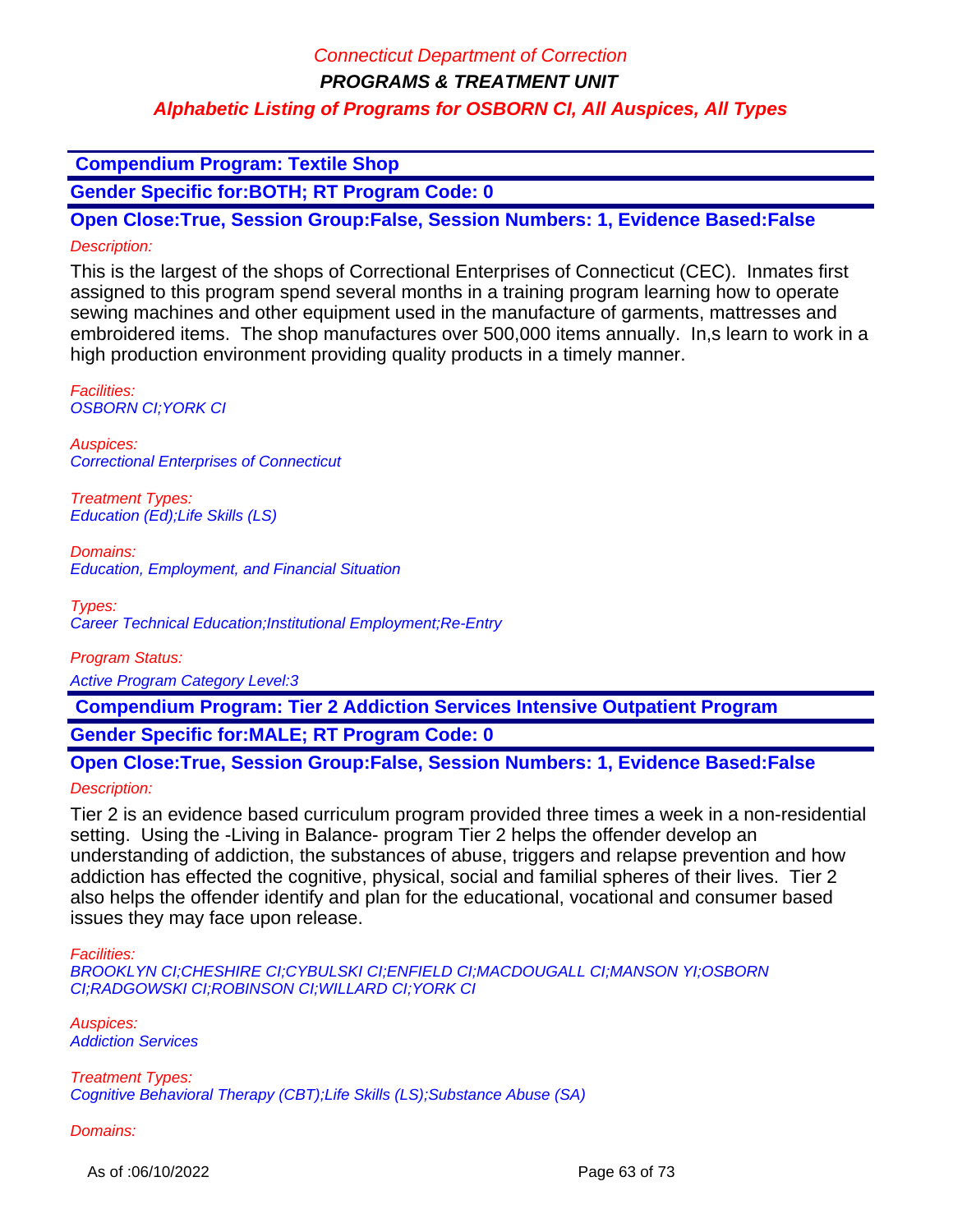Substance Abuse and Mental Health

Types: Addiction;Re-Entry

Program Status:

Active Program Category Level:1

 **Compendium Program: Tier Four Addiction Services Residential Treatment Program Gender Specific for:BOTH; RT Program Code: 16**

**Open Close:True, Session Group:False, Session Numbers: 1, Evidence Based:False**

### Description:

The Tier 4 Addiction Services program is a modified therapeutic community. The program provides inmates the opportunity to be involved in full-time substance treatment in a separate housing unit. Tier 4 treatment is intensive and includes curriculum, skill building and process groups, as well as community building and individual counseling. These residential programs are six-twelve months in length.

Facilities: OSBORN CI;ROBINSON CI;YORK CI

Auspices: Addiction Services

Treatment Types: Cognitive Behavioral Therapy (CBT);Life Skills (LS);Reintegration Enhancement/Relapse Prevention (RERP);Substance Abuse (SA)

Domains: Substance Abuse;Substance Abuse and Mental Health

Types: Addiction;Re-Entry

Program Status:

Active Program Category Level:1

 **Compendium Program: Tier Two Addiction Services Intensive Outpatient Program**

**Gender Specific for:BOTH; RT Program Code: 14**

### **Open Close:True, Session Group:False, Session Numbers: 30, Evidence Based:False** Description:

The Tier Two Program is an intensive outpatient Addiction Services Program with 30 curriculum sessions for 10 weeks. Group components are held three times weekly and incorporate weekly fellowship meetings to lay the foundation of basic substance abuse information, promote personal identification with recovery, and motivate further treatment involvement. This program may also be held in Spanish for Spanish Speaking offenders.

Facilities:

BRIDGEPORT CC;BROOKLYN CI;CORRIGAN CI;CYBULSKI CI;ENFIELD CI;HARTFORD CC;MACDOUGALL CI;MANSON YI;NEW HAVEN CC;OSBORN CI;RADGOWSKI CI;ROBINSON CI;WALKER RC;WILLARD CI;YORK CI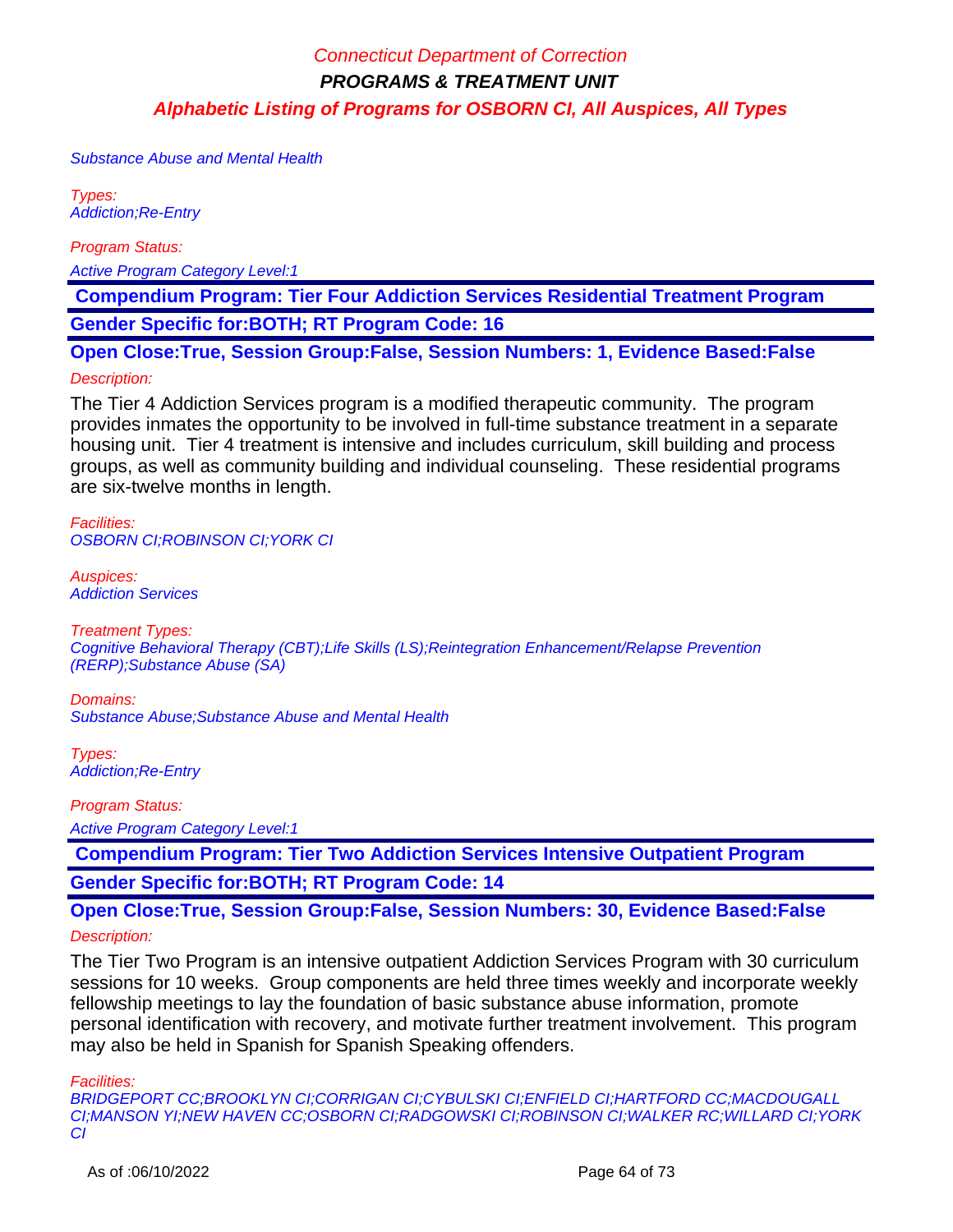Auspices: Addiction Services

Treatment Types: Cognitive Behavioral Therapy (CBT);Substance Abuse (SA)

Domains:

Criminal Attitudes and Behavioral Patterns;Substance Abuse;Substance Abuse and Mental Health

Types: **Addiction** 

Program Status:

Active Program Category Level:1

 **Compendium Program: Transitional Case Management (TCM)**

**Gender Specific for:BOTH; RT Program Code: MC**

**Open Close:True, Session Group:False, Session Numbers: 1, Evidence Based:False**

Description:

The Transitional Case Management (TCM) program is designed to help ensure individuals a successful transition from incarceration back to the community through comprehensive case management, encouragement and support as well as addiction service treatment. Weekly individual and group therapy sessions are held with clients from three months prior to release and up to four months afterwards for transition planning. TCM clinicians focus during this period on issues such as employment, housing, insurance, transportation and education as they improve confidence in themselves an their ability to succeed.

Facilities:

CYBULSKI CI;OSBORN CI;RADGOWSKI CI;ROBINSON CI;WILLARD CI;YORK CI

Auspices: Community Addiction Services;Contracted Program

Treatment Types:

Life Skills (LS);Reintegration Enhancement/Relapse Prevention (RERP);Substance Abuse (SA)

Domains:

Education;Employment/Financial;Housing Safety;Mental Health;Self Efficacy;Substance Abuse;Substance Abuse and Mental Health

Types: Re-Entry

Program Status:

Active Program Category Level:2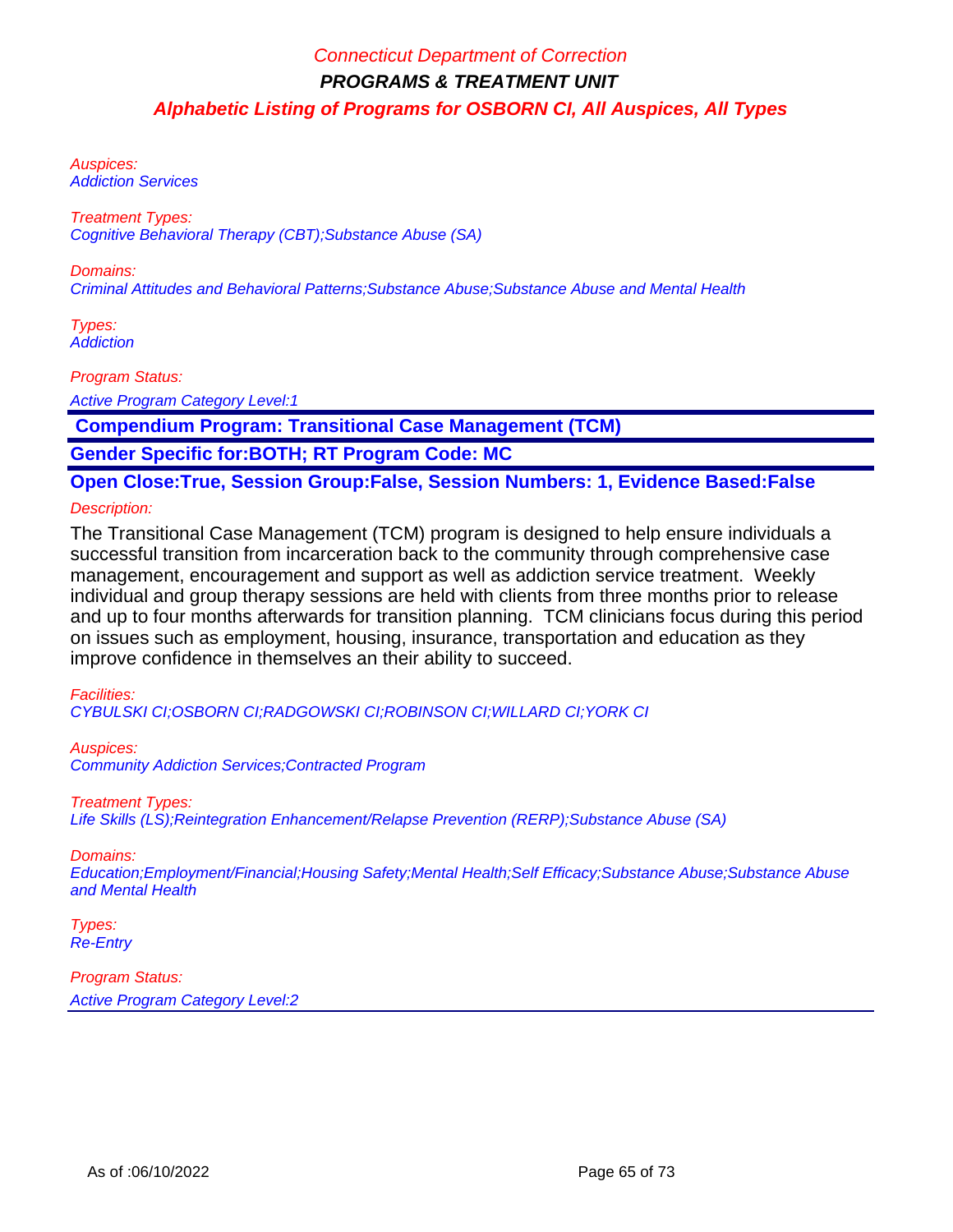**PROGRAMS & TREATMENT UNIT**

## **Alphabetic Listing of Programs for OSBORN CI, All Auspices, All Types**

 **Compendium Program: Transitional Linkage into the Community (TLC)**

**Gender Specific for:BOTH; RT Program Code: 0**

**Open Close:True, Session Group:False, Session Numbers: 1, Evidence Based:False** Description:

Transitional Linkage into the Community (TLC) is a program of Community Partners in Action which provides discharge planning for inmates with HIV/AIDS. TLC serves every prison and jail in the state, and works with clients returning to every region of the state. TLC case managers meet clients' emergency needs upon release, and connect them with services in their local communities for continuing care and assistance.

Facilities:

BRIDGEPORT CC;BROOKLYN CI;CHESHIRE CI;CORRIGAN CI;GARNER CI;HARTFORD CC;MACDOUGALL CI;NEW HAVEN CC;NORTHERN CI;OSBORN CI;RADGOWSKI CI;WALKER RC;YORK CI

Auspices: **Health Services** 

Treatment Types:

Behavior Modification (BM);Mental Health (MH);Reintegration Enhancement/Relapse Prevention (RERP)

Domains:

Abuse/Trauma;Employment/Financial;Housing Safety;Mental Health;Relationships;Self Efficacy;Substance Abuse;Substance Abuse and Mental Health

Types: Health Education;Re-Entry

Program Status:

Active Program Category Level:3

 **Compendium Program: USD #1 Voc. Ed: Culinary Arts**

**Gender Specific for:BOTH; RT Program Code: 70**

**Open Close:True, Session Group:False, Session Numbers: 1, Evidence Based:False** Description:

This course stresses safety and sanitation as well as tool and equipment usage. Through practice and discussion, students are taught skills in basic cooking, methods, culinary techniques, weights, measures and recipe conversions. Participants earn a Safe Serve Certificate after passing a test administered by the National Restaurant Association. This program is an apprenticeship approved through the CT State Department of Labor.

Facilities: MACDOUGALL CI;MANSON YI;OSBORN CI;RADGOWSKI CI;YORK CI

Auspices: USD#1

Treatment Types: Education (Ed)

Domains: Education;Education, Employment, and Financial Situation;Employment/Financial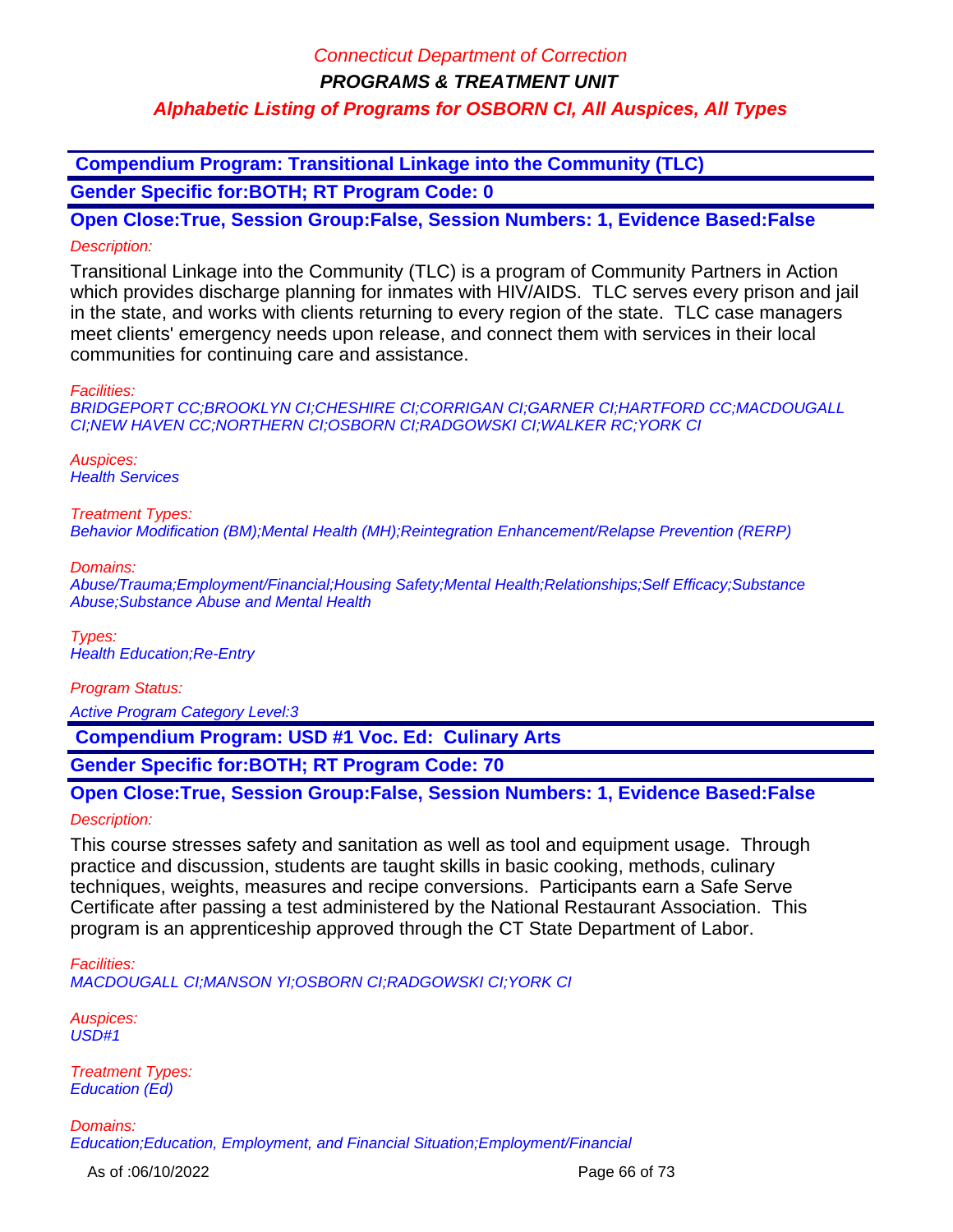Types: Career Technical Education;Re-Entry

Program Status:

Active Program Category Level:1

 **Compendium Program: USD#1 - DOC Re-entry Curriculum**

**Gender Specific for:BOTH; RT Program Code: 87**

**Open Close:True, Session Group:False, Session Numbers: 21, Evidence Based:False**

### Description:

This 21 day program prepares inmates for their transition back into society. The class provides a variety of interactive and personal activities to assist inmates with acquiring identification, building employment skills, encouraging sound educational and career goal setting, and taking responsibility. All inmates who complete the Re-entry Class will have developed an Individual Transition Plans of contacts, addresses, and phone numbers for the community area he/she will be returning to, based on his/her needs. In addition, the inmates receive a portfolio including DMV, DOL, Social Security, SAGA, continuing education, housing, clothing, and 211 Info-line information.

Facilities: CYBULSKI CI;ENFIELD CI;MANSON YI;OSBORN CI;YORK CI

Auspices:  $USD#1$ 

Treatment Types: Education (Ed);Life Skills (LS);Reintegration Enhancement/Relapse Prevention (RERP)

Domains:

Education;Education, Employment, and Financial Situation;Employment/Financial

Types: Re-Entry

Program Status:

Active Program Category Level:2

 **Compendium Program: USD#1 Adult Basic Education (GL 5-8)**

**Gender Specific for:BOTH; RT Program Code: 51**

**Open Close:True, Session Group:False, Session Numbers: 1, Evidence Based:False**

#### Description:

ABE is a primary program of instruction designed to provide training in academic skills in the areas of reading, mathematics, language arts, general science and social studies. The program is directed toward increasing academic proficiency. ABE 2 is provided to individuals who have been assessed by the education unit with a 5-8 grade level.

Facilities:

BRIDGEPORT CC;BROOKLYN CI;CHESHIRE CI;CORRIGAN CI;CYBULSKI CI;ENFIELD CI;GARNER CI;HARTFORD CC;MACDOUGALL CI;MANSON YI;NEW HAVEN CC;NORTHERN CI;OSBORN CI;RADGOWSKI CI;ROBINSON CI;WILLARD CI;YORK CI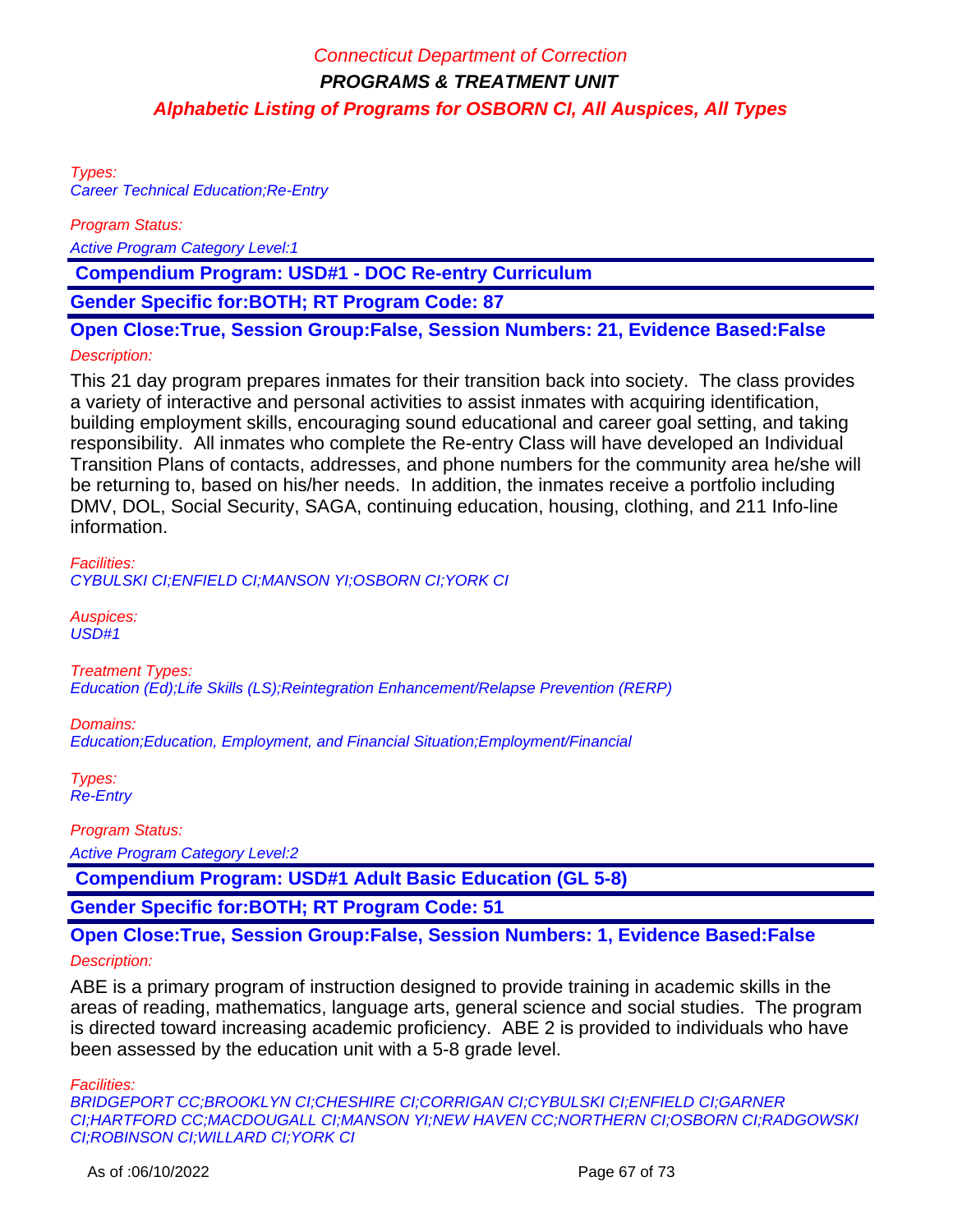Auspices: USD#1

Treatment Types: Education (Ed)

Domains: Education;Education, Employment, and Financial Situation

Types: Academic Education

Program Status:

Active Program Category Level:1

 **Compendium Program: USD#1 Adult Basic Education (GL 9-12)**

**Gender Specific for:BOTH; RT Program Code: 52**

**Open Close:True, Session Group:False, Session Numbers: 1, Evidence Based:False**

### Description:

ABE is the primary program of instruction designed to provide training in academic skills in the areas of reading, mathematics, language arts, general science and social studies. The program is directed toward increasing academic proficiency. ABE 3 is provided to individuals who have been assessed by the education unit with a 9-12 grade level.

Facilities:

BRIDGEPORT CC;BROOKLYN CI;CHESHIRE CI;CORRIGAN CI;CYBULSKI CI;ENFIELD CI;GARNER CI;HARTFORD CC;MACDOUGALL CI;MANSON YI;NEW HAVEN CC;NORTHERN CI;OSBORN CI;RADGOWSKI CI;ROBINSON CI;WALKER RC;WILLARD CI;YORK CI

Auspices: USD#1

Treatment Types: Education (Ed)

Domains: Education;Education, Employment, and Financial Situation

Types: Academic Education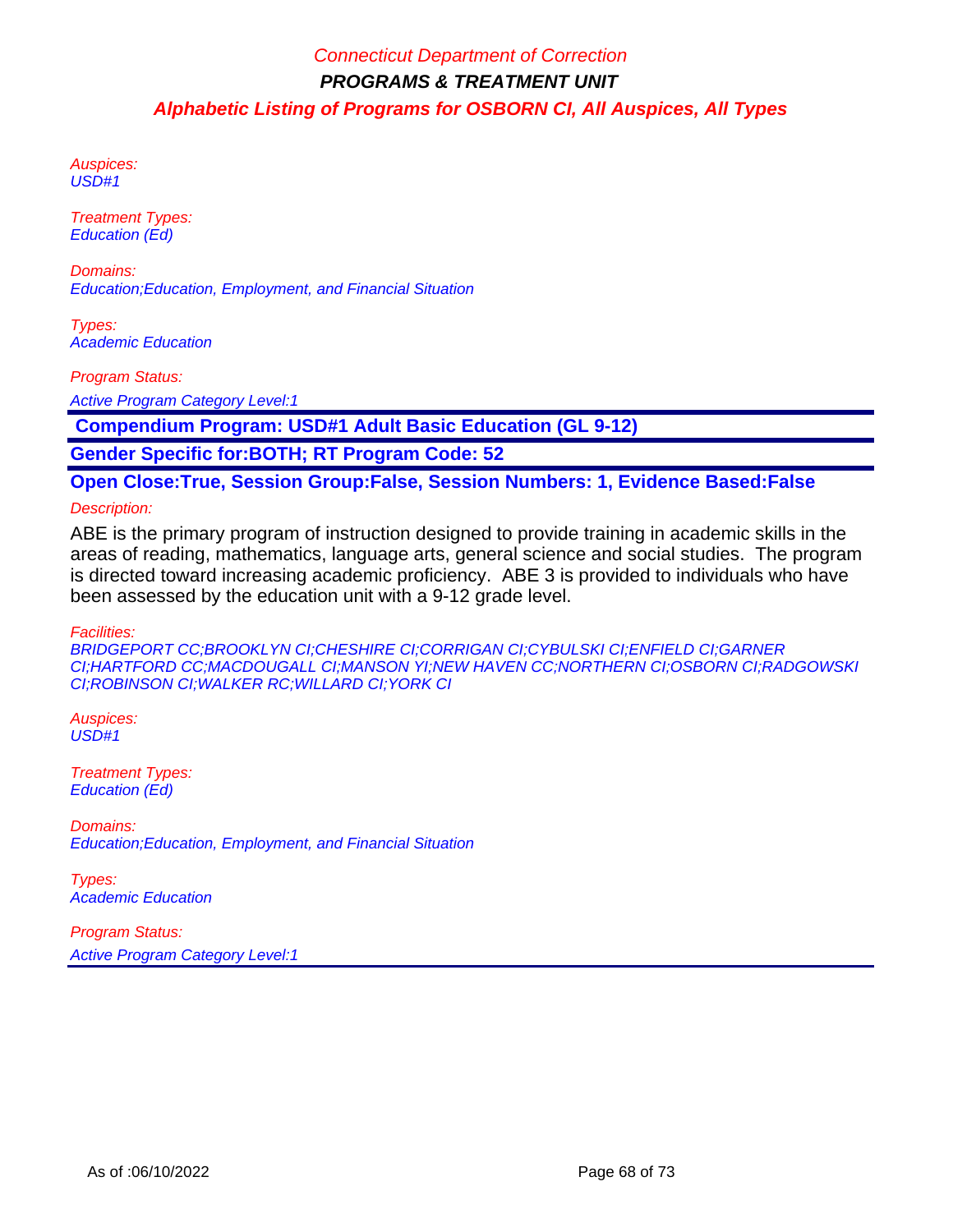**PROGRAMS & TREATMENT UNIT**

## **Alphabetic Listing of Programs for OSBORN CI, All Auspices, All Types**

 **Compendium Program: USD#1 Adult Basic Education 4 (GL 0-12)**

**Gender Specific for:BOTH; RT Program Code: 53**

**Open Close:True, Session Group:False, Session Numbers: 1, Evidence Based:False** Description:

ABE is the primary program of instruction designed to provide training in academic skills in the areas of reading, mathematics, language arts, general science and social studies. the program is directed toward increasing academic proficiency. ABE 4 is provided to individuals who have been assessed by the education unit with a 0-12 grade level.

Facilities:

BRIDGEPORT CC;BROOKLYN CI;CENTRAL OFFICE ;CORRIGAN CI;CYBULSKI CI;ENFIELD CI;GARNER CI;HARTFORD CC;MACDOUGALL CI;MANSON YI;NEW HAVEN CC;NORTHERN CI;OSBORN CI;RADGOWSKI CI;ROBINSON CI;WILLARD CI;YORK CI

Auspices: USD#1

Treatment Types: Education (Ed)

Domains: Education;Education, Employment, and Financial Situation

Types: Academic Education

Program Status:

Active Program Category Level:1

 **Compendium Program: USD#1 Family Education & Parenting**

**Gender Specific for:BOTH; RT Program Code: 37**

**Open Close:True, Session Group:False, Session Numbers: 1, Evidence Based:False**

Description:

This program is designed to help inmates with children become responsible parents. Inmates have classes in parenting skills and in some cases read children's books into audio cassettes to send home to their children. Components of the parenting skills classes include parenting from a distance, discipline techniques, and communicating with children.

Facilities:

BROOKLYN CI;CYBULSKI CI;ENFIELD CI;MANSON YI;OSBORN CI;WILLARD CI;YORK CI

Auspices: All Facility Staff;USD#1

Treatment Types: Education (Ed);Family Support (FS)

Domains:

Education;Education, Employment, and Financial Situation;Family;Family and Social Support;Parenting

Types:

As of :06/10/2022 **Page 69 of 73**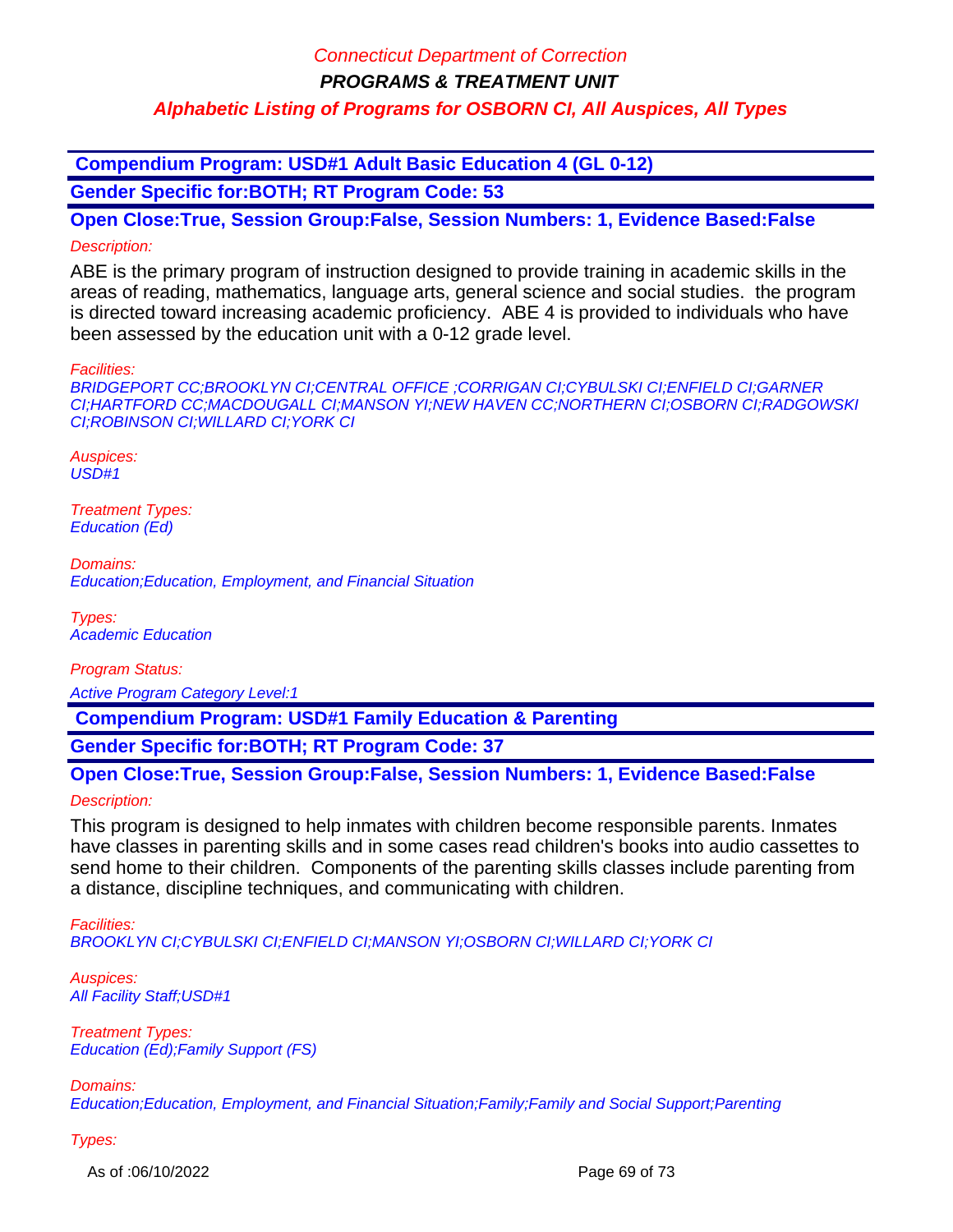Family;Self Improvement

Program Status:

Active Program Category Level:2

 **Compendium Program: USD#1 GED/High School Diploma**

**Gender Specific for:BOTH; RT Program Code: 86**

**Open Close:True, Session Group:False, Session Numbers: 1, Evidence Based:False**

### Description:

The GED is the primary program of instruction for students functioning above an eighth grade level who wish to earn a State of Connecticut high school diploma through the examination process. GED Tutors and volunteers assist Department teachers by helping inmates prepare for the GED Exam and/or by helping to teach basic language skills.

Facilities:

BRIDGEPORT CC;BROOKLYN CI;CHESHIRE CI;CORRIGAN CI;CYBULSKI CI;ENFIELD CI;GARNER CI;HARTFORD CC;MACDOUGALL CI;MANSON YI;NEW HAVEN CC;OSBORN CI;RADGOWSKI CI;ROBINSON CI;WILLARD CI;YORK CI

Auspices: USD#1

Treatment Types: Education (Ed)

Domains: Education;Education, Employment, and Financial Situation

Types: Academic Education

Program Status: Active Program Category Level:1

 **Compendium Program: USD#1 Voc. Ed: Carpentry**

**Gender Specific for:MALE; RT Program Code: 65**

**Open Close:True, Session Group:False, Session Numbers: 1, Evidence Based:False**

Description:

In this program students learn shop safety, the proper use of tools, and terminology related to carpentry. The student drafts a blueprint of a house using basic math skills and calculations used in the construction field. With these skills the student builds a model house to scale following applicable building codes.

Facilities: CHESHIRE CI;ENFIELD CI;MACDOUGALL CI;OSBORN CI

Auspices: USD#1

Treatment Types: Education (Ed)

As of :06/10/2022 **Page 70 of 73**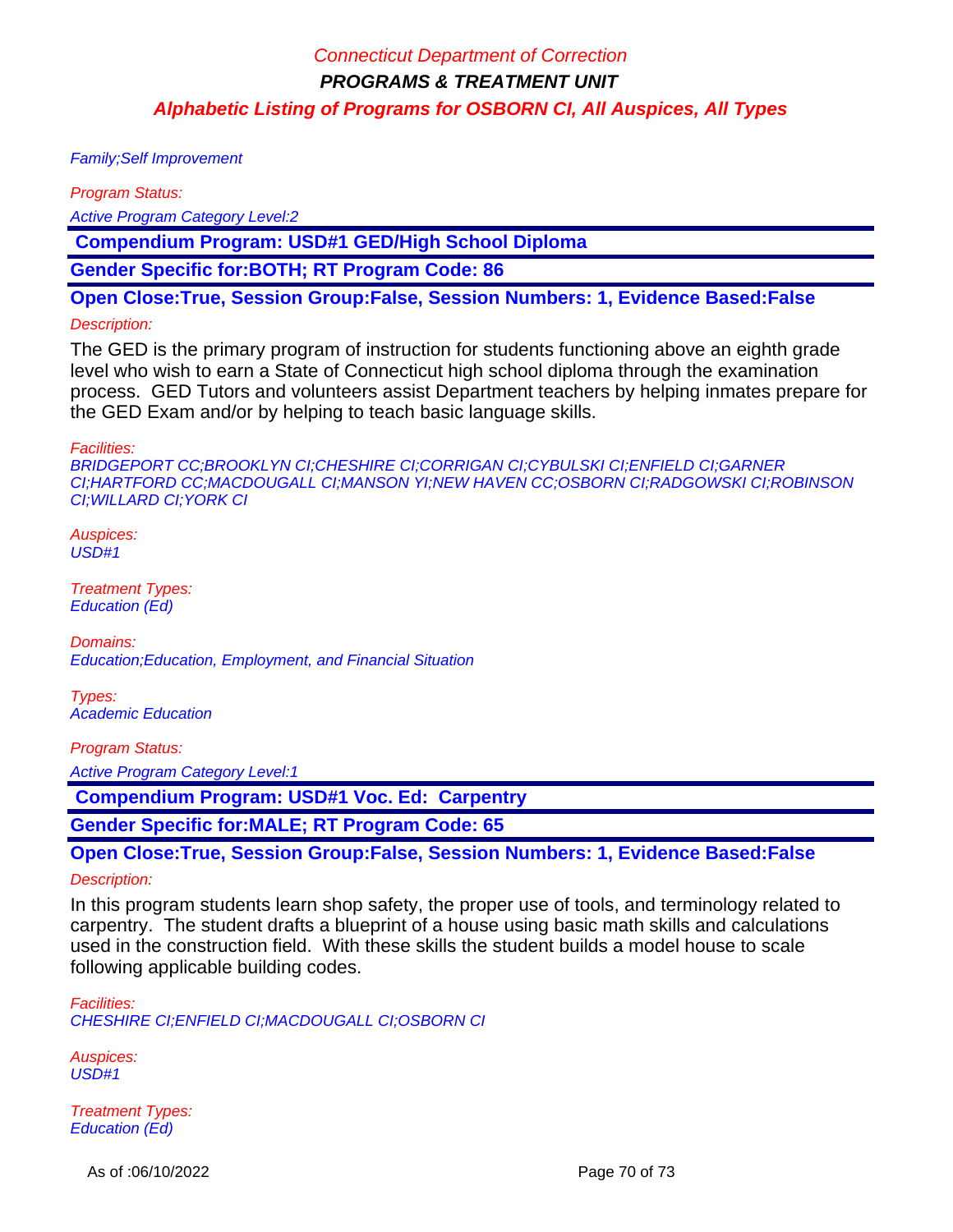Domains: Education, Employment, and Financial Situation

Types:

Career Technical Education;Community Service;Re-Entry

Program Status:

Active Program Category Level:1

 **Compendium Program: USD#1 Voc. Ed: Small Engine Technology**

**Gender Specific for:MALE; RT Program Code: 82**

**Open Close:True, Session Group:False, Session Numbers: 1, Evidence Based:False**

Description:

This program instructs students in the repair of two-cycle, four cycle and marine engines. It uses both hands-on training and theory classes. Group/individual instruction is offered by a qualified supervisor and periodic tests in theory and practice are administered. This program is very useful to inmates seeking employment in the community.

Facilities: OSBORN CI;ROBINSON CI

Auspices: USD#1

Treatment Types: Education (Ed)

Domains: Education, Employment, and Financial Situation

Types: Career Technical Education;Re-Entry;Self Improvement

Program Status:

Active Program Category Level:1

 **Compendium Program: USD#1 Voc. Ed: Building Maintenance**

**Gender Specific for:MALE; RT Program Code: 62**

**Open Close:True, Session Group:False, Session Numbers: 1, Evidence Based:False** Description:

The Building Maintenance program teaches the skills and techniques used in many building trades including electrical, plumbing, carpentry, masonry and more. The students learn how to repair and maintain residential and commercial structures and their systems. The knowledge and skills taught will provide the basics needed for related career paths.

Facilities: OSBORN CI

Auspices: USD#1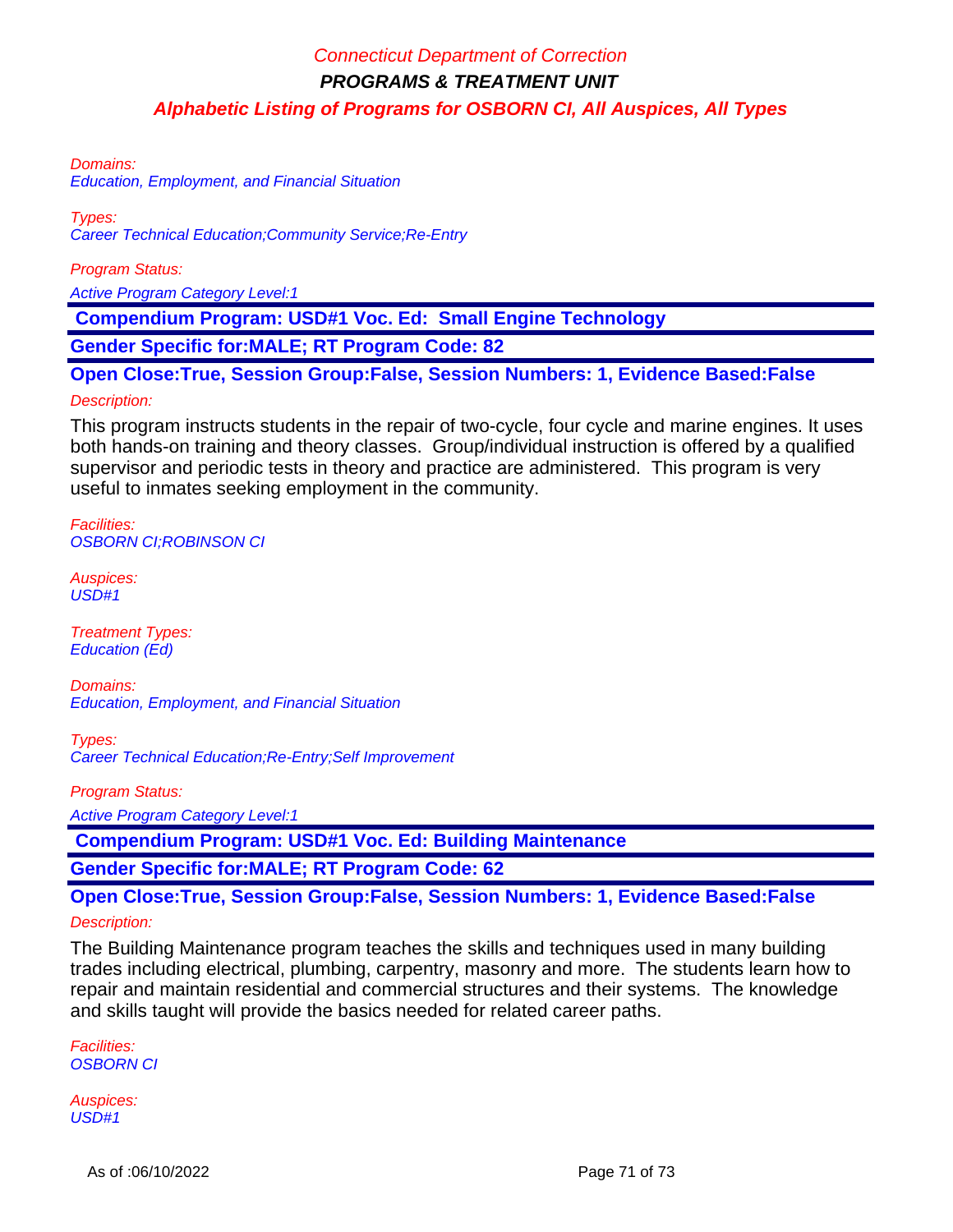Treatment Types: Education (Ed)

Domains: Education, Employment, and Financial Situation

Types: Career Technical Education;Re-Entry

Program Status:

Active Program Category Level:1

 **Compendium Program: Valid Photo Driver's License**

**Gender Specific for:BOTH; RT Program Code: I1**

**Open Close:True, Session Group:False, Session Numbers: 1, Evidence Based:False**

Description:

\*\*\*\*

Facilities: BRIDGEPORT CC;BROOKLYN CI;CENTRAL OFFICE ;CHESHIRE CI;CORRIGAN CI;CYBULSKI CI;ENFIELD CI;GARNER CI;HARTFORD CC;MACDOUGALL CI;MANSON YI;NEW HAVEN CC;NORTHERN CI;OSBORN CI;RADGOWSKI CI;ROBINSON CI;WALKER RC;WILLARD CI;YORK CI

Auspices: Programs & Treatment Unit

Treatment Types: Reintegration Enhancement/Relapse Prevention (RERP)

Domains: Education, Employment, and Financial Situation;Employment/Financial

Types: Re-Entry

Program Status:

Active Program Category Level:3

 **Compendium Program: Warren Kimbro Re-Entry Project (WKRP)**

**Gender Specific for:BOTH; RT Program Code: WK**

**Open Close:True, Session Group:False, Session Numbers: 1, Evidence Based:False**

Description:

New Haven Re-entry Project

Facilities: CYBULSKI CI;OSBORN CI;RADGOWSKI CI;ROBINSON CI;WILLARD CI;YORK CI

Auspices: **All Facility Staff** 

Treatment Types: **Unknown** 

As of :06/10/2022 **Page 72 of 73**